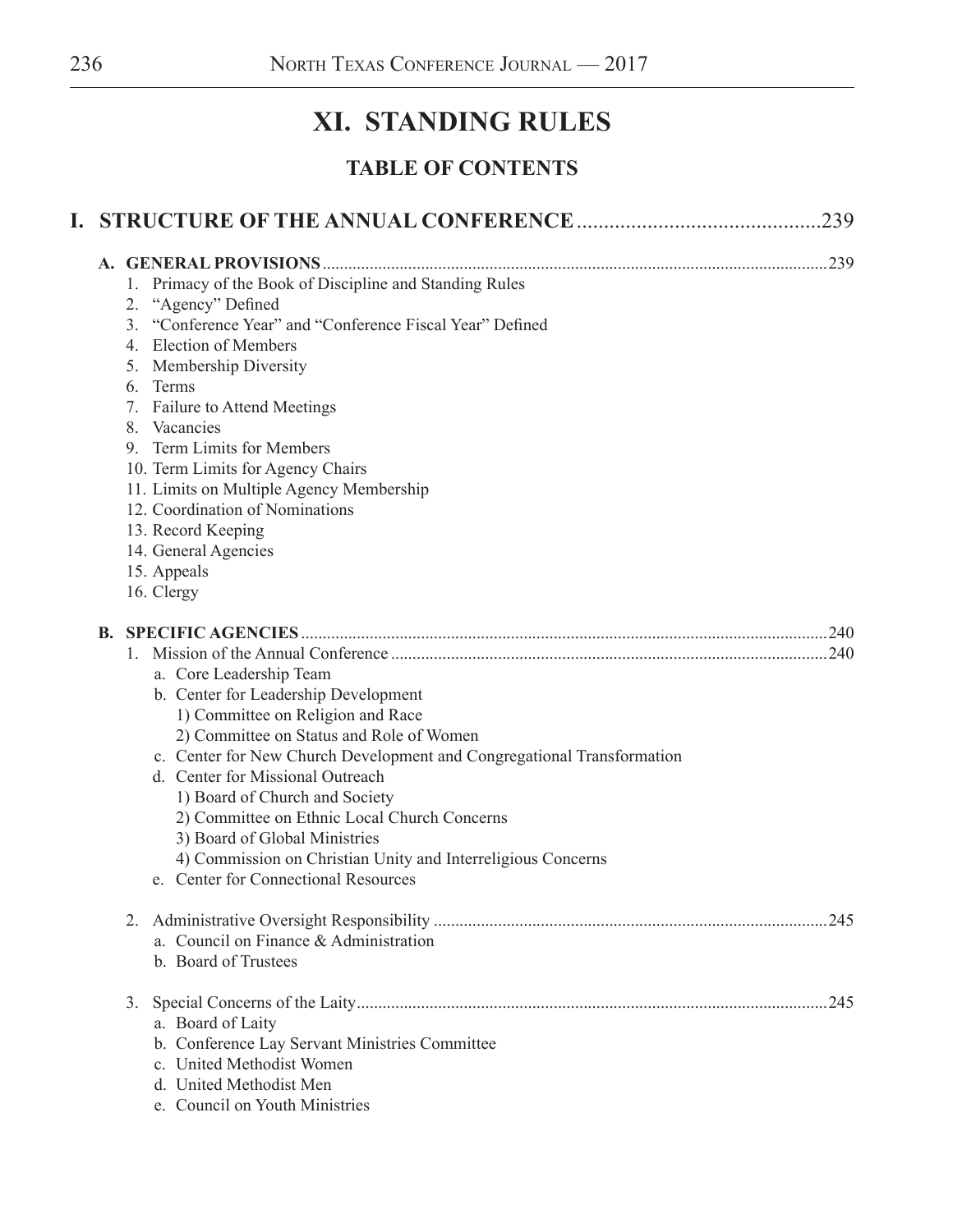| a. Board of Ordained Ministry<br>b. Committee on Administrative Review<br>c. Committee on Joint Review<br>d. Committee on Investigation (Clergy)<br>e. Committee on Investigation (Diaconal)                                                                                                                                                     |      |
|--------------------------------------------------------------------------------------------------------------------------------------------------------------------------------------------------------------------------------------------------------------------------------------------------------------------------------------------------|------|
| 5.<br>a. Committee on Episcopacy<br>b. Episcopal Residence Committee                                                                                                                                                                                                                                                                             | .247 |
| a. Board of Pension and Health Benefits                                                                                                                                                                                                                                                                                                          |      |
| 7.<br>a. Conference Nominating Committee<br>b. Memoirs Committee<br>c. Commission on Archives and History<br>d. Standing Rules Committee                                                                                                                                                                                                         | .248 |
|                                                                                                                                                                                                                                                                                                                                                  | 249  |
| 1. Conference Fiscal Year<br>2. Apportionments Based on Conference Fiscal Year<br>3. Conference Books<br>4. Disposition of Interest<br>5. Agency Spending<br>6. Conference-Wide Appeals<br>7. Auditing<br>8. Apportionments<br>9. Ethical Fiscal Principles<br>10. District Superintendent Salaries<br>11. Annual Conference Move Effective Date |      |
| 1. Death Records<br>2. Biographical Information<br>3. Legal Descriptions of Conference Property<br>4. Statistics                                                                                                                                                                                                                                 | .251 |
| 1. Method of Calculation<br>2. Further Guidelines                                                                                                                                                                                                                                                                                                | .251 |
|                                                                                                                                                                                                                                                                                                                                                  |      |
| Housing Allowances<br>Parsonages                                                                                                                                                                                                                                                                                                                 |      |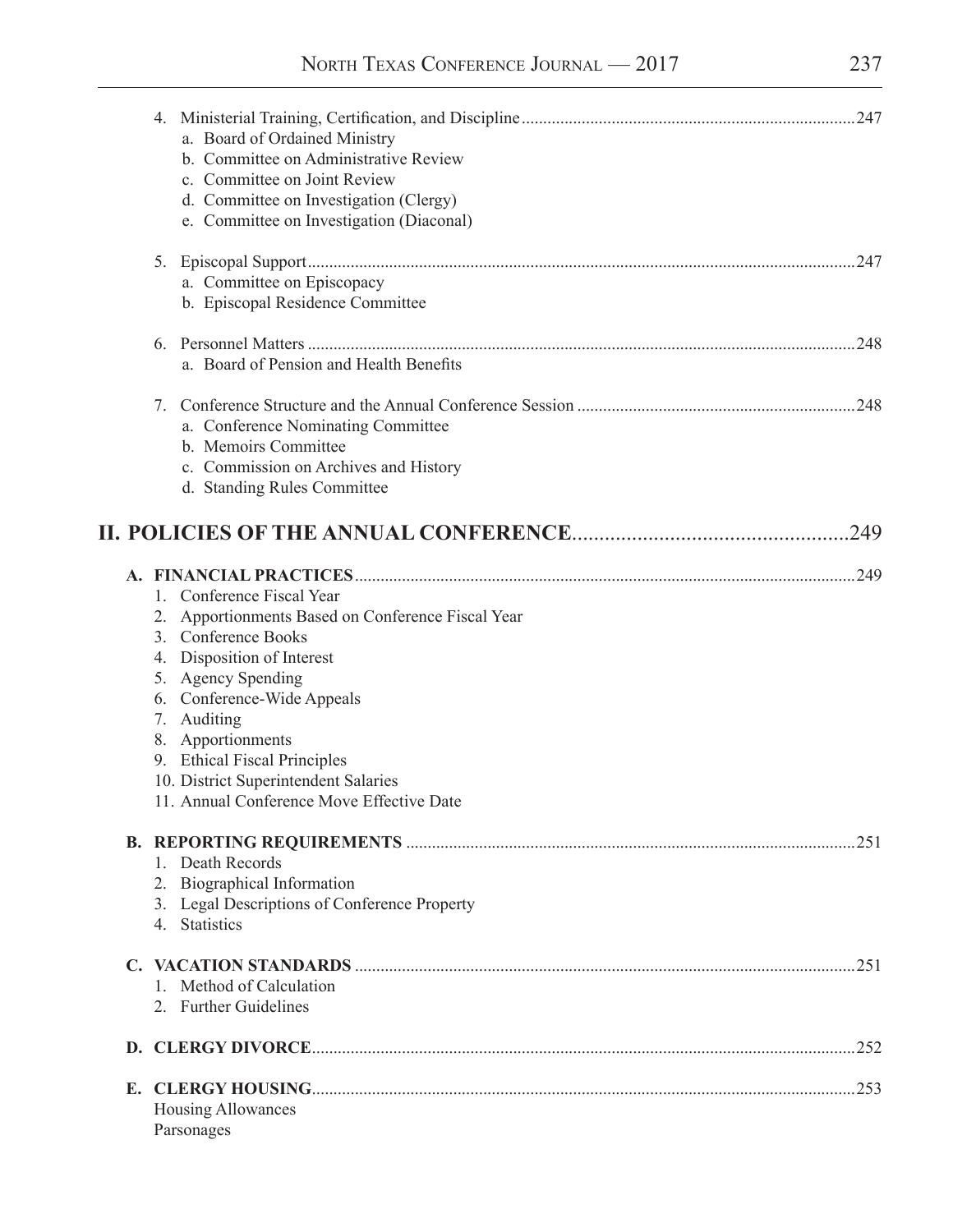|    | Annual Conference Moving Fund                                     |      |
|----|-------------------------------------------------------------------|------|
|    | 1. Funding                                                        |      |
|    | 2. Eligibility for Funding                                        |      |
|    | 3. Method of Payment                                              |      |
|    | 4. Moving Procedures                                              |      |
| E. |                                                                   | 259  |
|    | 1. Policy Statement for Defining Sexual Misconduct                |      |
|    | 2. Procedures for Reporting Clergy Sexual Misconduct Introduction |      |
|    | 3. Education within the Conference Relating to Sexual Misconduct  |      |
|    | 4. Responsibility of the Local Church                             |      |
|    | 5. Priority of the Book of Discipline                             |      |
|    |                                                                   |      |
|    |                                                                   |      |
|    | 1. Conflict of Interests                                          |      |
|    | 2. Local Church Officers                                          |      |
|    | 3. Amending or Suspending Standing Rules                          |      |
|    | 4. Confidentiality Policy of Conference Contact Records           |      |
|    |                                                                   |      |
|    | III. PROCEDURES FOR MEETINGS OF THE ANNUAL CONFERENCE271          |      |
|    |                                                                   |      |
|    | 1. Lay-Clergy Equalization                                        |      |
|    | 2. Election of Local Church Members to Annual Conference          |      |
|    | 3. Notice of Legislative Items                                    |      |
|    | 4. Proposed Amendments to Standing Rules                          |      |
|    | 5. Notice of Procedural Rules                                     |      |
|    |                                                                   | .273 |
|    | 1. Purpose of Rules of Order                                      |      |
|    | 2. Definitions                                                    |      |
|    | Order of Business<br>3.                                           |      |
|    | Authority of the Presiding Bishop<br>4.                           |      |
|    | Opening a Question for Debate<br>5.                               |      |
|    | 6. Obtaining the Floor                                            |      |
|    | Limits on Speakers<br>7.                                          |      |
|    | Types and Precedence of Motions<br>8.                             |      |
|    | <b>Tabling Related Motions</b><br>9.                              |      |
|    | 10. Referring Matters to Agency                                   |      |
|    | 11. Substitutes                                                   |      |
|    | 12. Moving for a Vote on the Previous Question                    |      |
|    | 13. No Motion After Speech                                        |      |
|    | 14. Reconsideration                                               |      |
|    | 15. Voting Generally                                              |      |
|    | 16. Dividing the Question                                         |      |
|    | 17. Robert's Rules of Order                                       |      |
|    |                                                                   | 278  |
|    | a. By Function                                                    |      |
|    |                                                                   |      |

b. By Rank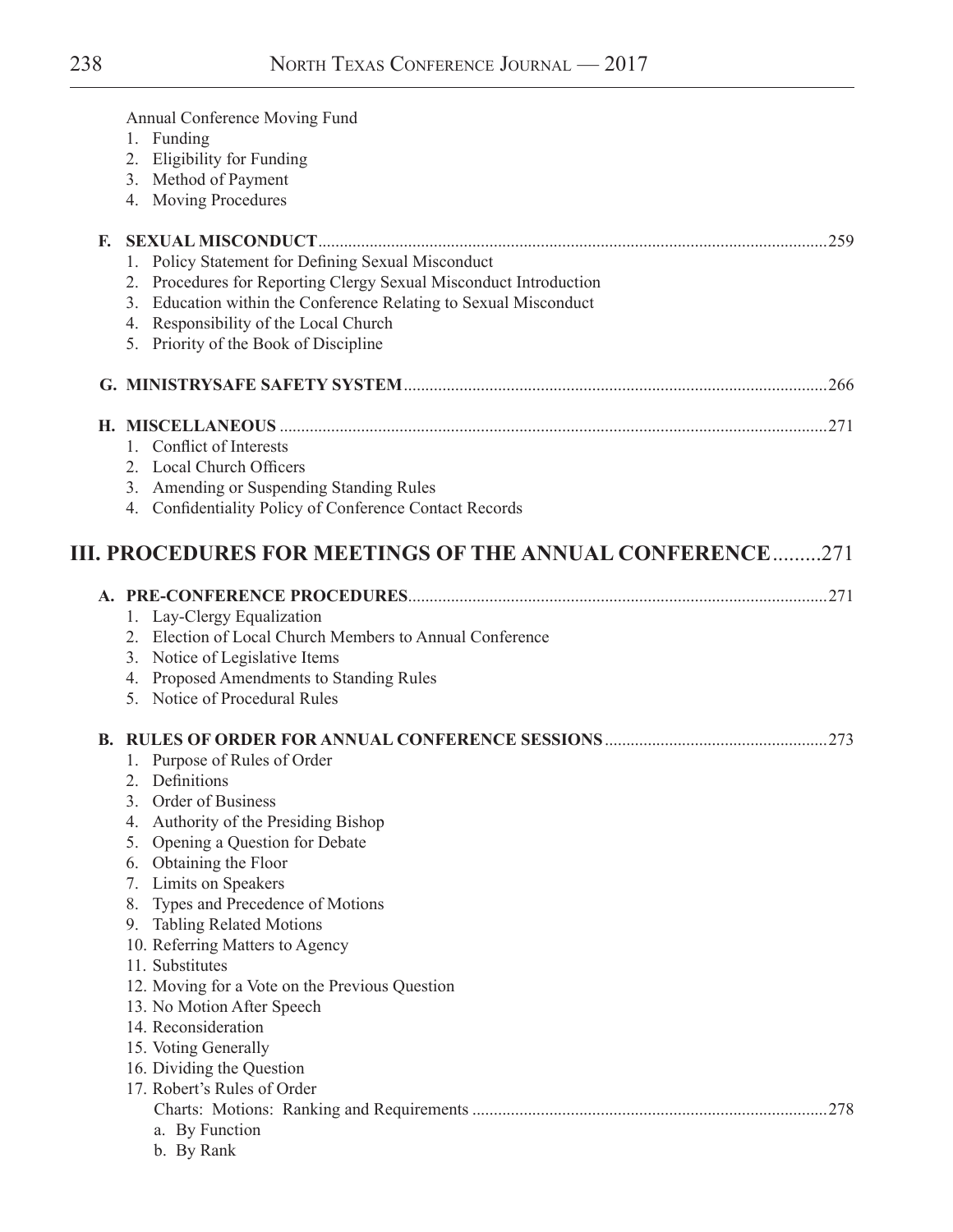# **STANDING RULES OF THE NORTH TEXAS ANNUAL CONFERENCE**

These standing rules are composed of three parts: 1) structure of the North Texas Annual Conference ("Annual Conference"); 2) policies of the Annual Conference; and 3) rules of procedure for the conduct of Annual Conference sessions.

## **I. STRUCTURE OF THE ANNUAL CONFERENCE**

## **A. GENERAL PROVISIONS**

- 1. *Primacy of Book of Discipline and Standing Rules.* These General Provisions apply to all Agencies except where the current version of *The Book of Discipline of The United Methodist Church* ("*Book of Discipline*") or specific Standing Rules otherwise provide.
- 2. *"Agency."* In these Standing Rules, the word "Agency" means a conference-level group that performs the work of the North Texas Annual Conference, whether that group is called a Council, Board, Division, Commission, Committee, Team, Group or Task Force. It does not include boards of trustees or boards of directors of Annual Conference related institutions.
- 3. *"Conference Year; Conference Fiscal Year."* "Conference year" means the period from the close of one regularly scheduled session of the Annual Conference through the close of the following year's regularly scheduled session of the Annual Conference. "Conference Fiscal Year" means January 1 through December 31.
- 4. *Election of Members.* Members and Chairs of the Agencies shall be nominated by the Conference Nominating Committee and elected by the Annual Conference. There shall be an opportunity for additional nominations from the floor. When persons are nominated from the floor of the Annual Conference, the nominator will indicate which person from the Conference Nominating Committee's report is to be replaced by the nominee. Substitute nominations should be in the same category of inclusivity as the person in the Conference nominating Committee's report. Votes on substitute nominees will be made individually prior to the vote on the full report.
- 5. *Membership Diversity.* Except where the *Book of Discipline* or these Standing Rules otherwise provide, membership on all Agencies shall include one third clergy, one third laywomen, and one third laymen insofar as possible. In addition, special attention shall be given to inclusive representation from the ethnic churches, districts, small membership churches, and town and country churches.
- 6. *Terms.* Persons shall be nominated to serve a four year term on an Agency. No person shall be nominated for a position without previously agreeing to serve if elected. Persons elected shall begin their terms of office at the close of the Annual Conference session at which they are elected. In the event of new agencies being formed, shorter terms may be permitted to allow for rotation of members to maintain agency continuity.
- 7. *Failure to Attend Meetings.* Persons who are absent without cause for half or more of an Agency's meetings during the Conference Year will thereby automatically remove themselves from the membership of the Agency and shall be replaced by the Conference Nominating Committee.
- 8. *Vacancies.* The Conference Nominating Committee is authorized to fill any Agency vacancies between sessions of the Annual Conference, unless the *Book of Discipline* otherwise provides. Persons appointed to fill vacancies shall serve only the remainder of the Conference year in which they are appointed. They may be elected to that position at the first regularly scheduled Annual Conference session following their appointment, in which case they will serve the remainder of the term of the person they replace. If the term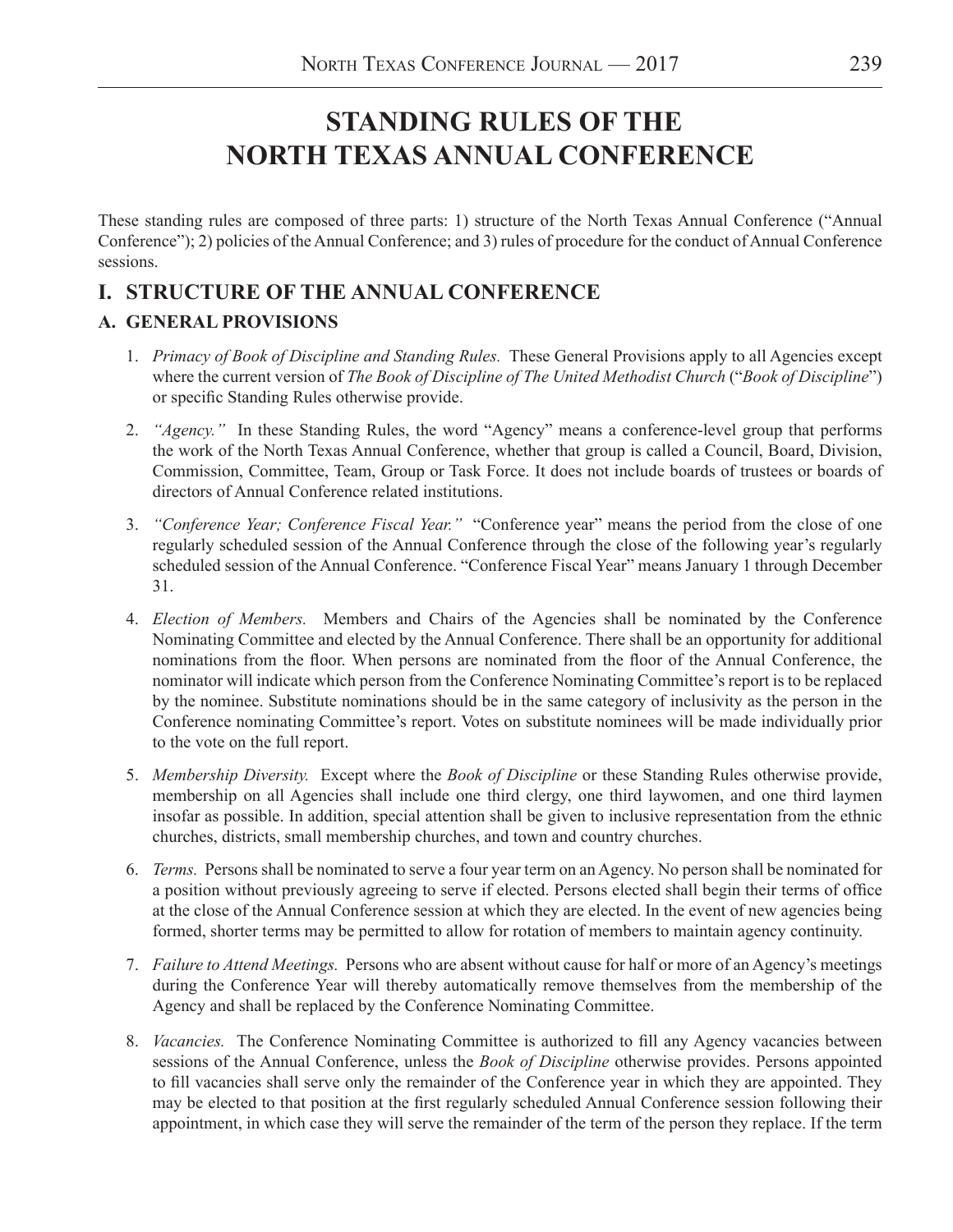of the person they replace would normally expire at the Annual Conference, then they may be elected to a full term either as member or chair without the partial year they served filling the vacancy counting toward the term limit as covered in Provision 9 and Provision 10 below.

- 9. *Term Limits for Members.* No elected person may serve more than eight successive years on any one Agency. A person may, however, be re-elected to an Agency on which that person has previously served his or her term limit after non-membership for four years.
- 10. *Term Limits for Agency Chairs and Team Representatives.* No person may serve as Chair or Team Representative of any Agency for more than four consecutive years, nor may any person chair or be a team representative on any combination of Agencies for a total of more than six years in any eight year period.
- 11. *Limits on Multiple Agency Membership.* No person shall serve on more than two Agencies at the same time, except as an ex officio member. In computing these limits, membership which occurs by virtue of holding some other Agency position shall not be counted. In applying these limits, the nominators shall be guided by the policies of diffusing power throughout the Annual Conference and limiting the agency workload required of any particular individual. Therefore, both the responsibilities and the workload of the various Agencies shall be taken into consideration in making Nominations.
- 12. *Coordination of Nominations.* All nominations of persons to Agencies shall be reported to the Assistant to the Bishop/Director of Missional Outreach and the Core Leadership Team in order to promote inclusivity and compliance with the Standing Rules on Limits on Multiple Agency Membership.
- 13. *Record Keeping.* In order to assist the Annual Conference in enforcing these General Provisions, each Annual Conference Journal shall indicate after the name of each Agency member the year in which the person's current term expires and whether it is the person's first or second consecutive term with that Agency. Each Annual Conference Journal shall also indicate member ethnicity after the name of each Agency member. The report of the Annual Conference Nominating Committee shall indicate member ethnicity after the name of each person in its report.
- 14. *General Agencies.* Members of the general agencies of the United Methodist Church from the Annual Conference will be ex officio members of the corresponding Agency.
- 15. *Appeals.* Any Agency has the right to appeal to the Annual Conference regarding a decision affecting its work made by any other Agency, except where otherwise provided in the *Book of Discipline*.
- 16. *Clergy.* In these Standing Rules, the word "clergy" refers to the following members of the North Texas Annual Conference unless some specific Standing Rule otherwise provides: (1) elders in full connection; (2) deacons in full connection; (3) provisional members; (4) commissioned ministers; (5) associate members; and (6) local pastors under full-time and part-time appointment to a pastoral charge.

## **B. SPECIFIC AGENCIES**

1. Mission of the Annual Conference

## *a. Core Leadership Team*

The Core Leadership team will oversee the implementation of the decisions of the Annual Conference, working through four Centers: the Center for Leadership Development, the Center for New Church Development & Congregational Transformation, the Center for Missional Outreach, and the Center for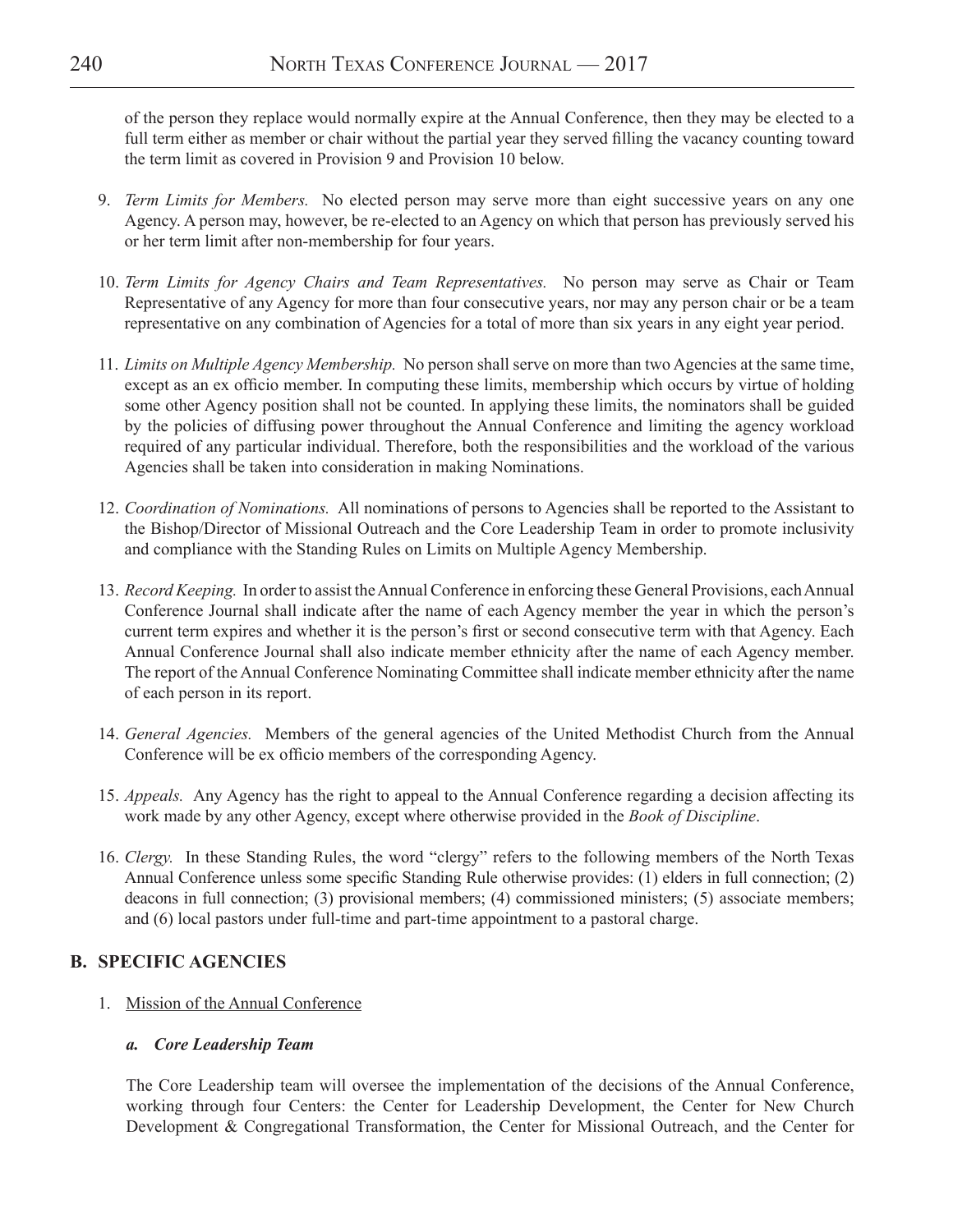Connectional Resources. The priorities of the Core Leadership Team will be accountability, advocacy, goalsetting, planning, coordination, communications and making decisions between annual conference sessions as permitted by the *Book of Discipline*.

The Core Leadership Team will develop measurable outcomes for being and becoming an anti-racist, multicultural church, where racial and cultural differences are viewed and utilized as assets. It will be responsible for integrating anti-racist thinking into our process and structure. The Core Leadership Team will provide for the functions and maintain the connectional relationships required by ¶654 (Commission on Native American Ministries) and ¶646 (Commission on Communications) of the *BOD*.

The Core Leadership Team will consider recommendations from the Directors of the Four Centers for any additional work groups needed to address the priorities of their Centers, requesting that those approved be "populated" initially during the 2010-11 conference year by the new Conference Nominating Committee and thereafter elected by the Annual Conference upon nomination by the Conference Nominating Committee.

The Core Leadership Team will be convened by the Bishop and will include the Conference Lay leader, one lay member elected by each district, three at-large members appointed by the Bishop, one District Superintendent and the four Center Directors.

#### *b. Center for Leadership Development*

The Center for Leadership Development will address the priority of developing young, diverse, lay and clergy principled Christian leaders. It will encourage faith development and discipleship and provide a system that creates, empowers and supports a culture of principled Christian leaders.

It will include the Board of Ordained Ministry (BOM) which is required by *BOD* ¶635.1, the Committee on Administrative Review which is required by *BOD* ¶636 and other BOM Sub-Committees as determined by BOM. It will include the Board of Laity (¶631.1), the Committee on Lay Servant Ministries (¶631.6), the United Methodist Women which is required by *BOD* ¶647, and the United Methodist Men which is required by *BOD* ¶648. It will also include the Conference Council on Youth Ministries (CCYM) (¶649.1).

The Center for Leadership Development will also provide for the functions and maintain the connectional relationships required by ¶625.1 (Commission on Equitable Compensation), ¶630 (Board of Discipleship), ¶650 (Council on Young Adult Ministry), and ¶634.1 (Board of Higher Education and Campus Ministry).

It will also provide for the functions and maintain the connectional relationships required by *BOD* ¶643 (Committee on Religion and Race) and ¶644 (Committee on the Status and Role of Women).

#### *i. Committee on Religion and Race*

The NTC Committee on Religion and Race (*BOD* ¶643) shall be constituted and function in accordance with the *Book of Discipline* to provide for the functions of this ministry and maintain the connectional relationship between the General Commission on Religion and Race and the conference, district, and local church by empowering the Church to pursue racial equity and cultural competency thus building more vital and vibrant UM congregations.

The NTC Committee on Religion and Race shall be composed of eight members elected by the annual conference (with attention to inclusion of clergywomen, youth, young adults, older adults, persons from churches with small memberships, people with disabilities. This membership should reflect the widest sense of racial, ethnic, tribal, and cultural diversity). The elected members shall serve for one or two quadrenniums. The elected members shall be divided into two classes (four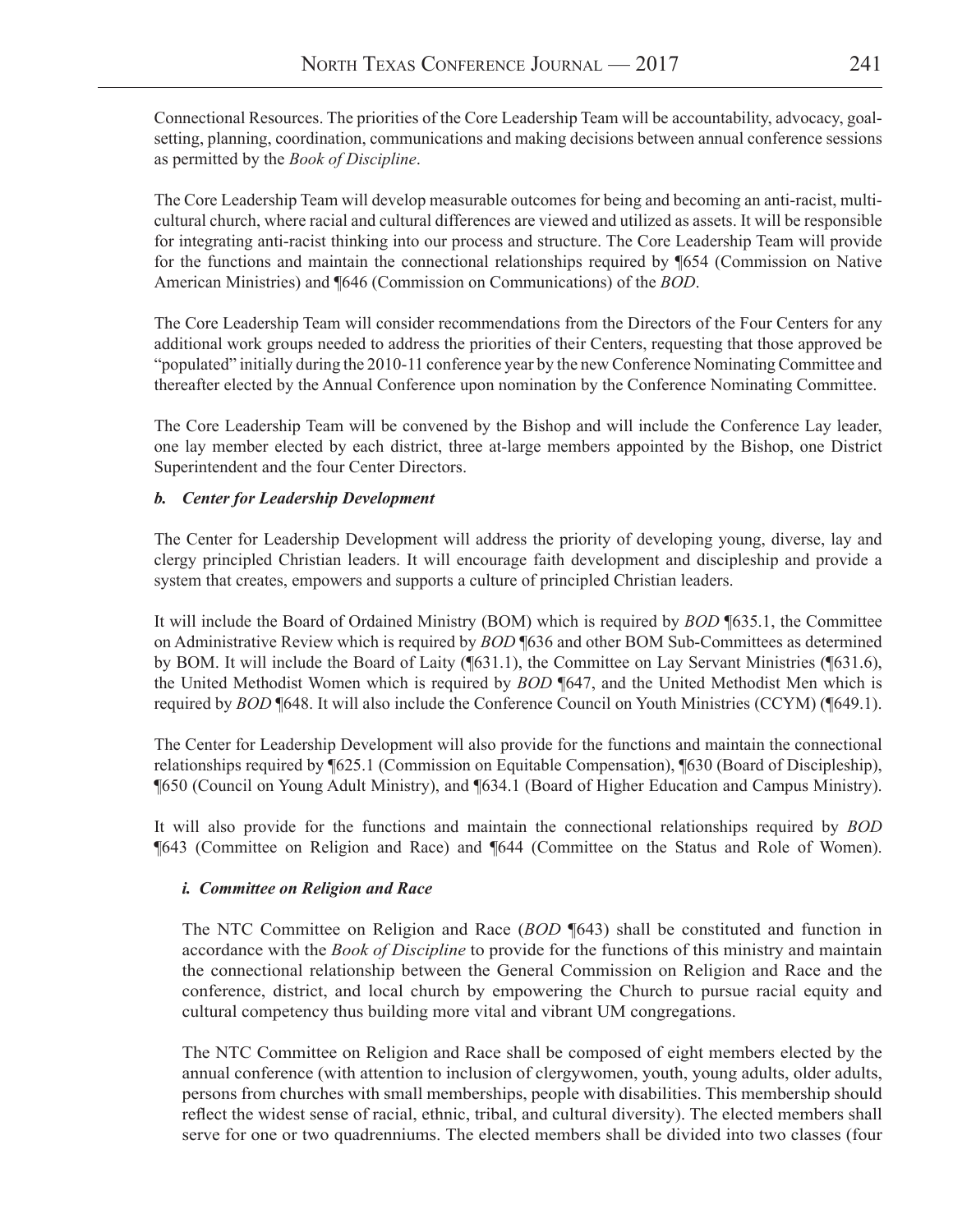persons for a 4-year term; four persons for an 8-year term) in order to provide for the rotation of participation while maintaining board continuity. Work and funding of the NTC Committee on Religion and Race shall be coordinated through the Center for Leadership Development.

The NTC Committee on Religion and Race shall adhere to the guiding purpose, mission, direction and responsibilities outlined in the *BOD* ¶643, focusing on major priorities of issues related to promoting equity in the systems, policies and processes of the institution; and equipping the church's leaders and ministries to demonstrate inter-cultural competency so that, a) local churches will be relevant in changing communities and diverse cultures, b) annual conference clergy and laity, Cabinet, Board of Ordained Ministry and Board of Laity, and staff parish committees will create systems that promote inclusiveness and are equitable for all, and c) developing culturally competent leaders and ministries to serve the community and world (*BOD* ¶643). The committee members will determine the frequency of their meetings as well as the location and duration.

#### *ii. Committee on the Status and Role of Women*

The NTC Committee on the Status and Role of Women (*BOD* ¶644) shall be constituted and function in accordance with the *Book of Discipline* to provide for the functions of this ministry and maintain the connectional relationship between the General Commission on the Status and Role of Women and the conference, district, and local church to ensure gender bias and discrimination against women is challenged, confronted and justice prevails for female clergy and laity serving in the local church, community and world.

The NTC COSROW Committee shall be composed of eight members elected by the annual conference (with attention to inclusion of clergywomen, youth, young adults, older adults, persons from churches with small memberships, people with disabilities, and racial and ethnic persons, *BOD* ¶610.5) and, by virtue of their offices, the person or persons(s) serving as member(s) of the General Commission on the Status and Role of Women from the annual conference shall be a member of the conference COSROW, as well as a member named by the conference United Methodist Women (*BOD* ¶644.2 and 710.6). The chairperson of the commission shall be a woman. The elected members shall serve for one or two quadrenniums. The elected members shall be divided into two classes (four persons for a 4-year term; four persons for an 8-year term) in order to provide for the rotation of participation while maintaining board continuity. Work and funding of the Board shall be coordinated through the Center for Leadership Development.

The NTC COSROW shall adhere to the guiding purpose, mission, direction and responsibilities outlined in the *BOD* ¶2101-2103. The NTC COSROW will focus on major priorities of issues related to women (*BOD* ¶644), a) to gather, interpret and transmit information on the status and role of all women at the conference, district and local church level, b) work in tandem with the UMW to champion full inclusion of women in decision-making structures, c) develop processes to inform and sensitize leadership within the conference at all levels on issues that affect women, d) to review sexual harassment policies and procedures, by working in consultation with the NTC CART Crisis Team(s) and enlisting the support of the bishop, cabinet and conference staff in policies, plans and practices related to those priorities, e) remain a feedback loop with GCOSROW on progress and effectiveness of efforts at the local level, and f) participate in connectional programs, plans and resources from the GCOSROW as needed. The committee members will determine the frequency of their meetings as well as the location and duration.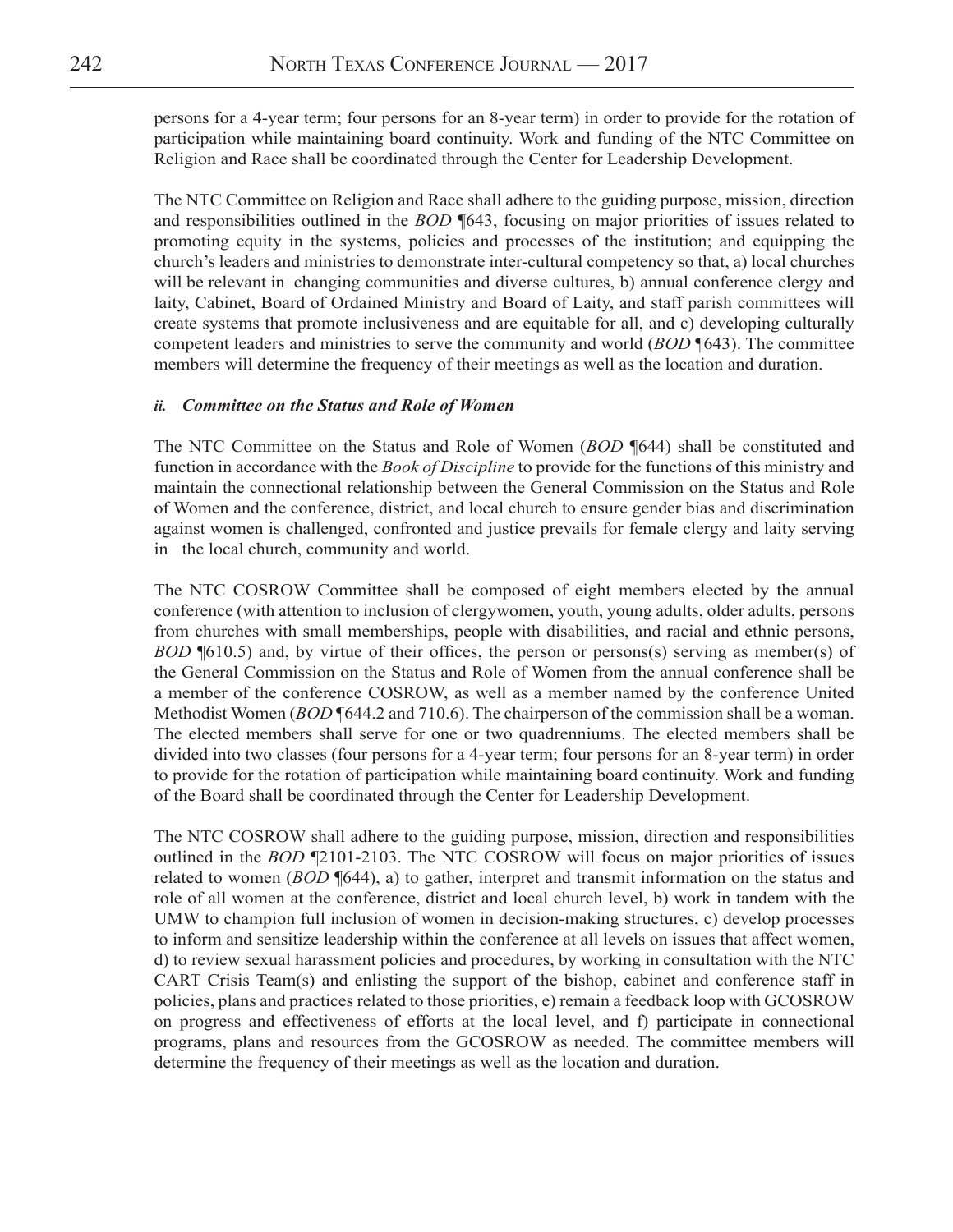#### *c. Center for New Church Development and Congregational Transformation*

The Center for New Church Development and Congregational Transformation will address the priority of starting new faith communities and transforming existing congregations.

It will also provide for the functions and maintain the connectional relationships required by *BOD* ¶645 (Commission on the Small Membership Church).

#### **d. Center for Missional Outreach**

The Center for Missional Outreach will address the priorities of ministry with the poor and improving global health.

It will also provide for the functions and maintain the connectional relationships required by *BOD* ¶632.1 (Ethnic Local Church Concerns), ¶642 (Commission on Christian Unity and Interreligious Concerns), ¶653 (Committee on Disabilities), ¶629.1 (Board of Church and Society), ¶ 633.1 (Board of Global Ministries), and ¶633.5 (Committee on Parish Community Development).

#### *i. Board of Church and Society*

The Board of Church and Society (*BOD* ¶629.1) shall be constituted and function in accordance with the *Book of Discipline* to provide for the functions of this ministry and maintain the connectional relationship between the General Board of Church and Society and the conference, district, and local church.

The Board of Church and Society shall be composed of eight members elected by the annual conference (clergy, laywomen, and laymen, with intentional effort to include clergywomen, youth, young adults, older adults, persons from churches with small memberships, people with disabilities, and racial and ethnic persons [*BOD* ¶610.5]) and, by virtue of their offices, the mission coordinator for social action of the conference United Methodist Women and member(s) of the General Board of Church and Society from the annual conference (*BOD* ¶629.2). The elected members shall serve for a quadrennium. Initially, the elected members shall be divided into two classes (four persons for a 2-year term; four persons for a 4-year term) in order to provide for the rotation of participation while maintaining board continuity. Work and funding of the Board shall be coordinated through the Center for Missional Outreach.

The Board of Church and Society shall name a conference Peace with Justice Coordinator (*BOD* ¶629.2) and shall develop and promote programs on church and society within the bounds of the conference that include prison ministry and reform concerns. The Board may divide its membership into committees which shall cooperate with one another to advance the respective and mutual concerns of their respective areas in social education, service, witness, and action (*BOD* ¶629.3). Programs shall be developed that provide education and action on issues confronting the Church consistent with the Social Principles and the policies adopted by the General Conference. (¶629.4), with primary attention to empowering the local church and to implement the missional priorities and focus areas of the North Texas Conference.

#### *ii.Committee on Ethnic Local Church Concerns*

The Committee on Ethnic Local Church Concerns shall be constituted and function in accordance with the *Book of Discipline*.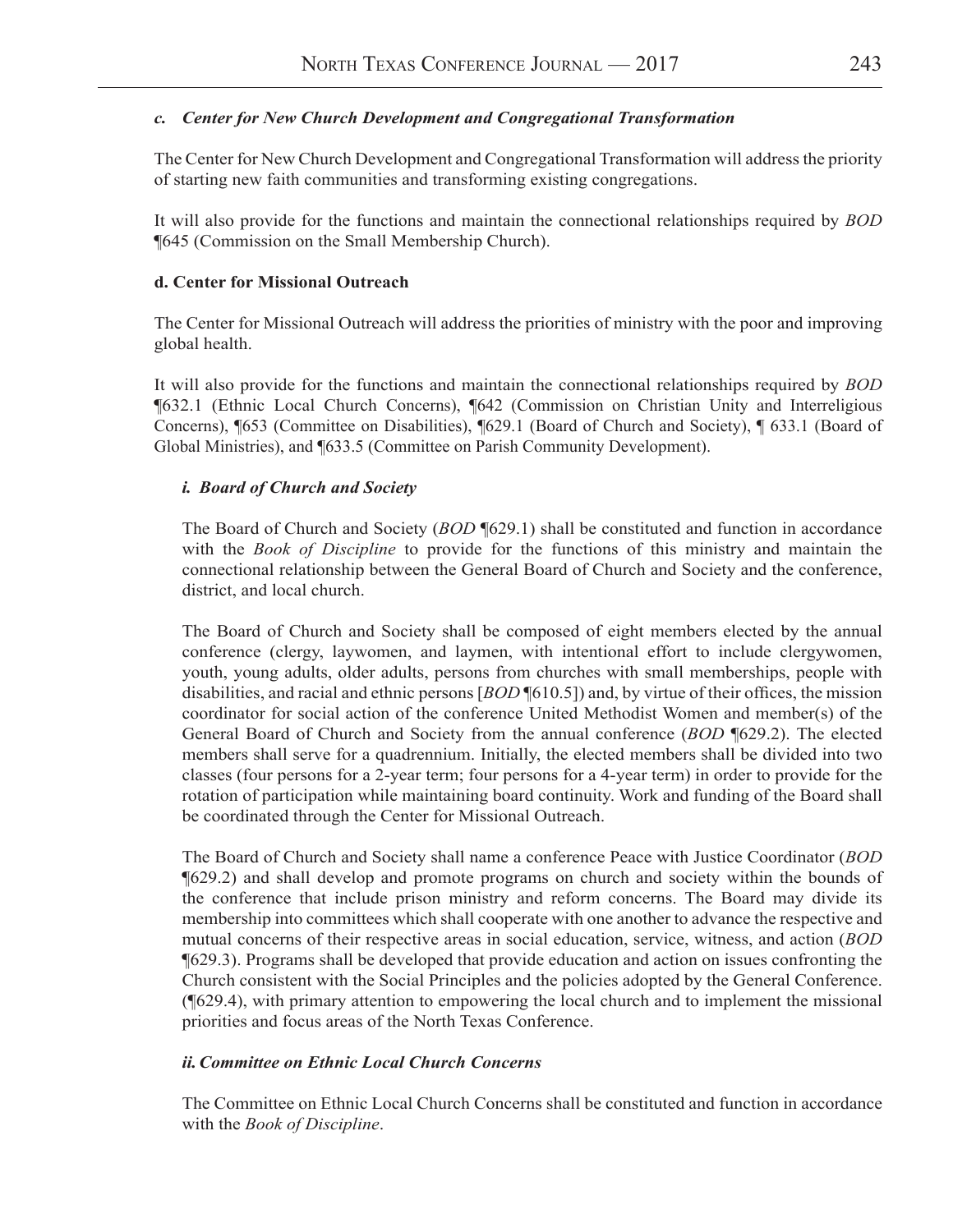The Committee on Ethnic Local Church Concerns shall be composed of eight members elected by the annual conference (clergy, laywomen, and laymen, with the majority of the membership being representative of racial and ethnic people, reflecting the racial and ethnic constituencies and local churches of the annual conference. Care shall be taken, where feasible, to ensure balance of membership with clergy and laity, men and women, youth and young adults (*BOD* ¶632.3). The members shall serve for a quadrennium. Initially, the elected members shall be divided into two classes (four persons for a 2-year term; four persons for a 4-year term) in order to provide for the rotation of participation while maintaining board continuity. Work and funding of the Committee shall be coordinated through the Center for Missional Outreach. Additionally, the Center for Leadership Development and the Center for New Church Development and Congregational Transformation are available to partner with the Committee in the development and implementation of the Committee's goals and priorities.

The Committee on Ethnic Local Church Concerns shall provide for (a) keeping the vision of the ethnic local church concerns before the annual conference; (b) providing guidance and resources to churches in the annual conference as they minister with and to ethnic constituencies; (c) coordinating annual conference strategies related to ethnic local church concerns, including general church emphases and initiatives; (d) providing a forum for dialogue among the ethnic constituencies, as well as with annual conference agencies; (e) providing training for annual conference and congregational leaders; (f) promoting and interpreting ethnic local church concerns to the annual conference; (g) working to identify and nurture leaders, lay and clergy, of ethnic communities (*BOD* ¶632.2); and (h) maintaining primary attention to empowering the local church to implement the missional priorities and focus areas of the North Texas Conference.

#### *iii. Board of Global Ministries*

The Board of Global Ministries shall maintain the connectional relationship and provide for global ministry responsibilities related to the objectives and scope of work of the General Board of Global Ministries (*BOD* ¶¶1302-1303) in accordance with the *Book of Discipline*.

The Board of Global Ministries shall be composed of twelve members elected by the annual conference (1/3 clergy, 1/3 laywomen, and 1/3 laymen, with intentional effort to include clergywomen, youth, young adults, older adults, persons from churches with small memberships, people with disabilities, and racial and ethnic persons [*BOD* ¶610.5]) and, by virtue of their offices, the Mission Coordinator of Education and Interpretation of the conference United Methodist Women and member(s) of the General Board of Global Ministries from the annual conference (*BOD* ¶633.2). The elected members shall serve for a quadrennium. Initially, the elected members shall be divided into two classes (six persons for a 2-year term; six persons for a 4-year term) in order to provide for the rotation of participation while maintaining board continuity. Work and funding of the Board shall be coordinated through the Center for Missional Outreach.

The Board of Global Ministries shall designate the necessary committees, individual secretaries, coordinators, and other leaders to carry out the policies and promote all phases of the work

#### *iv.Commission on Christian Unity and Interreligious Concerns*

The Commission on Christian Unity and Interreligious Concerns shall provide for the functions and maintain the connectional relationships with the General Commission on Christian Unity and Interreligious Concerns in accordance with the *Book of Discipline*.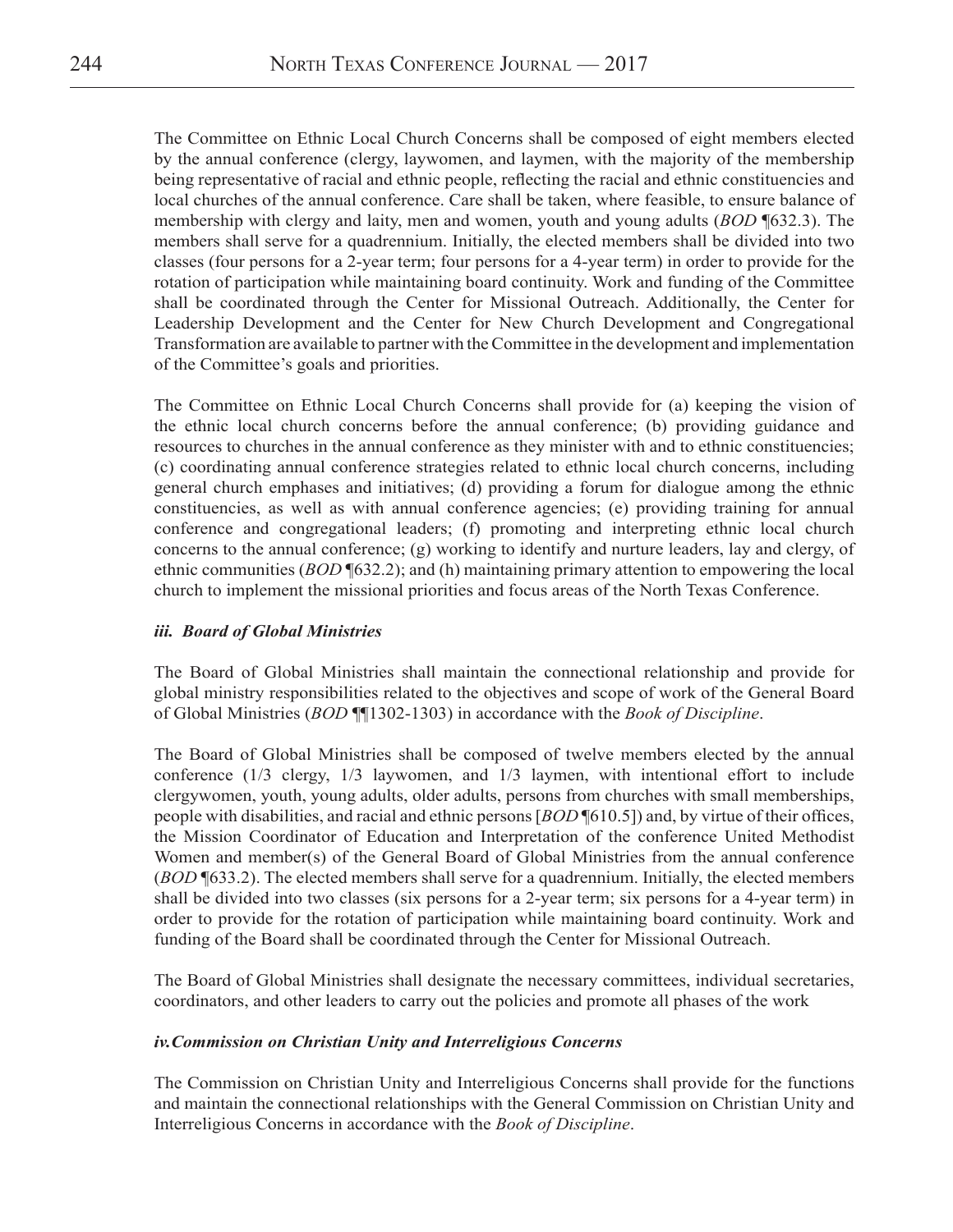The Commission on Christian Unity and Interreligious Concerns shall be composed of eight members elected by the annual conference [with the recommendation of two United Methodists from each district (also complying with *BOD* ¶610.5), one of whom shall be the district coordinator for Christian unity and interreligious concerns]. Laypersons shall be professing members of The United Methodist Church. Membership shall also include any United Methodists residing within the conference bounds who are members of the following: the General Commission on Christian Unity and Interreligious Concerns, the governing board of the National Council of the Churches of Christ in the U.S.A., the World Methodist Council, the United Methodist delegation to the most recent World Council for Churches Assembly, and the United Methodist delegation to the most recent plenary meeting of the Churches Uniting in Christ (*BOD* ¶642.2). The elected members shall serve for a quadrennium, initially, one person from each district for a 2-year term and one person from each district for a 4-year term in order to provide for the rotation of participation while maintaining board continuity. Work and funding of the Commission shall be coordinated through the Center for Missional Outreach.

#### *e. Center for Connectional Resources*

The Center for Connectional Resources will provide the necessary services to leverage our resources and support our efforts to address the priorities of the Annual Conference.

It will include the Council on Finance and Administration (¶611), the Board of Trustees which is required by *BOD* ¶640, the Board of Pension and Health Benefits which is required by *BOD* ¶639.1, and the Committee on Archives and History which is required by *BOD* ¶641.1.

#### 2. Administrative Oversight Responsibility

#### *a. Council on Finance & Administration*

The Council on Finance and Administration shall be constituted and shall function in accordance with the *Book of Discipline*. The Director of the Center for Connectional Resources shall be accountable to the Annual Conference through the Council on Finance and Administration and shall have responsibilities and rights accorded by the *Book of Discipline* to the Conference Treasurer. No member of the Council on Finance and Administration shall be a member of any other Agency, or a trustee or member of the board of directors of a conference institution that is supported either partially or totally by the Council on Finance and Administration.

#### *b. Board of Trustees*

The Board of Trustees shall function and be constituted in accordance with the *Book of Discipline*. The Board of Trustees will provide for the administrative oversight functions previously performed by the Property and Liability Insurance Committee, the Bridgeport Camp & Conference Center Board of Directors, and the Prothro Center at Lake Texoma Board of Directors.

#### 3. Special Concerns of the Laity

#### *a. Board of Laity*

The Board of Laity shall be constituted and function in accordance with the *Book of Discipline*.

The Chair of the Board of Laity is the Conference Lay Leader. The members of the Board of Laity are: the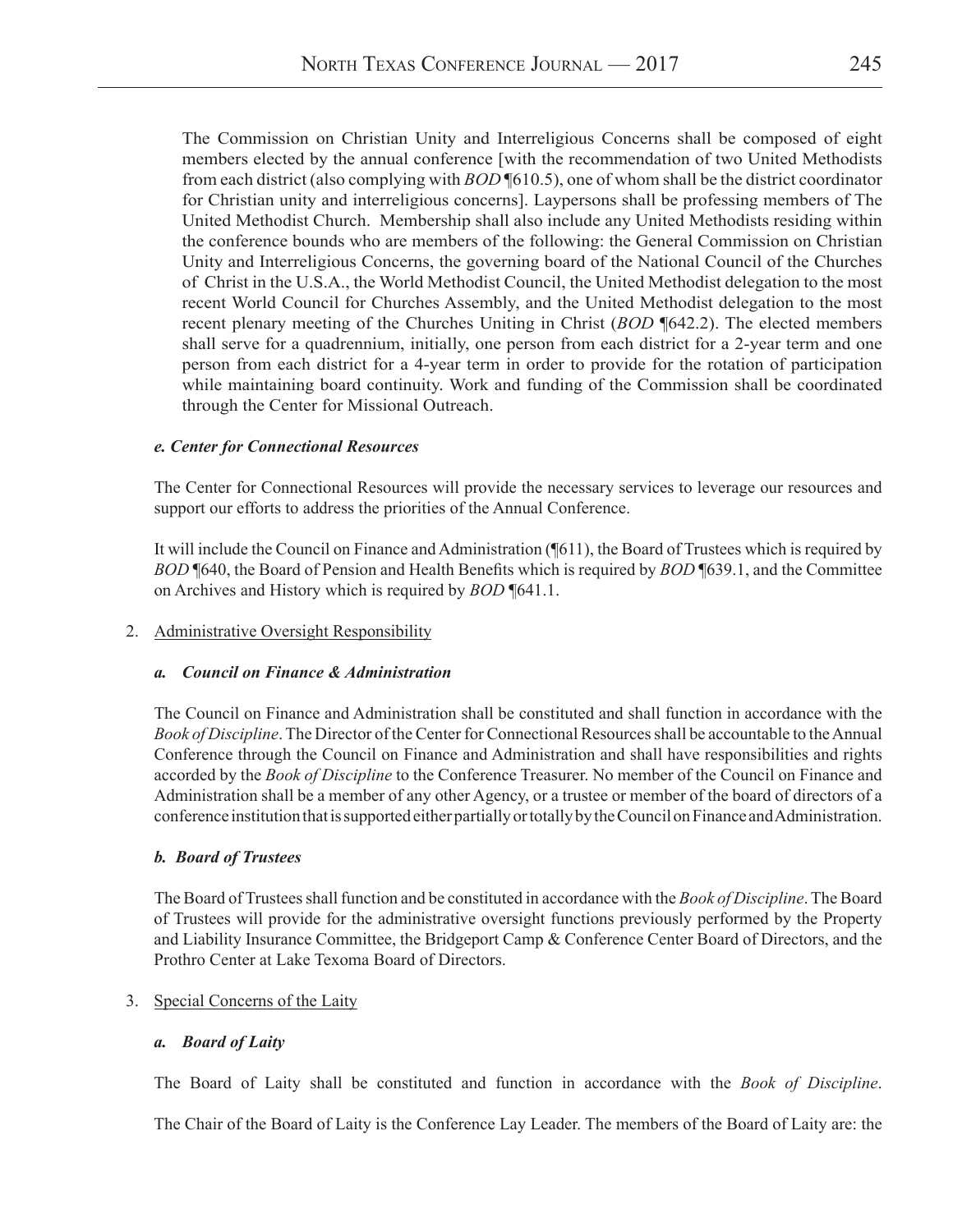District Lay Leaders; the District Associate Lay Leaders; the Conference Associate Lay Leaders; the President of United Methodist Women; the President of United Methodist Men; the President of the Council on Youth Ministries; the Chair of the Conference Lay Servants Committee; and the Conference Lay Leader Elect.

*Selection of Annual Conference Lay Leader:* The Board of Laity shall nominate a Lay Leader Elect who will serve as the Associate Lay Leader for a four year term. The Associate Lay Leader will help with the duties of the Lay Leader as set forth in the guidelines established by the Board of Laity. On the expiration of the term of the incumbent Lay Leader, the Lay Leader Elect will become Lay Leader and will serve a four year term.

Duties: In addition to the duties and responsibilities as determined by the *Book of Discipline* and other sections of the Annual Conference Rules, the Conference Lay Leader shall be part of the non-appointed cabinet (or equivalent) and represent the Laity during the Ordination Service of the Annual Conference.

#### *b. Conference Lay Servant Ministries Committee*

The Conference Lay Servant Ministries Committee will develop and administer the Certified Lay Servant Program, including recruiting, training, certifying, and re-certifying lay servants and lay speakers. The Conference Lay Servant Ministries Committee will also work to promote the use of lay speakers to fulfill the purposes and functions described in the *Book of Discipline*.

The Committee consists of a Chair plus twenty members. The Chair will be the Conference Director of Lay Servant Ministries. The members will be the Director of Lay Servant Ministries from each district, a clergy person from each district appointed by the respective District Superintendent, and three at large members from each district appointed by the respective District Director of Lay Servant Ministries. At the discretion of the Conference Director, non-voting members may be appointed to the committee. These ad hoc members must be renewed after each annual conference. The Conference Director of Lay Servant Ministries, the District Directors of Lay Servant Ministries, and the at large members must be currently Certified Lay Servants.

The Conference Committee on Lay Servant Ministries shall recommend a qualified and willing candidate for the Conference Director Lay Servant Ministries to the Conference Committee on Nominations for election at the following Annual Conference.

#### *c. United Methodist Women*

The Annual Conference United Methodist Women shall be constituted and function according to the *Book of Discipline*. Representatives from United Methodist Women shall also be designated to other Agencies of the Annual Conference as recommended by the *Book of Discipline* or as provided by these Standing Rules.

#### *d. United Methodist Men*

The Annual Conference United Methodist Men shall be constituted and function according to the "Manual for Annual Conference and District Boards of Discipleship." Representatives from United Methodist Men shall also be designated to other Agencies of the Annual Conference when these Standing Rules so provide.

#### *e. Council on Youth Ministries*

The Council on Youth Ministries shall be constituted and function according to the *Book of Discipline*. Representatives from the Council on Youth Ministries shall also be designated to other Agencies of the Annual Conference when these Standing Rules so provide.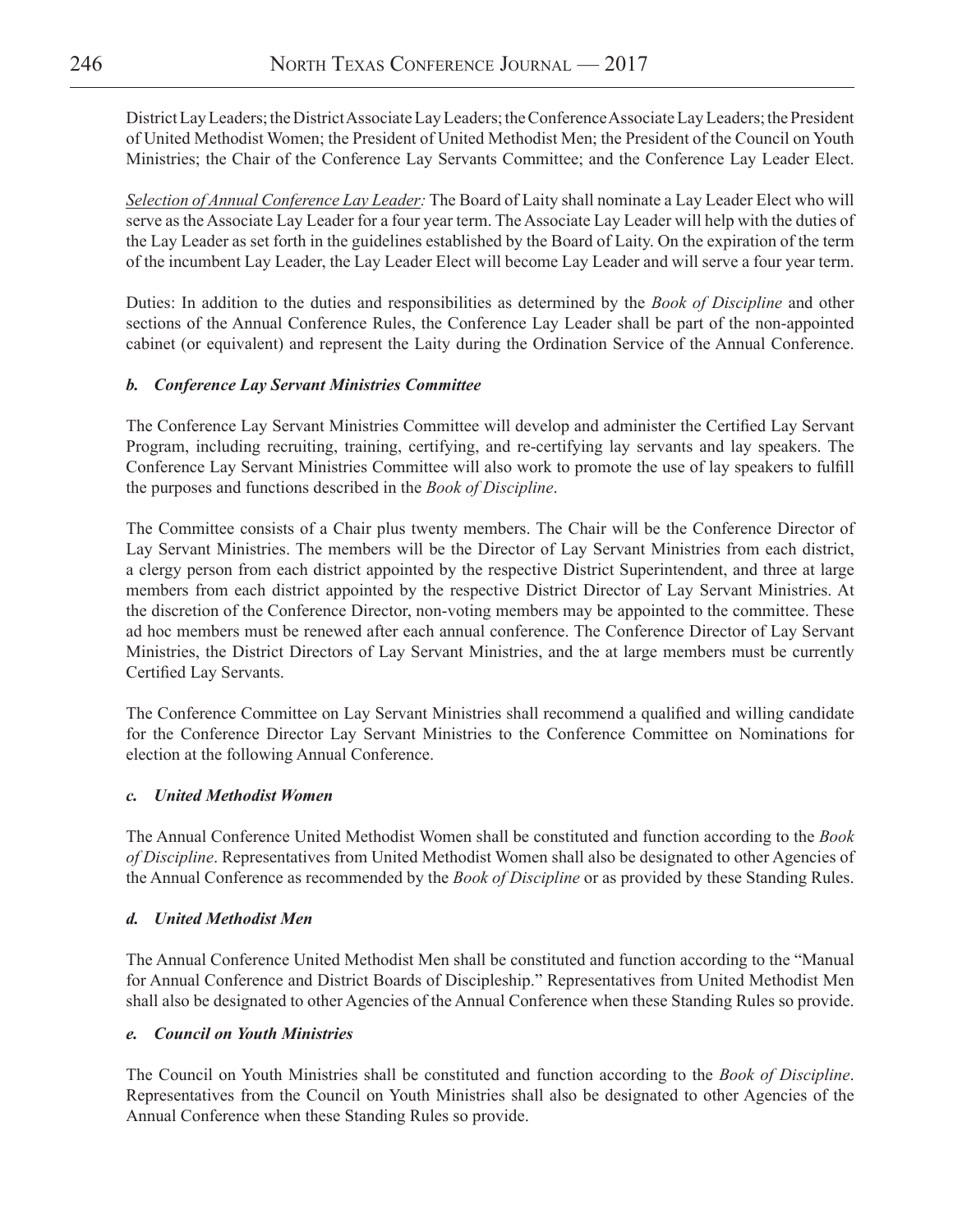#### 4. Ministerial Training, Certification, and Discipline

#### *a. Board of Ordained Ministry*

The Board of Ordained Ministry shall fulfill the functions described in the *Book of Discipline*. It shall study and interpret the ministerial resources and needs of the Annual Conference with due regard to the church as a united, multi-cultural, and anti-racist institution in consultation with the Bishop and the Cabinet. Duties shall be those assigned to it in the *Book of Discipline*. The Board of Ordained Ministry will discuss and take action as it deems appropriate regarding proposals from its divisions and committees. The Board of Ordained Ministry shall inquire of each District Superintendent about the life and official administration of each member of the Annual Conference in his or her District and report to the Annual Conference as to whether all clergy members are blameless in their life and official administration.

The Board of Ordained Ministry consists of a Chair and up to sixty-three members. They shall be nominated and elected according to the *Book of Discipline*. At the beginning of each quadrennium there shall be at least one member from each district on the Board of Ordained Ministry. Persons shall not be added to the Board of Ordained Ministry or its divisions during the quadrennium except to fill vacancies or new divisions. However, when for any reason a district no longer has a representative on the Board of Ordained Ministry, the Board of Ordained Ministry shall designate one of its members to be a liaison with that district, pending the appointment of a new district representative in accordance with ¶635(1)(a) of the 2012 *Book of Discipline*. The Board of Ordained Ministry may assign additional duties to each division.

The Board of Ordained Ministry shall organize itself into divisions and committees so as to carry out its responsibilities effectively and to fulfill the requirements of the *Book of Discipline*.

#### *b. Committee on Administrative Review*

The Committee on Administrative Review shall be constituted and function in accordance with the *Book of Discipline*.

#### *c. Committee on Joint Review*

The Committee on Joint Review shall be constituted and function in accordance with the *Book of Discipline*.

#### *d. Committee on Investigation (Clergy)*

The Committee on Investigation (Clergy) shall be constituted and function in accordance with the *Book of Discipline*.

#### *e. Committee on Investigation (Diaconal)*

The Committee on Investigation (Diaconal) shall be constituted and function in accordance with the *Book of Discipline*.

#### 5. Episcopal Support

#### *a. Committee on Episcopacy*

The Committee on Episcopacy will function as provided in the *Book of Discipline*. It will meet at least annually. The Committee on Episcopacy shall be convened by the Bishop and shall elect a chair, a vice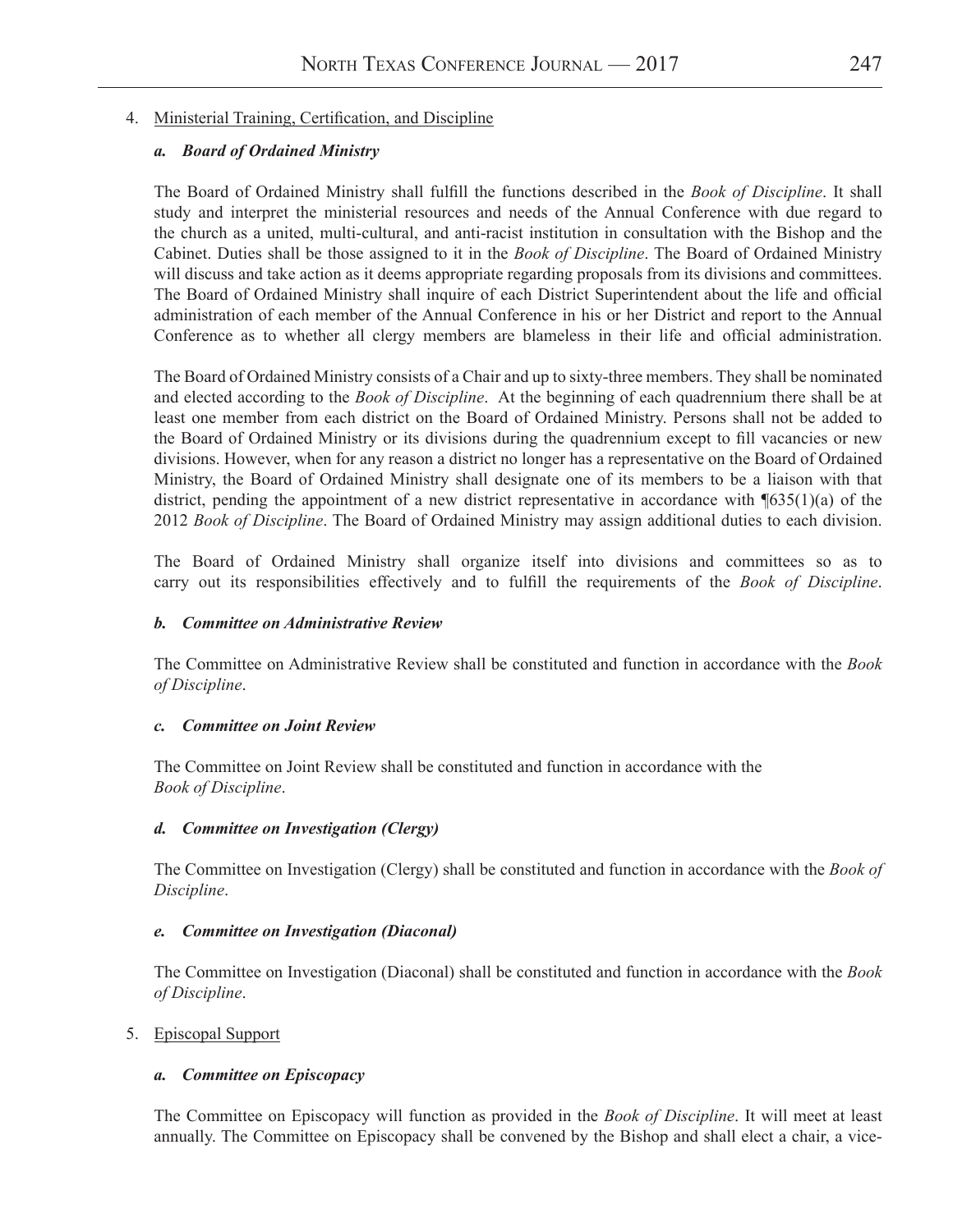chair, and a secretary. The Bishop and the Chair are authorized to call additional meetings when desired.

The Committee on Episcopacy shall be elected at the Annual Conference session following the General Conference. The Committee on Episcopacy consists of three laywomen, three laymen, three clergy members, and three at-large members nominated by the Committee on Nominations and elected by the Annual Conference. One of the lay members must be the Conference Lay Leader. The Bishop will appoint three additional members of the Committee on Episcopacy. The lay and clergy members of the Jurisdictional Committee on Episcopacy serve as ex officio members with vote.

#### *b. Episcopal Residence Committee*

The Episcopal Residence Committee will function as provided in the *Book of Discipline*. It will consist of the Chair of the Committee on Episcopacy, the Chair of the Board of Trustees, and the Chair of the Council on Finance and Administration.

#### 6. Personnel Matters

#### *a. Board of Pension and Health Benefits*

The Board of Pension and Health Benefits shall be constituted and function in accordance with the *Book of Discipline*. It will provide for and contribute to the support, relief, assistance and pensioning of clergy and their families, other church workers and lay employees, except as otherwise provided by the General Board of Pension and Health Benefits. It will also provide to all clergy who qualify and other persons who qualify access to the best life, hospital, accident, and disability insurance coverage possible with the funds available for that purpose. The Board of Pension and Health Benefits shall discuss and take action as it deems appropriate regarding proposals under its jurisdiction.

The Board of Pension and Health Benefits should consist of twenty-one members: one-third laywomen, one-third laymen, and one-third clergy. They will be elected for terms of eight years and arranged in classes. A vacancy in the membership of the board may be filled by the board for the remainder of the conference year in which the vacancy occurs. At its next session, the Annual Conference shall fill the vacancy for the remainder of the unexpired term. The Director of Connectional Resources/Treasurer/Benefits Officer, a representative of the cabinet, and a representative of the Council on Finance and Administration also serve as ex-officio members.

#### 7. Conference Structure and the Annual Conference Session

#### *a. Conference Nominating Committee*

The Conference Nominating Committee is responsible for developing and implementing a plan to identify persons who are willing, qualified, and able to serve as members of the Agencies of the Annual Conference, with attention given to representing the cultural and ethnic diversity of conference membership, in order to have available the knowledge of all cultures within the conference. The Conference Nominating Committee nominates members and Chairs of Agencies for election by the Annual Conference except where otherwise provided in the *Book of Discipline* or these Standing Rules. The Conference Nominating Committee will also maintain a list of persons willing to serve on Agencies, thus acting as a resource for the Core Leadership Team and the Bishop.

The Conference Nominating Committee is comprised of the Assistant to the Bishop who shall serve as Chair, the Conference Lay Leader who shall serve as the Vice-Chair, the Conference Lay Leader elect, the District Superintendents, and one at-large lay member from each district to be nominated by the district and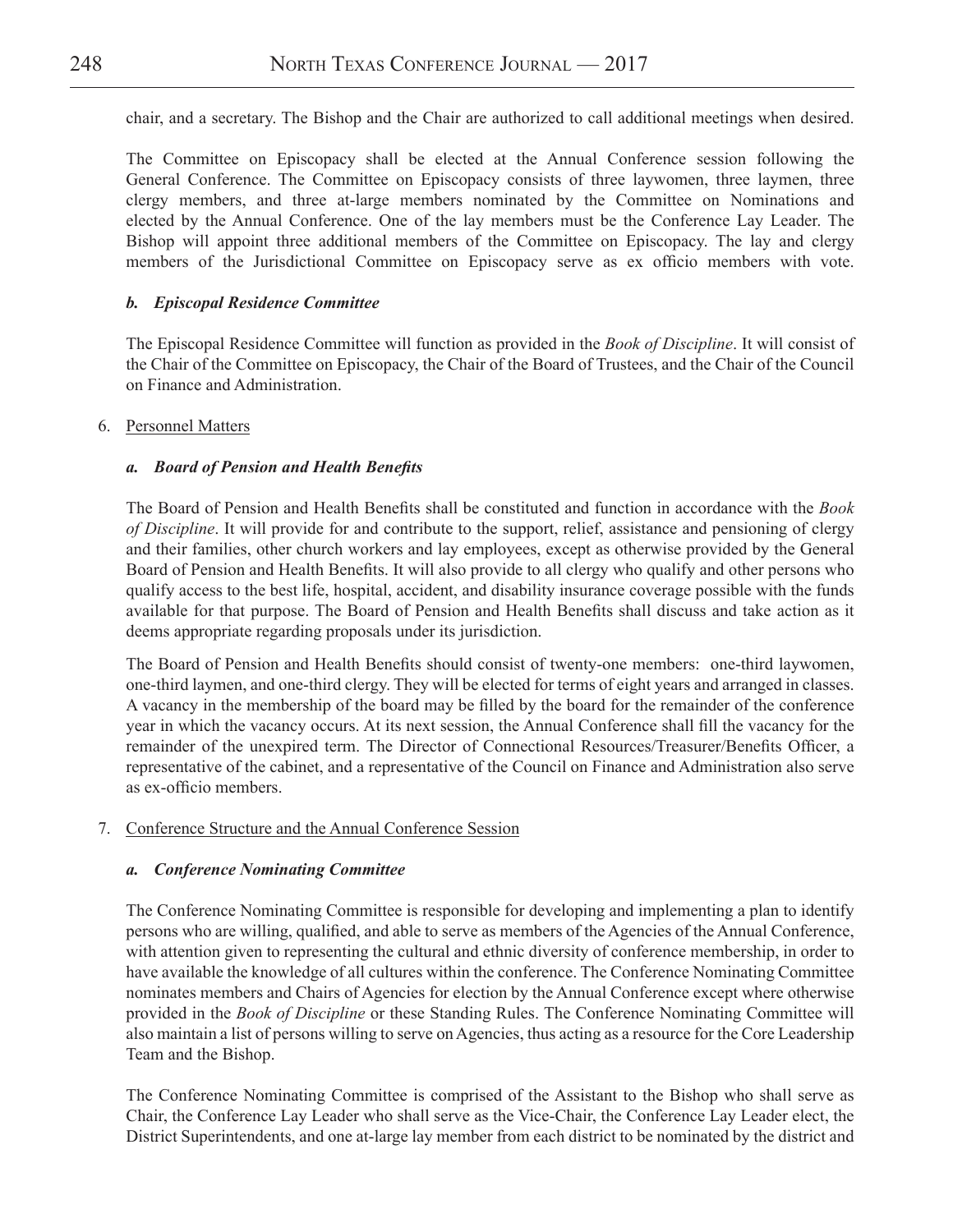elected by the Annual Conference.

Prior to the nomination of the at-large lay members by the districts, the District Superintendent will remind the district meeting of the need for inclusiveness in the election of the members of the Conference Nominating Committee. The District Superintendent will also remind the district meeting of the limits on multiple agency membership contained in these Standing Rules. At-large lay members and the Chair of the Conference Nominating Committee will be elected for a four-year term. A person so elected may serve only one four-year term, and will be eligible to be elected again only after being off the Conference Nominating Committee for at least two years.

#### *b. Memoirs Committee*

The Memoirs Committee shall ensure the publication in the Conference Journal of suitable memorials for deceased professional members of the Annual Conference and their spouses.

The Memoirs Committee consists of a Chair, a retired member of the Annual Conference, and the Conference Secretary.

#### *c. Commission on Archives and History*

The Commission on Archives and History shall be organized and function in accordance with the *Book of Discipline* and shall relate to the General Commission on Archives and History. It consists of a Chair plus ten members. The Commission on Archives and History may, if necessary, select up to three additional members.

#### *d. Standing Rules Committee*

The Standing Rules Committee oversees and recommends structural changes in the standing rules of the Annual Conference. The Standing Rules Committee consists of a Chair and seven members.

## **II. POLICIES OF THE ANNUAL CONFERENCE**

## **A. FINANCIAL PRACTICES**

- 1. *Conference Fiscal Year.* The fiscal year of the Annual Conference is January 1 through December 31.
- 2. *Apportionments to be made based on Conference Fiscal Year.* The apportionments to the local churches shall be made on the basis of the Conference Fiscal Year.
- 3. *Conference Books.* The Conference Treasurer's books shall be closed annually at 12:00 noon on January 11 (or the next working day, if January 11 falls on a weekend or holiday), and no funds received by the Conference Treasurer after that time shall apply toward Conference Apportionments of the year just completed.
- 4. *Disposition of Interest.* Interest earned on any funds (excluding designated trusts) managed by the Conference Treasurer shall be declared general funds of the North Texas Annual Conference and administered by the Conference Council on Finance and Administration.
- 5. *Agency Spending.* No Agency shall incur financial obligations that exceed current appropriations, and beginning balances where applicable, for any reason except by specific approval of the Core Leadership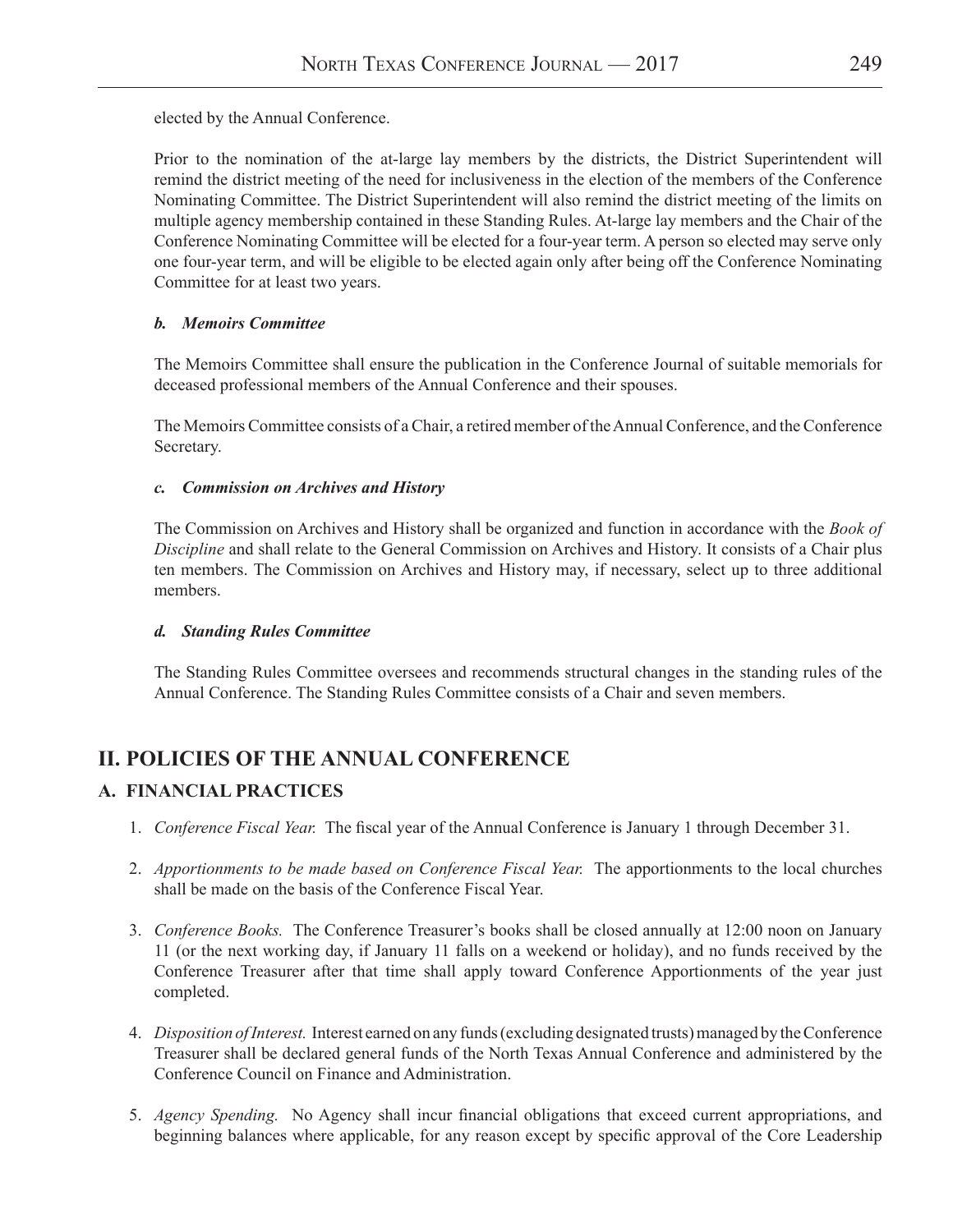Team and the Council on Finance and Administration. New items must be submitted first to the Core Leadership Team and, if approved, must also be submitted to the Council on Finance and Administration for appraisal and consideration for the current year. No Agency shall include requests for funds other than those required for its own operation or program, except that Teams and Groups may request funds for the benefit of their own Task Forces. Requests for funds for the same cause or concern shall be granted to only one Agency.

- 6. *Conference-Wide Appeals.* When application is made to the Annual Conference for the privilege of special conference-wide financial appeal, whether by special collection, campaigns, or otherwise, the application shall be referred to the Council on Finance and Administration before final action is taken thereon. The Council on Finance and Administration shall investigate the application and its possible relation to other obligations of the conference, and in light of the facts make recommendations to the Annual Conference.
- 7. *Auditing.* The Council on Finance and Administration shall nominate to the Annual Conference an auditing firm which shall audit the Conference Treasurer's books annually. All institutions receiving financial support from the Annual Conference, either by direct apportionment or by special offerings, shall, if requested, submit an annual auditor's report acceptable to the Council on Finance and Administration reflecting the receipt and disbursement of the financial support received from the Annual Conference. Such reports shall be provided to the Council on Finance and Administration by October 1 of each year for the previous fiscal year.
- 8. *Apportionments.* The Conference Treasurer, with the assistance of the District Superintendents, shall annually compute the apportionment decimal for each church. By September 1, the Conference Treasurer shall provide the amounts for each church's apportionments for the following year.
- 9. *Ethical Fiscal Principles.* The following ethical principles apply to the appropriation and disbursement of funds by the Annual Conference:

a. Funds contributed for a designated purpose should be used strictly for the purpose designated, and administered efficiently, without waste or duplication, in order to obtain maximum effect from the use of available funds.

b. Net proceeds from the sale of Annual Conference property are capital funds and should be appropriated to the use which the property was intended to serve. If this is not feasible, priority should be given to the most similar purpose for which the funds can be used effectively or to capital improvements within reasonable geographical proximity; but district lines should not be controlling and the entire community or metropolitan area should be considered. Likewise, funds received by way of indemnity for loss or destruction of any capital assets of the Annual Conference should be treated as capital assets and should be used for similar purposes if restoration of the property is feasible.

- 10. The salary of a district superintendent shall be adjusted annually by the average percentage change in the base compensation of all full-time pastors appointed to serve local churches or appointments for which the conference is responsible as calculated by the conference treasurer. This adjustment shall begin in 2008, using the 2007 base compensation level as the initial base. In addition, the compensation level is to be evaluated by the Council on Finance and Administration every five years in relationship to North Texas Conference pastoral salaries and other annual conferences.
- 11. The effective date for Annual Conference moves and clergy retirements is July 1. Thus when a pastoral change comes at Annual Conference, the salary of the previous appointment shall be paid through June 30, and the salary in the new appointment shall begin July 1. The official moving day for Annual Conference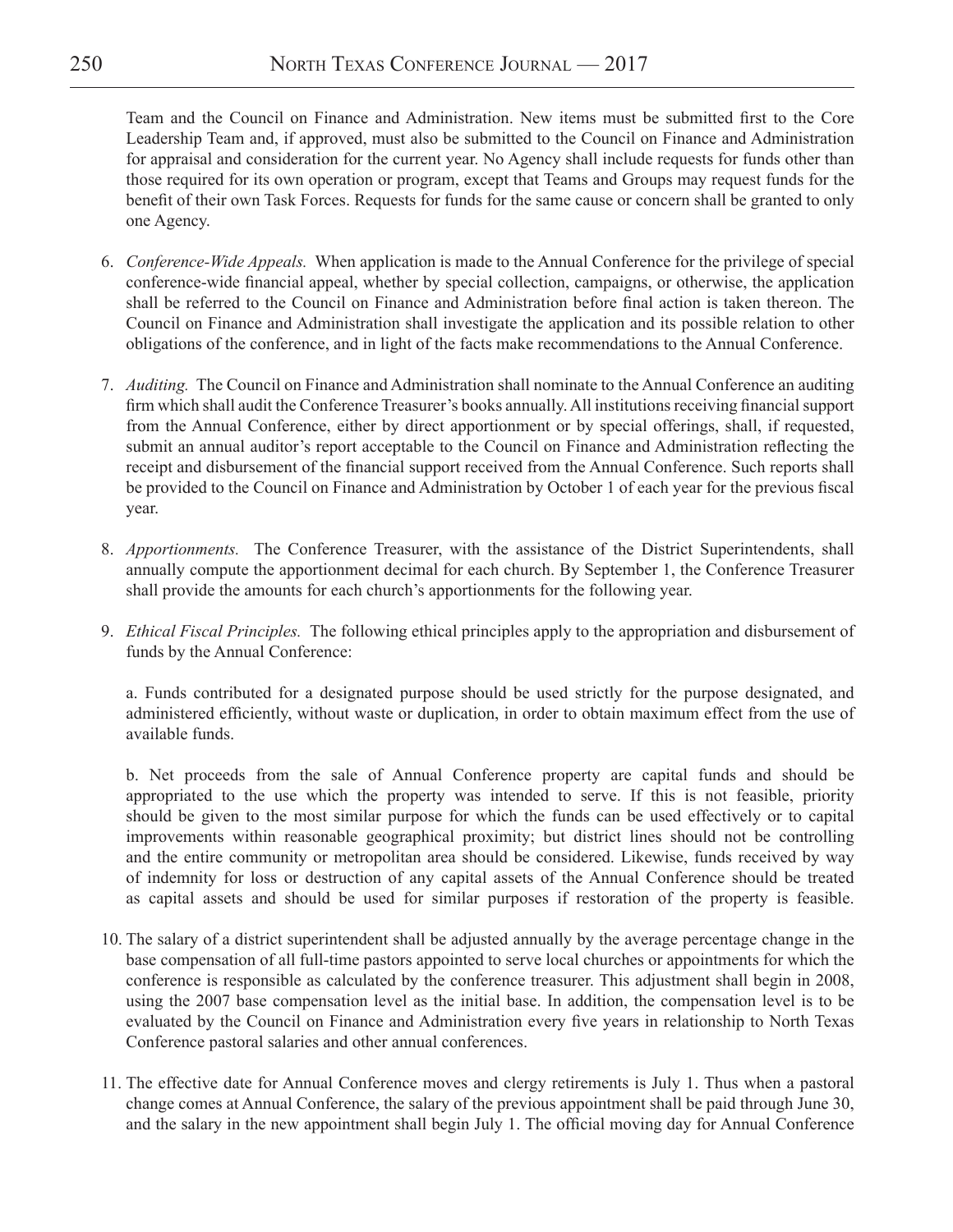moves is the Thursday after the last Sunday in June. The first Sunday at the new appointment for Annual Conference moves is the first Sunday in July.

## **B. REPORTING REQUIREMENTS**

- 1. *Death Records.* The minister who is in charge of the funeral services of any clergy member of the Annual Conference, or the spouse, widow, or widower of a clergy member of the Annual Conference, will supply the Conference Secretary with a memoir containing the date of birth, date of death, date of final rites, and place of burial of the deceased. To the extent possible, the minister will also supply a recent photograph of the deceased and date of entrance into the Annual Conference. For clergy members who transferred into the Annual Conference, the minister will, if possible, inform the Conference Secretary the deceased's date of transfer into the Annual Conference, the conference from which transferred, and appointments in other conferences. If the minister in charge of the funeral cannot supply this information, the Conference Secretary will use his or her best efforts to supply the missing information. All of this information should be sent to the Conference Secretary immediately following the funeral.
- 2. *Biographical Information.* Each member of the clergy and each diaconal minister shall file with the Conference Secretary a historical sketch of his or her life on a form to be furnished by the Conference Secretary. This document will become that person's record.
- 3. *Legal Descriptions of Conference Property.* Each District Superintendent shall furnish to the Secretary of the Board of Trustees a legal description of each piece of property in his or her District on or before December 1 of each year. The District Superintendents shall also provide a statement as to where the deeds evidencing ownership of these properties are kept. The information provided annually shall be accurate as of December 1.
- 4. *Statistics.* Each District Superintendent shall furnish the required district statistics to the Conference Statistician. In order to facilitate these reports, the following procedures will be followed:
	- a. Each church and pastor shall submit the Annual Conference report for auditing on the Check-Out Day specified by the Cabinet. Check-Out Day is the date when local churches turn in statistical information for the preceding year on forms provided by the Conference Statistician. The Annual Conference report shall be submitted to the District Statistician (see below).
	- b. Each District Superintendent shall appoint a District Statistician. The District Statistician shall check each Annual Conference report for accuracy, consistency, and completeness. The District Statistician then forwards the Annual Conference reports to the District Secretary, who in turn forwards them to the Conference Statistician.
	- c. Each pastor in charge shall also report to his or her District Superintendent on Check-Out Day any money borrowed necessary to pay current church obligations for the Conference Fiscal Year, or any delinquent church bills which have not been paid by the close of the Conference Fiscal Year.

## **C. VACATION STANDARDS**

The following are minimum vacation standards for clergy and diaconal ministers of the North Texas Annual Conference.

1. Method of Calculation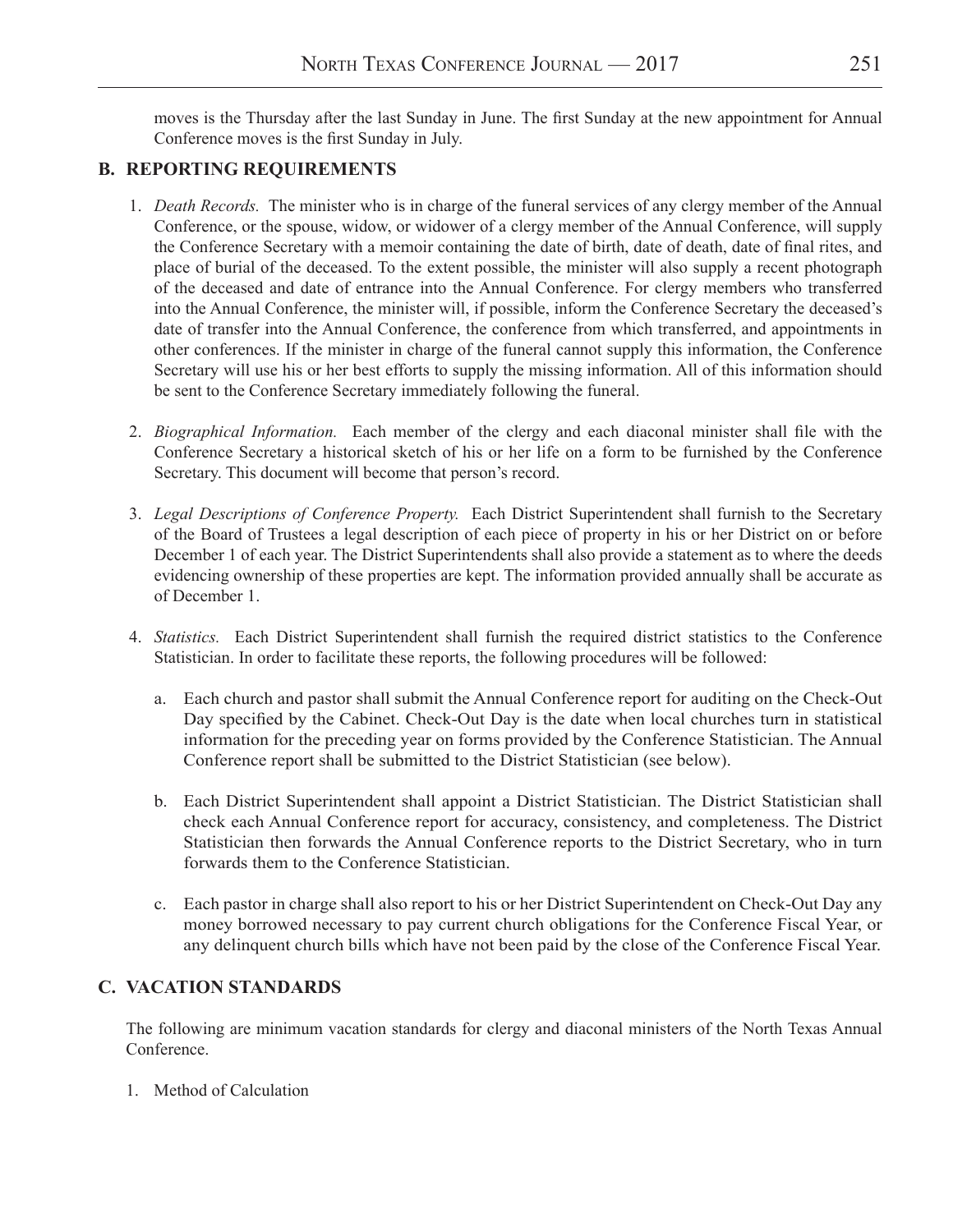The vacation is calculated according to the number of years of service, using the following formula:

1 - 4 years of service .......two weeks......... (two Sundays) 5 - 9 years of service ...... three weeks ..... (three Sundays) 10+ years of service ....... four weeks ....... (four Sundays)

2. Further Guidelines

In applying the standards:

a. "Years of service" shall be determined by years served as a full-time United Methodist commissioned minister, provisional member, diaconal minister, local pastor, associate member, deacon in full connection, or elder in full connection. In computing a person's "years of service," time spent in all categories shall be cumulated and all shall count toward the person's total "years of service."

b. The length of vacation is set by the Annual Conference, but the most suitable time for both the employing entity and the clergy or diaconal ministers and their families must be determined by consultation between the clergy or diaconal minister and the employing entity.

## **D. CLERGY DIVORCE**

"Where marriage partners, even after thoughtful consideration and counsel, are estranged beyond reconciliation, we recognize divorce as regrettable, but recognize the right of divorced persons to remarry. We express our deep concern for the care and nurture of the children of divorced and/or remarried persons. We encourage that either or both of the divorced parents be considered for custody of minor children of the marriage. We encourage an active, accepting, and enabling commitment of the church and our society to minister to the members of divorced families," (*The Book of Discipline of the United Methodist Church, 1984*)

The Discipline rightly makes no distinction between divorce occurring among the laity or clergy. We recognize the possibility of congregations being nurturing communities, and, thus for Christian love to grow in the midst of the painful circumstances surrounding a clergy or layperson's divorce.

The North Texas Conference also can be a caring and nurturing community for the clergy at divorce. The conference recognizes its responsibility to respond to divorcing clergy in as pastoral a manner as possible. To this end, the North Texas Conference of the United Methodist Church suggests the following for our clergy as well as their spouses in the event of divorce.

- 1. The clergy member will have taken every action possible toward reconciliation within the marriage. This shall include extensive counseling with a reputable marriage counselor, preferably with both partners to the marriage participating but, where impossible, with at least the clergy member's participation.
- 2. In consultation with the District Superintendent, the divorcing clergy and/or spouse may request a meeting of the following persons:
	- a. The Chairperson of the Division of Conference Relations, presider.
	- b. The District Superintendent of the clergy member's district.
	- c. The district member of the Division of Conference Relations.
	- d. Two peers chosen by the clergy member involved.
- 3. This meeting will:
	- a. Pastorally respond to the divorce
	- b. Offer help/guidance, if requested, to: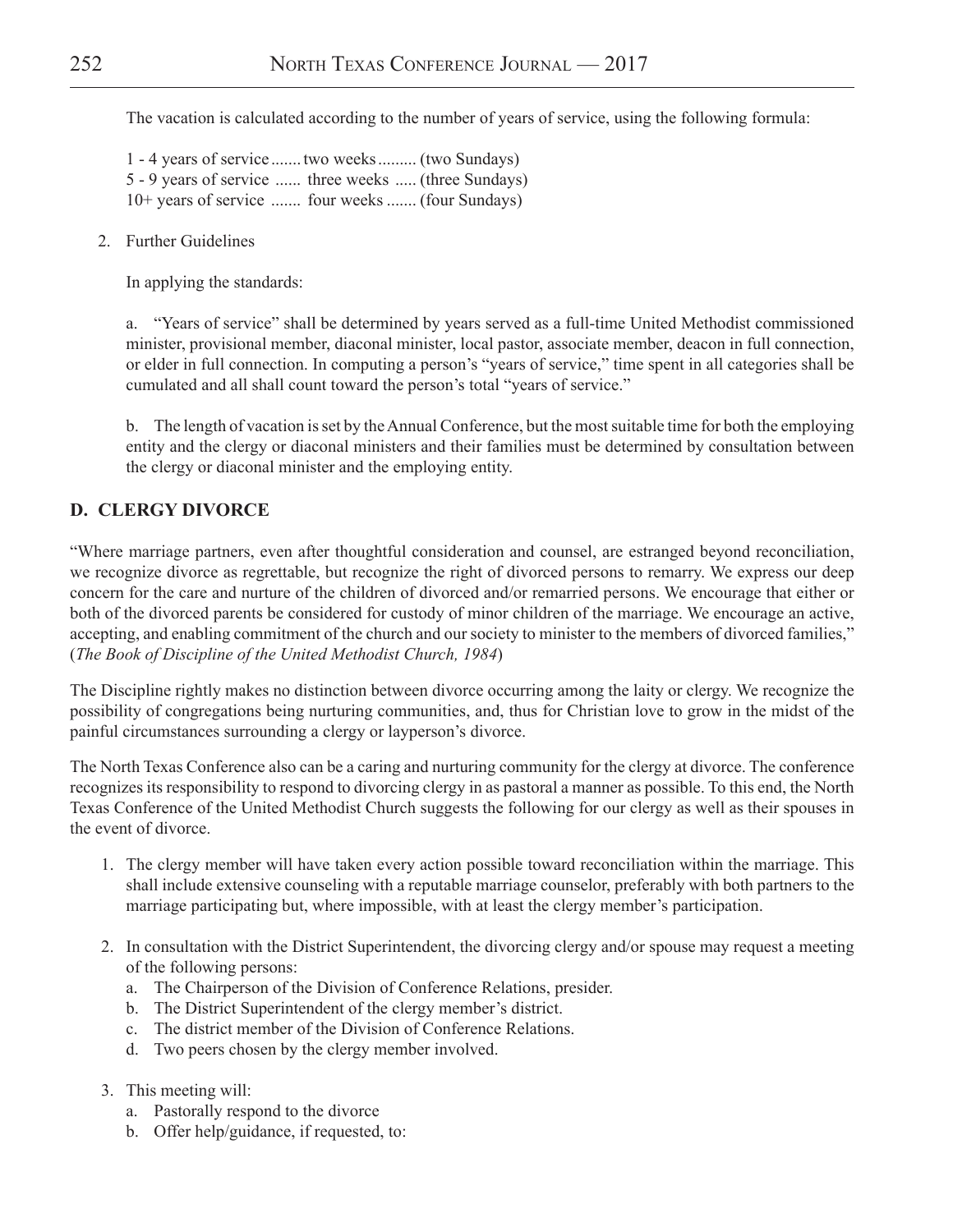- 1) The clergy member
- 2) The divorcing spouse
- 3) The clergy member's peers, and/or
- 4) The respective Pastor-Parish Committee
- c. Refer divorcing persons to special seminars and workshops on divorce which are available periodically in the community.

## **E. CLERGY HOUSING**

- 1. In the event of the death of a member of the clergy occupying a parsonage, the surviving spouse and family shall be granted the privilege of using the parsonage for a period of time not to exceed sixty (60) days.
- 2. Housing Standards for Elders in Full Connection. In this section on Housing Standards for Elders in Full Connection, including Housing Allowances and Parsonage standards, the word "clergy" means "elders in full connection." The standards on Housing Allowances and parsonages apply to those churches that have elders in full connection and that are not receiving an equitable salary support.

The size and make-up of clergy families, and the size, location, and type of housing provided for clergy families by local churches is a major factor in the well-being of clergy families. As such, it has an impact on the effectiveness of clergy.

Although it is clear that no one single provision for housing will completely satisfy all the needs of every clergy family and every local church, the goal is to best satisfy the needs of all.

#### **Housing Allowances**

While parsonages have been the traditional means of providing housing for clergy families, there are those local church settings and situations where a housing allowance can be an effective and efficient means of providing housing for clergy families.

However, it must be understood that if a house is purchased by a clergy family, there is the potential for financial hardship and difficulties related to the sale of a house when an appointment change is made.

It must also be understood that a housing allowance will have no effect on the tenure of a pastor, neither increasing nor decreasing the potential length of a pastorate.

- 1. If a housing allowance is provided by a local church, the amount shall be sufficient to allow for the rental\ lease\purchase of housing that meets the parsonage standards of the annual conference.
- 2. A utility allowance shall be paid separately from the housing allowance. Utilities are considered part of the minimum equitable compensation package.
- 3. The amount of the housing allowance and of the utility allowance shall be reviewed on an annual basis to ensure that the amount is adequate.
- 4. The District Superintendent, in consultation with the pastor and the Pastor-Parish Relations Committee, shall be responsible for ensuring that these standards are met.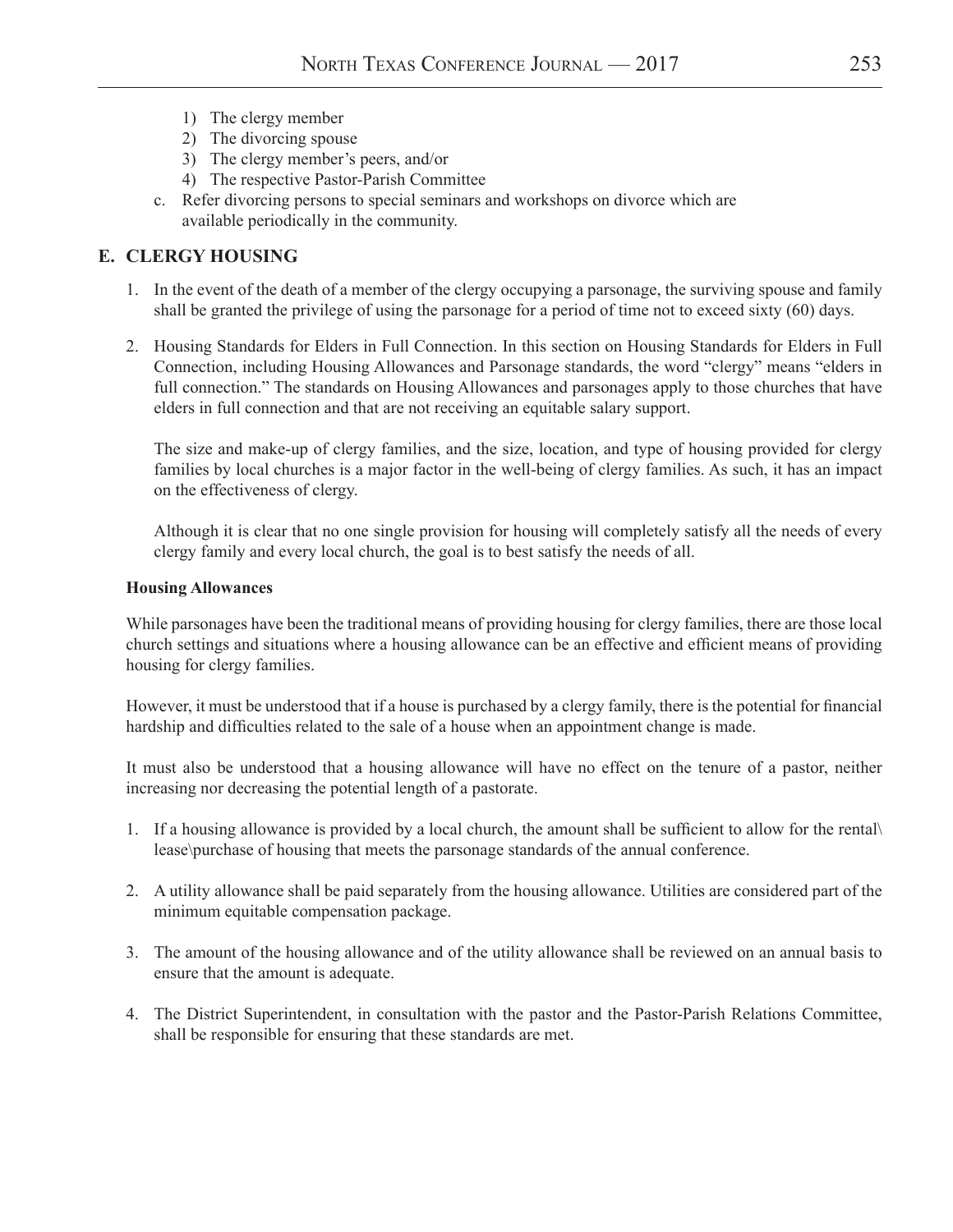#### **Parsonages**

- 1. Size
	- a. In order to accommodate all family sizes as reasonably as possible, and to allow for the greatest flexibility in meeting the needs of clergy families, the parsonage shall contain at least three bedrooms, with four recommended.
	- b. There shall be at least two full baths.
	- c. There shall be at least one large living area, with two living areas recommended.
	- d. There shall be at least one dining area.
	- e. There shall be a garage or covered carport adjacent to the house.
	- f. The total area of living space shall be approximately 2,000 sq. ft. or more.
- 2. Location
	- a. The parsonage shall be located in a residential neighborhood. (It should not be on a major thoroughfare, nor adjacent to commercial businesses.)
	- b. The parsonage shall be located where it will allow for adequate privacy for the clergy family.
- 3. Interior
	- a. The kitchen shall include all standard modern appliances (oven, cooktop, dishwasher, disposal, and refrigerator).
	- b. There shall be a washer and dryer for laundry.
	- c. There shall be adequate heating and cooling, with central air and heat whenever possible.
	- d. The parsonage shall have window treatments in every room (e.g., blinds, drapes, or shutters).
	- e. The clergy family shall be responsible for all other furnishings.
	- f. All interiors of newly built parsonages shall be accessible for persons with disabilities, including a minimum of (1) one bathroom that has an accessible shower, commode, and lavatory, (2) passageways, garage, rooms, and entrances that are accessible, and (3) consideration is given to the landscaping of the yard.
	- g. When an appointment is made in which a member of the parsonage family has a disability, the District Superintendent shall see that the existing parsonage be fitted with aids that will enable it to be suitable for persons with disabilities to the extent that the structure of the existing parsonage can be renovated. Consideration for grant moneys from conference agencies shall be given to these churches.
- 4. Exterior
	- a. The outside of the parsonage shall be landscaped to complement the house, with adequate shrubs, bushes, and trees.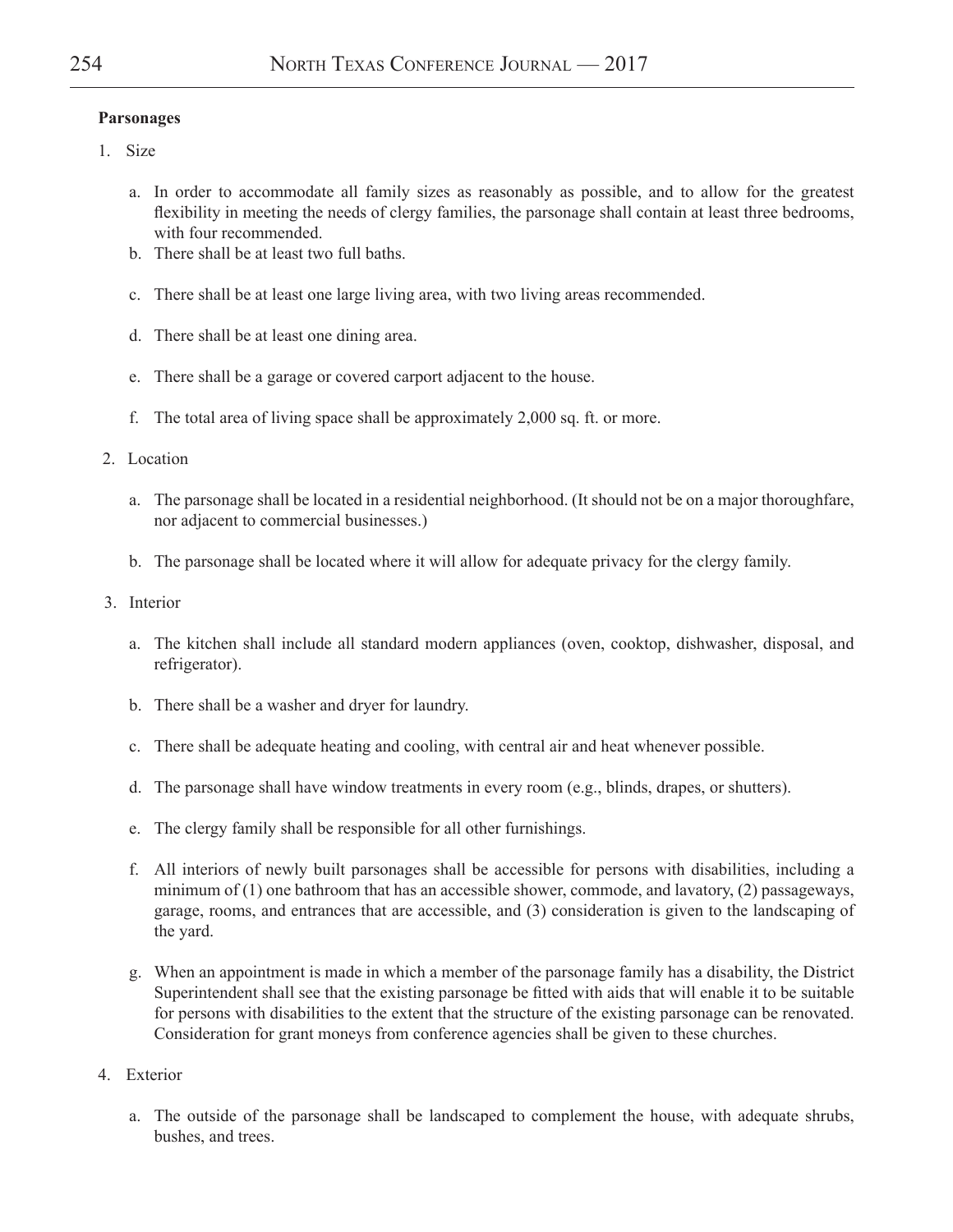- b. A safe, fenced area shall be provided in the backyard for children and/or pets.
- c. The mowing and the upkeep of the yard are to be negotiated between the pastor and the Board of Trustees.
- 5. Utilities
	- a. The local church shall pay for the cost of all utilities, including basic television access, except for personal long distance phone calls.
	- b. In order to minimize fees and deposits, the utilities, including the telephone, shall be in the name of the local church, unless this results in a higher rate schedule.
- 6. Maintenance
	- a. The local church Board of Trustees is responsible for the upkeep and repair of the parsonage, including the appliances, and there shall be an annual inspection of the parsonage and property by the Trustees, with a written report made at the local church's annual Charge Conference. It is suggested that all parsonages have an inspection by an engineering or contracting inspector every five years, starting ten years after they have been purchased or built.
	- b. The clergy family is responsible for minor upkeep and repairs, and for any damage done to the parsonage by a member or pet of the clergy family, including that caused by smoking.
- 7. Change of Pastors
	- a. When there is an impending change of pastors, the pastor shall notify the local church Board of Trustees, and the clergy family and Trustees shall ensure that the parsonage is as clean as possible. Major repairs should be made before the new clergy family arrives.
	- b. The Trustees shall contact the new clergy family before any painting or refurbishing is done, in order to have their preferences, needs, and suggestions incorporated into any work done on the parsonage.
- 8. Disposition of Church Owned Furniture
	- a. Following the 1994 Annual Conference, churches will begin the process of providing unfurnished parsonages, except for the items listed above in C.
- 9. Compliance
	- a. The Board of Trustees of each local church shall make a written report on or before its Charge Conference in 1996, demonstrating either compliance with these standards or specific plans to come into compliance with these standards.
	- b. The District Superintendent, in consultation with the pastor, the Board of Trustees, and the Pastor-Parish Relations Committee shall be responsible for ensuring that these standards are met.
	- c. Lay member(s) of Annual Conference is (are) responsible for taking these standards back to every local church Board of Trustees.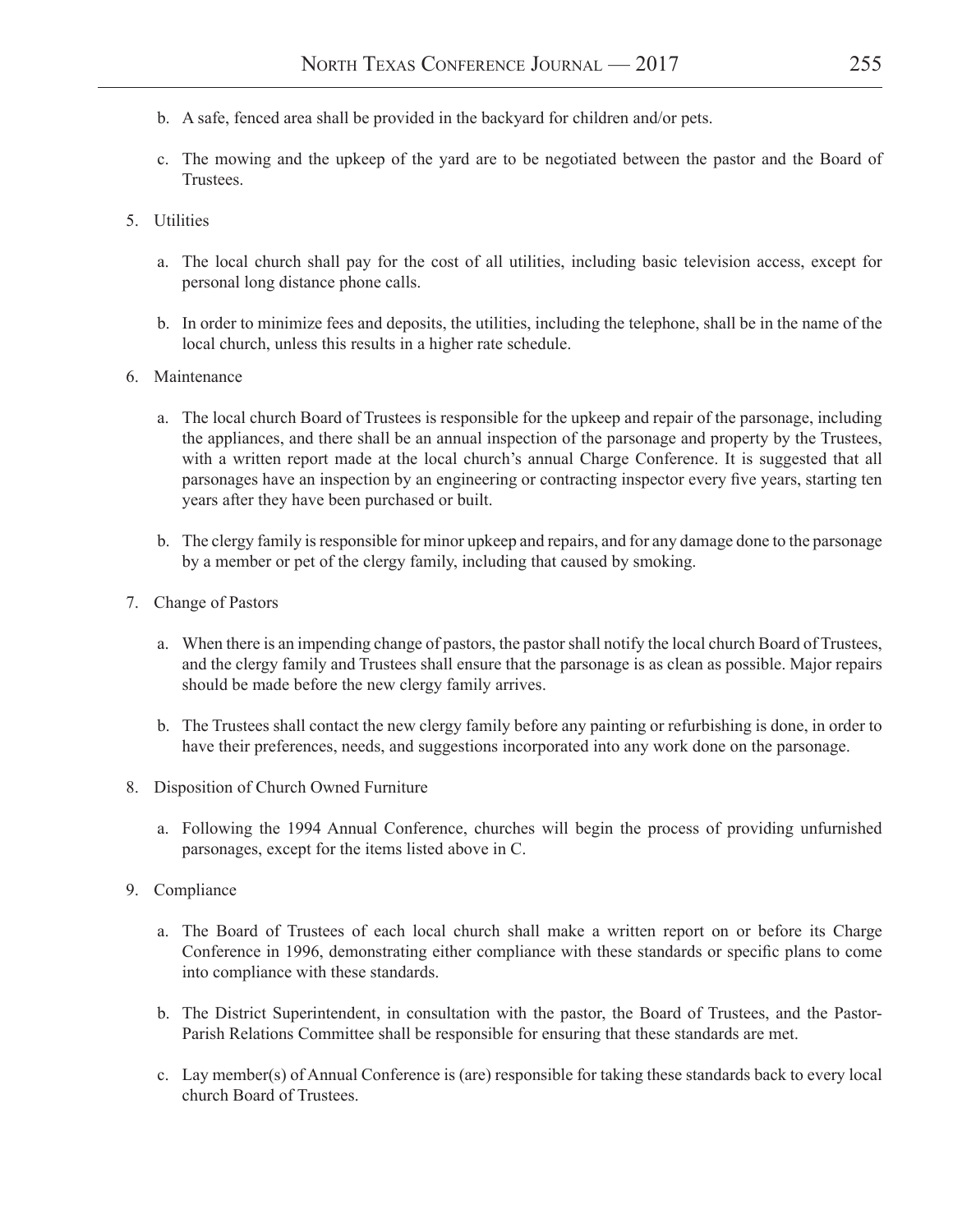### **Annual Conference Moving Fund**

- 1. Funding
	- a. The North Texas Conference shall establish a "Moving Fund" to be assessed through a Conference apportionment. This fund shall be of sufficient amount to pay for the number of qualifying moves in any given year. In this section on Annual Conference Moving Fund, "clergy" refers to those entitled to funding from the moving fund, as described more specifically in section 2 below.
	- b. For eligible full-time moves, payment will be made as follows:
		- (1) for the actual cost up to 40% of the Texas Max 3 Tariff as stated in the "Moving Allowance Chart" (which shall automatically reflect any changes in the Texas Max 3 Tariff);
		- (2) Replacement Cost Insurance for an estimated value of the shipment up to \$50,000 will be provided for all full-time moves. (The additional cost of a shipment value of \$50,001-100,000 may be taken out of the stipend);
		- (3) A \$300 stipend is also available which may be used for other documented moving expenses the clergy family incurs.
	- c. For eligible part-time moves, payment up to a total of \$500 will be made for a moving company and personal expenses.
- 2. Eligibility for Funding
	- a. Those elders in full connection, provisional members, commissioned ministers preparing for ordination as elders in full connection, associate members, or full-time local pastors, who are appointed to a local church in the North Texas Annual Conference, and other elders in full connection, provisional members, commissioned ministers preparing for ordination as elders in full connection, associate members, or full-time local pastors for whom the North Texas Annual Conference is the salary paying unit (such as District Superintendents, Conference Council Directors, Wesley Foundation Directors, etc.) shall be eligible to receive funds.
	- b. Retiring elders in full connection, provisional members, commissioned ministers preparing for ordination as elders in full connection, associate members, or full-time local pastors shall be eligible to receive funds for one move into housing not already owned or supported by a local church after retirement, up to the maximum amount allowable. Retired elders in full connection, provisional members, commissioned ministers preparing for ordination as elders in full connection, associate members, and local pastors who are appointed by the Bishop to serve active, full-time appointments shall be eligible for moves up to the maximum amount allowed. In circumstances in which a clergy member planning to retire moves prior to the retirement date, reimbursement for a move made within one year prior to the retirement date shall be made upon retirement, contingent upon the presentation of documentation of costs incurred.
	- c. Less than full-time appointments to local churches with parsonages will be allocated up to the \$500 per move.
	- d. If an elder in full connection, provisional member, commissioned minister preparing for ordination as elder in full connection, associate member, or full-time local pastor from another Conference is to be appointed to a local church in the North Texas Annual Conference, the North Texas Annual Conference will pay the cost of the move from the border of the North Texas Conference, up to the maximum amount allowed.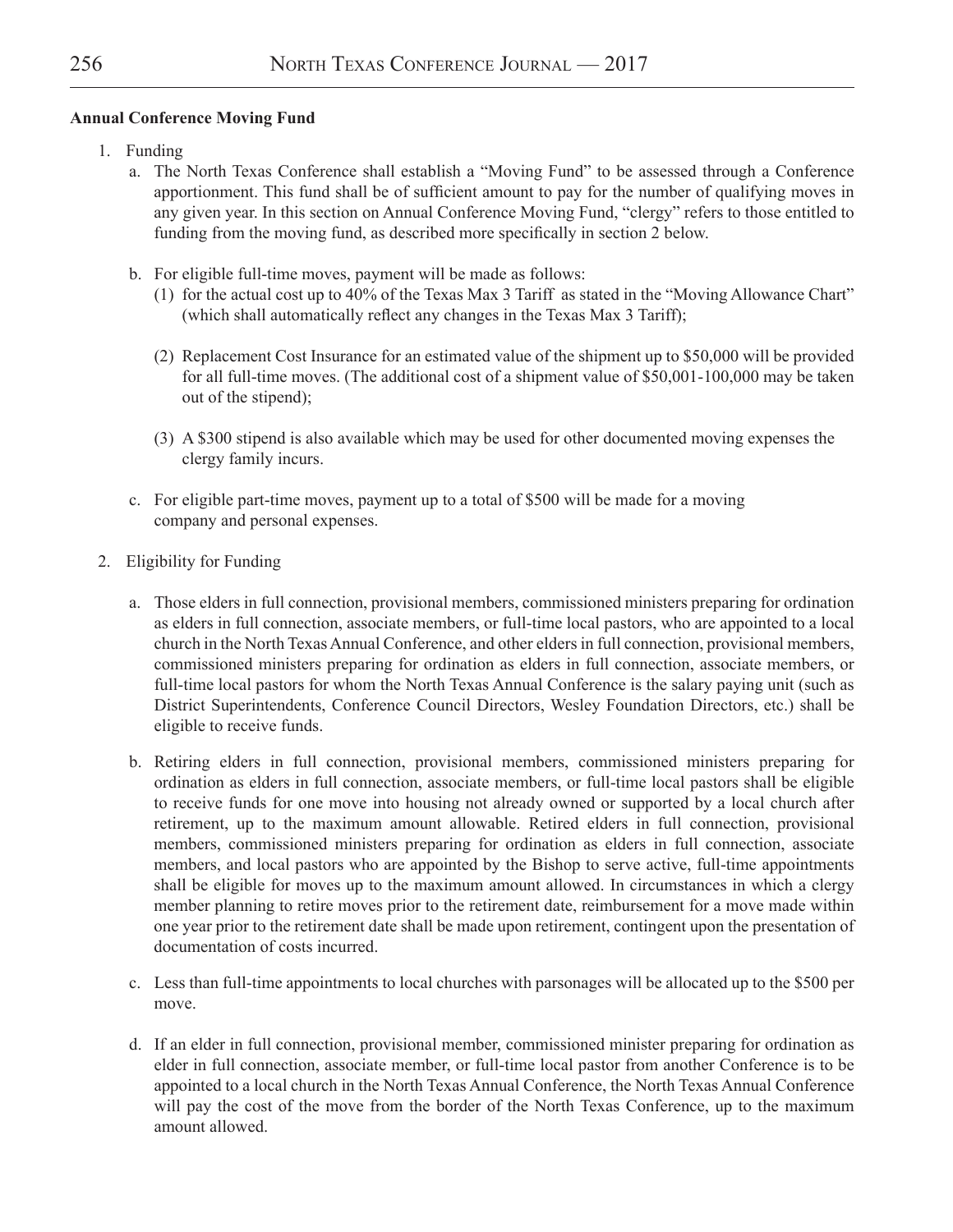- e. If an elder in full connection, probationary member, commissioned minister preparing for ordination as elder in full connection, associate member, or full-time local pastor of the North Texas Annual Conference transfers to another Conference, and the receiving Conference does not pay the full cost of the move, the North Texas Conference will pay the cost of the move up to the border of the North Texas Conference, up to the maximum amount allowed.
- f. Those elders in full connection, provisional members, commissioned ministers preparing for ordination as elders in full connection, and associate members, or full-time local pastors who go on Leave of Absence, or who surrender their credentials, either voluntarily or involuntarily, will not be eligible to receive any North Texas Annual Conference moving funds, except in the case of those going on disability leave or the family of an elder in full connection, a provisional member, a commissioned minister preparing for ordination as an elder in full connection, an associate member, or a full-time local pastor who dies while under appointment who shall be eligible to receive funds for the initial move into housing not already owned or supported by a local church, up to the maximum amount allowable.
- g. Those persons who change or move houses, but who do not change appointments, will not be eligible to receive any North Texas Conference moving funds.
- h. Those persons who change appointments, but who do not change houses, will not be eligible to receive any North Texas Conference moving funds.
- i. If either or both clergy or a clergy couple living in one house change appointments, and move to one house, they will be eligible to receive funds for only the cost of the one move, up to the maximum amount allowable. If two houses are involved, at either the beginning point or ending point, they will be eligible to receive funds for both moves, each up to the maximum amount allowable.
- j. In no case shall the Conference pay more than the actual documented expense of any eligible move.
- 3. Method of Payment
	- a. A list of movers that will bill the Annual Conference directly will be provided by the receiving District Superintendent. All expenses that are within the Annual Conference Allowance will be billed directly to the Annual Conference by those moving companies. The receiving church and moving clergy/family will not be responsible for any part of the expense that is within the Annual Conference Allowance. If a moving company is used that will not bill the Annual Conference directly, then the moving clergy/ family is responsible for the bill and will be reimbursed by the Annual Conference for all documented expenses that are within the Annual Conference Allowance. Any documented expenses paid by the moving clergy/family are to be submitted to the receiving District Superintendent. The receiving District Superintendent shall then submit these documented expenses to the Annual Conference Treasurer. The Annual Conference Treasurer will be the final arbitrator concerning any question about moving costs, documentation, or payments. The Conference Treasurer shall issue payment to the moving company or the entity that incurred the expense.
	- b. A written estimate must be submitted to the receiving District Superintendent by June 15 for moves in July, and within one week of the announcement of a midyear move. The District Superintendent will then give approval to the moving company or the entity incurring the expense for the move. Arrangements for payment of any expenses in excess of the Annual Conference Allowance must be made prior to the move.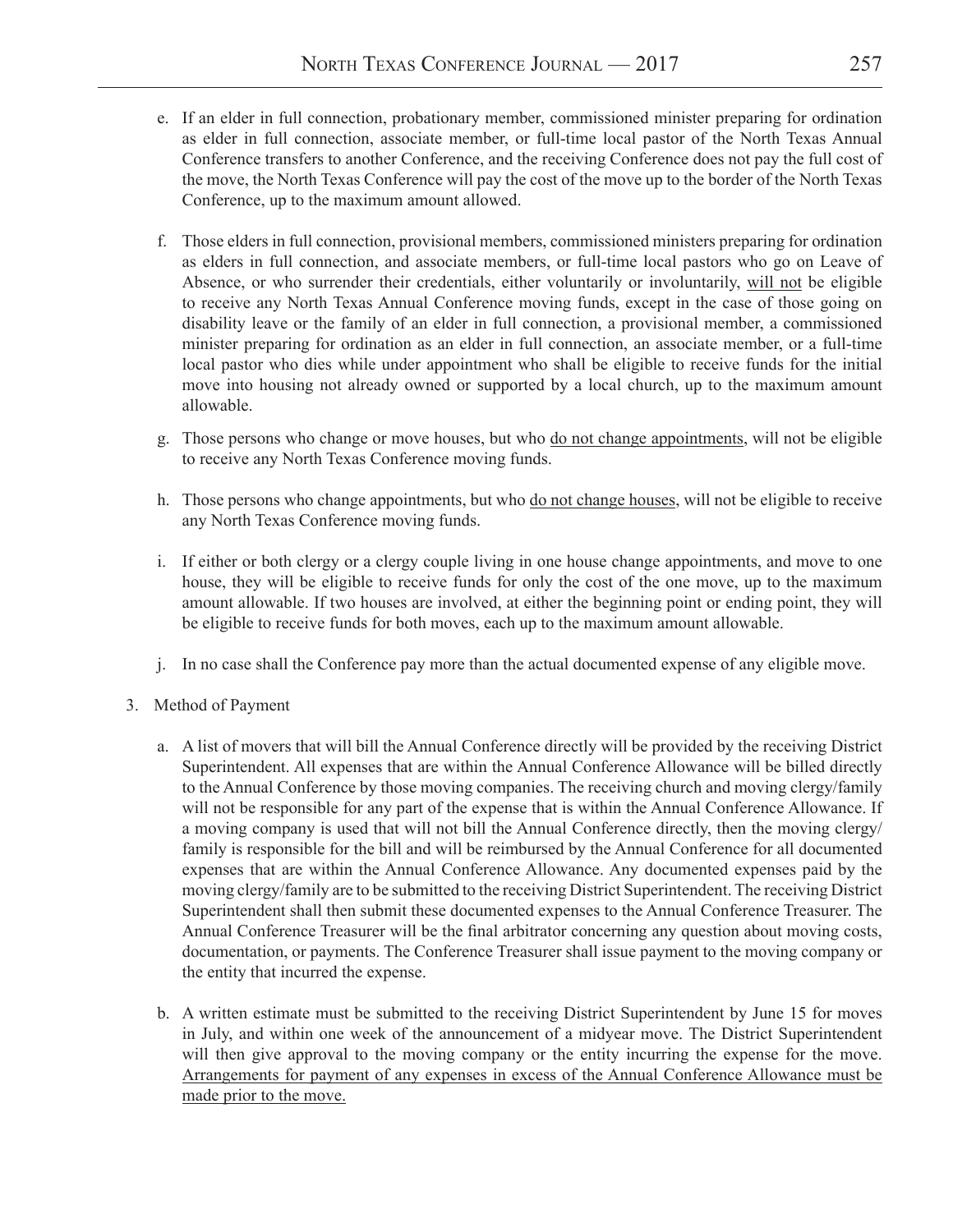- 4. Moving Procedures
	- **a. Receiving DS** gives to the clergy the Moving Packet which includes Moving Procedures, moving companies that will bill the Annual Conference, and the current Moving Allowance sheet.
	- **b. Clergy gets estimates from at least two moving companies** of his/her choice and chooses the one he/ she wishes to use. He/she can work out payment with the Annual Conference, if the company is not on the list, by having the mover call the Conference Treasurer at 972-526-5000.
	- **c. Clergy submits the estimates** (including his/her choice) to the receiving DS for approval with an estimate of any other expenses that may be incurred.
	- **d. Receiving DS approves the move and calls the moving company** with that approval by **June 15** or as soon as the clergy gets the estimate with a mid-year move.
	- **e. Receiving DS mails** copies of chosen estimate, DS Check Sheet and Moving Insurance Information Sheet to Conference Treasurer.
	- **f. Receiving DS mails** Conference Treasurer copies of any expenses incurred by clergy or receiving charge.
	- **g. Conference Treasurer** reimburses those expenses and pays moving companies.

| <b>2017 MOVING ALLOWANCE</b><br>(based on 12,000 pounds)   |         |         |  |  |  |  |  |  |
|------------------------------------------------------------|---------|---------|--|--|--|--|--|--|
| 2017 Allowance 40% of Max 3<br>Miles<br>Texas Tariff Max 3 |         |         |  |  |  |  |  |  |
| All moves under 40 miles will receive a 40 mile rate.      |         |         |  |  |  |  |  |  |
| 40 or less                                                 | \$7,290 | \$2,916 |  |  |  |  |  |  |
| $41 - 60$                                                  | \$7,569 | \$3,028 |  |  |  |  |  |  |
| $61 - 80$                                                  | \$7,848 | \$3,139 |  |  |  |  |  |  |
| 81-100                                                     | \$8,128 | \$3,251 |  |  |  |  |  |  |
| 101-120                                                    | \$8,406 | \$3,362 |  |  |  |  |  |  |
| 121-140                                                    | \$8,686 | \$3,474 |  |  |  |  |  |  |
| 141-160                                                    | \$8,929 | \$3,572 |  |  |  |  |  |  |
| 161-180                                                    | \$9,208 | \$3,683 |  |  |  |  |  |  |
| 181-200                                                    | \$9,486 | \$3,794 |  |  |  |  |  |  |
| 201-220                                                    | \$9,626 | \$3,850 |  |  |  |  |  |  |
| 221-240                                                    | \$9,768 | \$3,907 |  |  |  |  |  |  |
| 241-260                                                    | \$9,908 | \$3,963 |  |  |  |  |  |  |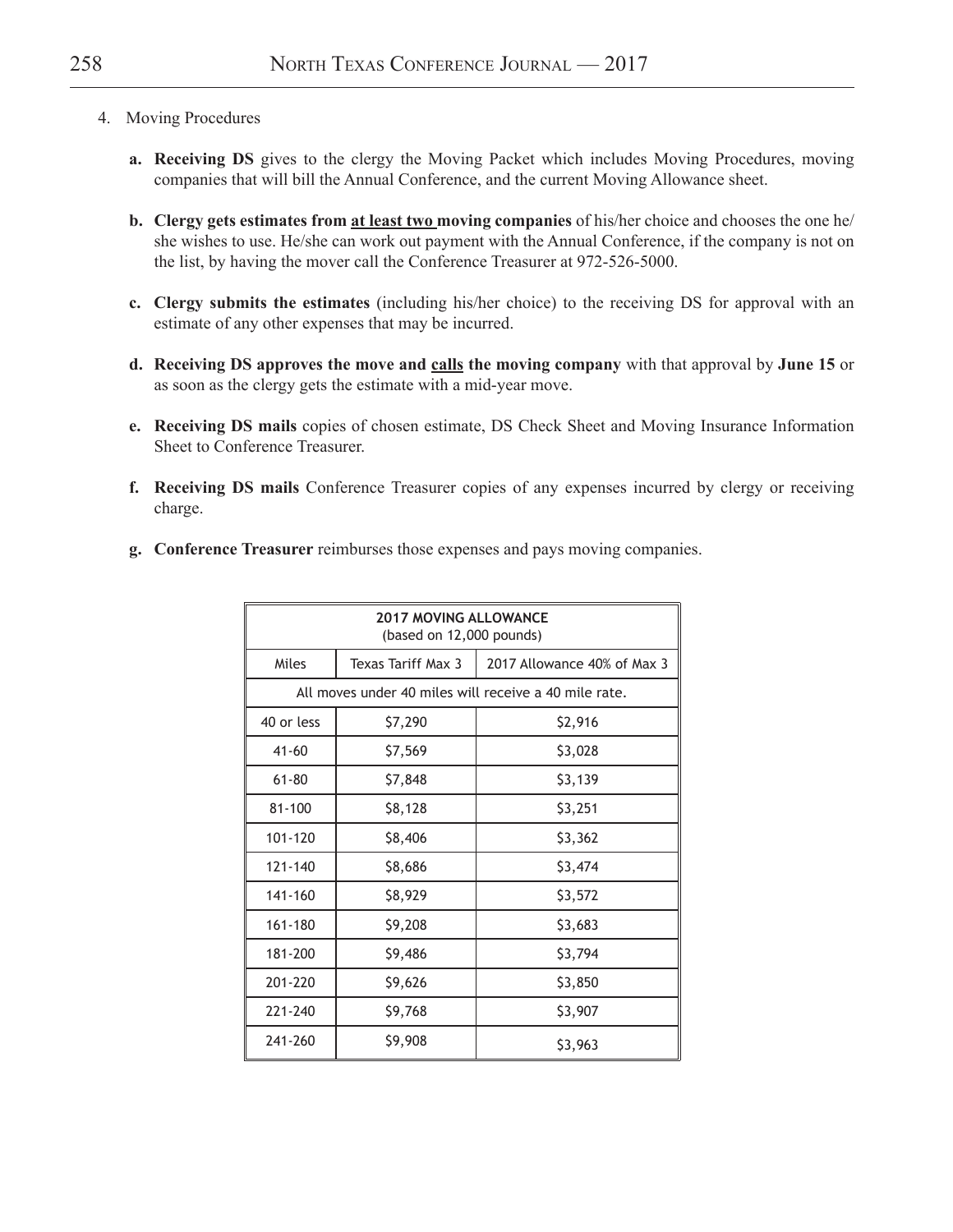#### **1. POLICY STATEMENT FOR DEFINING SEXUAL MISCONDUCT**

The North Texas Conference of the United Methodist Church affirms the 2012 Book of Resolutions, Sexual Abuse Within the Ministerial Relationship and Eradication of Sexual Harassment in the United Methodist Church and Society, which states that sexual abuse within the ministerial relationship and sexual harassment within the Church are incompatible with biblical teachings of hospitality, justice and healing. In accordance with the current *Book of Discipline*, ¶161(F), we affirm that all human beings, both male and female, are created in the image of God, and thus have been made equal in Christ. As the promise of Galatians 3:26 states all are one in Christ, we support equity among all persons without regard to ethnicity, situation or gender.

Sexual abuse within the ministerial relationship occurs when a person within a ministerial role of leadership (pastor, educator, counselor, youth leader or other position of leadership) engages in sexual contact or sexualized behavior with a congregant, client, employee, student, staff member, co-worker or volunteer.

Sexual harassment is any unwelcome sexual advance or demand, either verbal or physical, that is reasonably perceived by the recipient as demeaning, intimidating or coercive. Sexual harassment includes, but is not limited to, the creation of a hostile or abusive working environment resulting from discrimination on the basis of gender (*2012 Book of Discipline* ¶161(I)).

Sexual abuse within the ministerial relationship involves a betrayal of sacred trust, a violation of the ministerial role and exploitation of those who are vulnerable. Similarly, sexual harassment must be understood as an exploitation of a power relationship rather than as an exclusively sexual issue.

Misconduct of a sexual nature within the life of the Church interferes with its moral mission. The North Texas Conference stands in opposition to the sin of misconduct of a sexual nature in the Church and society at large and commits itself to fair and expedient investigation of any charge of sexual misconduct within the Church and to take action deemed appropriate and in compliance with the *Book of Discipline*. Further, the Conference bears affirmative responsibility to create an environment of hospitality for all persons, male or female, which is free of misconduct of a sexual nature and encourages respect, equality and kinship in Christ.

Because experiencing sexual abuse or harassment, and reporting such misconduct, can be difficult and frightening, we believe that the availability of trained advocates or support teams to assist victims of sexual misconduct is important, and we are committed to continuing support for the training and availability of such advocates or support teams.

We recognize that in any incident of sexual misconduct there may be many victims, including the family, friends, and congregation of the direct victim and of the person who has engaged in the misconduct. We therefore affirm as continuing goals for the Conference not only the resolution of complaints and the reconciliation of persons directly involved, but also the healing of all such indirect victims of the misconduct.

Sexual misconduct involving a clergy person should be reported to the clergy person's district superintendent or the presiding bishop. Misconduct involving paid staff, volunteers or other non-clergy persons should be reported to the pastor-in-charge, if any, or to other appropriate persons in accordance with guidelines and procedures that may be adopted by the Conference, by local churches or by other appropriate *BOD*ies within the Church.

The North Texas Conference is committed to the continuing, broad dissemination of this Policy Statement and of any guidelines and procedures adopted by the Conference, and to the continuing education of clergy and lay persons within the Conference for the purpose of preventing sexual misconduct and increasing awareness and understanding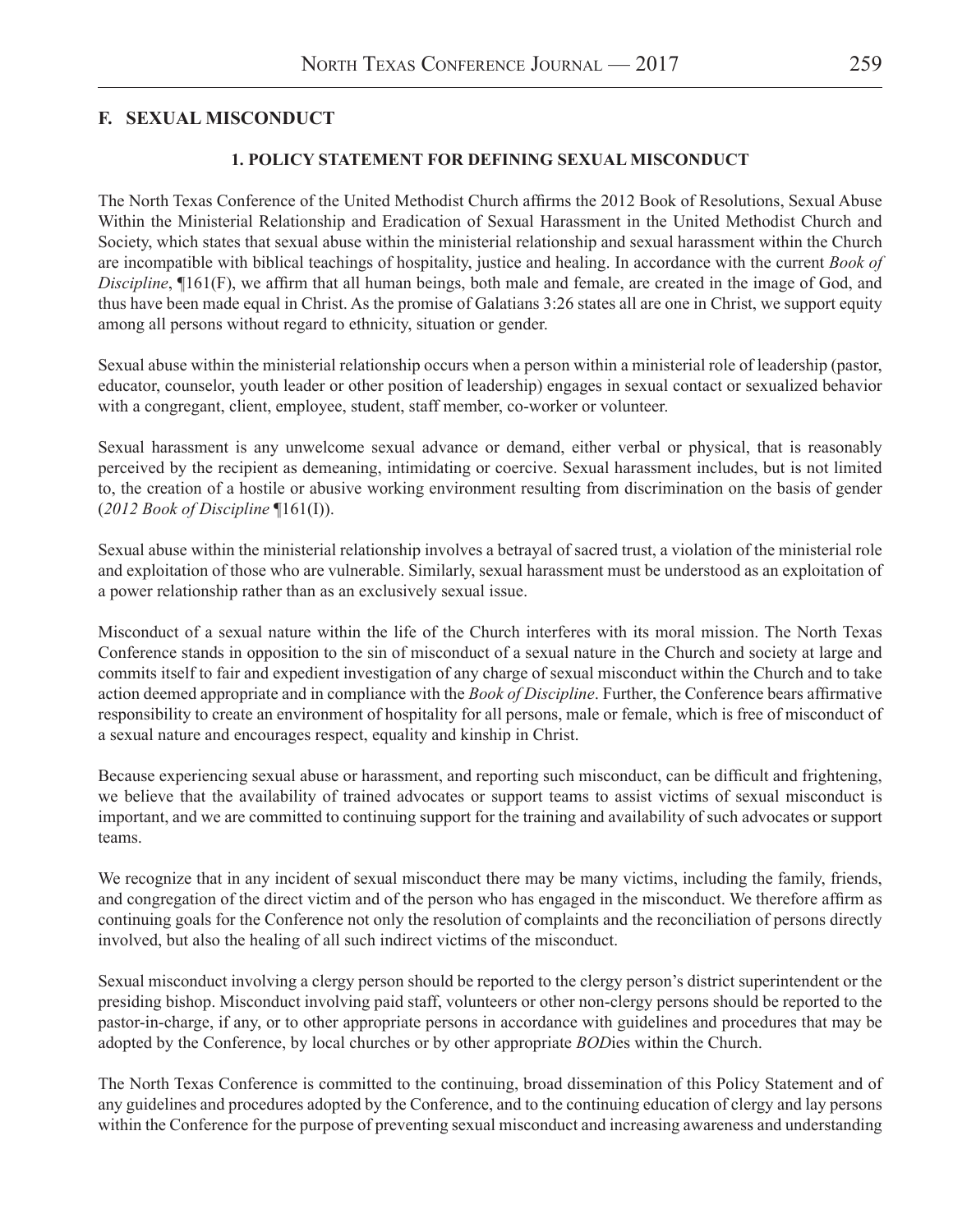of the Conference's relevant policies and procedures.

## **2. PROCEDURES FOR REPORTING CLERGY SEXUAL MISCONDUCT INTRODUCTION**

The North Texas Conference will not tolerate and is committed to the eradication of sexual misconduct by its clergy. The ministerial office is a position of great trust, power and responsibility, offering the opportunity for unique relationships of grace and caring. Sexual misconduct is one of the gravest violations of this trust.

These Procedures provide a process for reporting incidents of clergy sexual misconduct within the North Texas Conference. They seek to create a safe, non-threatening environment in which aggrieved persons will feel comfortable revealing allegations of sexual misconduct. It is a continuing goal of these Procedures to provide an opportunity for a reconciliation and resolution that respects and protects the rights of all parties and that acknowledges the sacred trust between clergy and the persons they serve. They are not intended to supplant or substitute for the formal complaint process set forth in the *2012 Book of Discipline*. The use of these Procedures is voluntary, and the failure to utilize or follow them is not a chargeable offense nor can it be used as grounds for an appeal of the result of any formal complaint, review, investigation, or trial process.

The implementation of these Procedures shall be under the supervision and control of the Bishop and District Superintendents, who shall have the authority to interpret and apply the Procedures.

#### **STANDARDS OF PASTORAL CONDUCT**

Pastors are accountable for their behavior with respect to the emotional, spiritual and physical well-being of persons who come to them for help or over whom they have any kind of authority. Breach of this pastoral relationship through sexual misconduct is unethical and abusive, even when sexual activity is initiated by the person to whom the pastor is ministering. Because of the trust and imbalance of power in such relationships, the person being ministered to must be presumed to be unable to give meaningful consent to any sexual activity with the pastor.

Because pastors often deal with individuals who are emotionally fragile and vulnerable, it is imperative that pastors:

- 1. be healthy psychologically, emotionally, and spiritually themselves;
- 2. have adequate preparation and education for helping individuals under their care;
- 3. have continued supervision in dealing with the inherent risks caused by dependency and/or transference; and
- 4. have the information necessary to make appropriate referrals.

Pastoral self-discipline requires self-awareness and takes the Christian standards and ordination vows seriously. Personal integrity and mature professional conduct must be brought to all relationships by every pastor in the North Texas Conference. The highest ethic of the pastor similarly prohibits any sexual behavior with a parishioner entrusted to his or her sacred care.

All clergy, single or married, have the responsibility of developing healthy personal relationships. Married clergy have covenanted to nurture and maintain their marriage relationship. When relational or sexual difficulties are present in a pastor's life, appropriate measures to address the difficulties should be taken.

Pastors who are appointed to parishes where there has been alleged sexual misconduct of their predecessor find themselves burdened with the inevitable consequences arising from the misconduct of a colleague. There is a tension between caring for a colleague and caring for the covenant of the pastoral ministry. By "protecting" a colleague, we risk perpetuating a relationship or pattern of abuse and victimization. This compromises the credibility and practice of Christian faith and ministry. Thus the present pastor should take immediate steps, consistent with these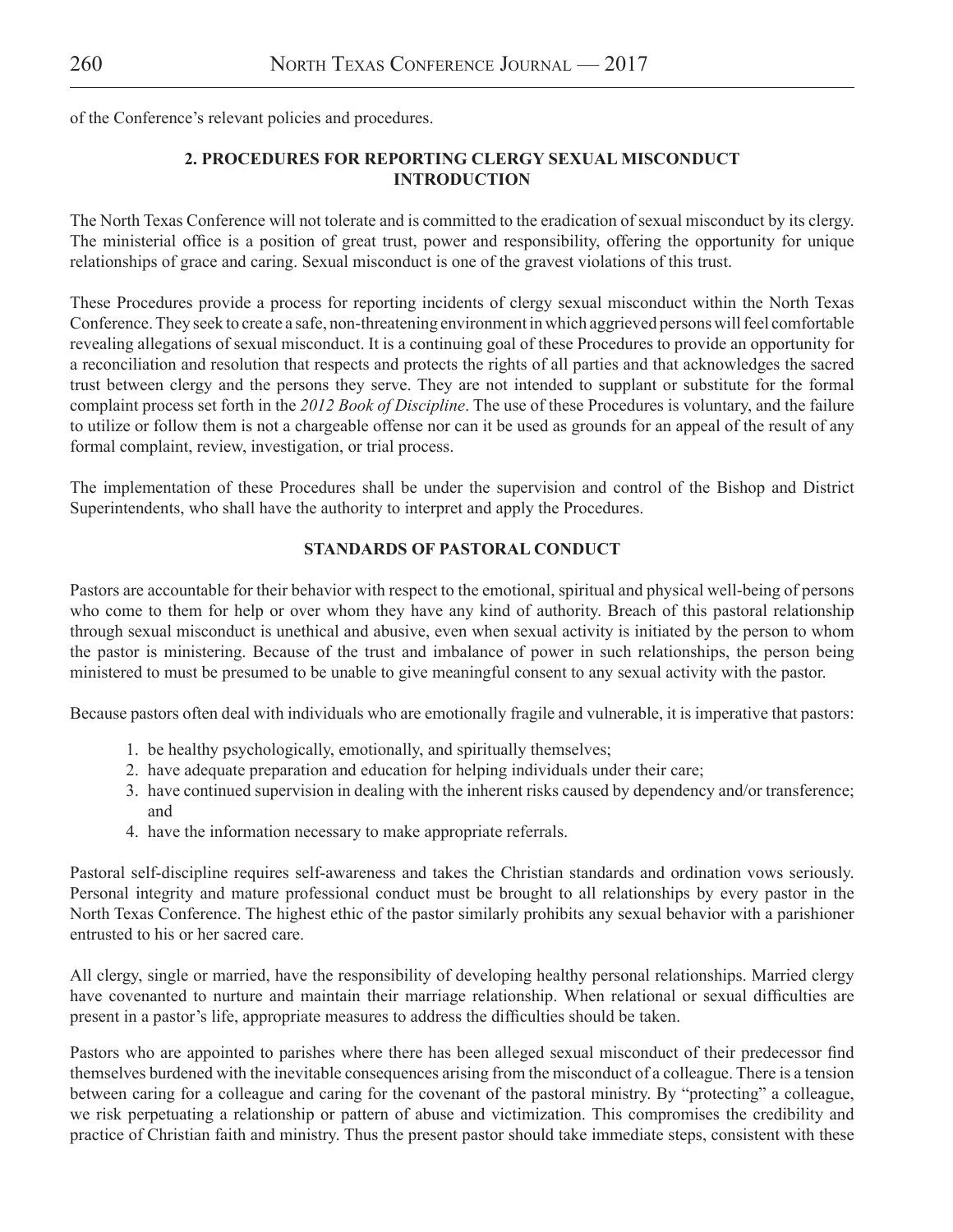Procedures, to address the alleged misconduct.

The procedures for dealing with clergy sexual misconduct place an unfair and unavoidable burden on the victim of such misconduct. It is in the best interest of the church to empower the laity through education and open discussion about what standards of conduct they may expect from their pastors.

#### **DEFINITIONS**

For purposes of these Procedures, the following definitions shall apply:

"Sexual misconduct" includes sexual abuse and sexual harassment; as such terms are defined in the Policy Statement. Sexual misconduct may include inappropriate physical contact or verbal behavior, including, for example, behavior that creates a hostile or intimidating environment and the explicit or implicit use of power or authority to coerce someone into sexual contact. Because of the imbalance of power inherent in ministerial relationships, sexual contact between a pastor and someone with whom he or she has a ministerial relationship constitutes sexual abuse even if the other person consents to or initiates the contact. More subtle behavior not involving physical contact may also constitute sexual misconduct. Further discussion and examples of sexual misconduct are included in the brochure entitled "Maintaining Healthy Relationships: What You Should Know About Clergy Sexual Misconduct," prepared and distributed by the Division of Conference Relations of the Board of Ordained Ministry of the North Texas Conference.

An 'allegation" is an initial report, either verbal or written, of an alleged incident of clergy sexual misconduct.

A "complaint' is a written and signed statement claiming misconduct, as set forth in ¶363.1(a) of the *2012 Book of Discipline*.

An "aggrieved person" is a person who has experienced sexual misconduct by a pastor.

The terms "clergy" and "pastor" shall refer to all persons described in ¶363.1 of the *2012 Book of Discipline*, which includes "local pastors, associate members, provisional members, and full members" of the North Texas Conference, "including those on leaves of all types, honorable or administrative location, or retirement."

A "Resource Person" is a trained lay volunteer person made available by the North Texas Conference to assist and support aggrieved persons in bringing an allegation or complaint of sexual misconduct, as more fully described in the North Texas Conference Procedure for Reporting Incidents of Clergy Sexual Misconduct.

The Congregational Assessment, Response and Transformation (CART Crisis Team) is the group given responsibility by the bishop to maintain the Resource Person program and lend guidance and accountability to the North Texas Conference in regards to abiding by the Sexual Misconduct Policies and Procedures.

#### **CONFIDENTIALITY AND REPORTING**

Allegations of sexual misconduct should be kept in the strictest of confidence and disclosed only at the times and under the circumstances specifically provided in these Procedures. The spread of such allegations or accusations between colleagues in ministry or within congregations is harmful to the aggrieved person, the accused and to the integrity of the processes outlined in these Procedures and in the current *Book of Discipline*.

However, when clergy sexual misconduct occurs, the protection of victims, both past, present, and potential, requires that the misconduct be reported. Because of the covenant with the church which is an integral part of the pastoral office, it is a pastor's responsibility to call an offending pastor into account by immediately reporting information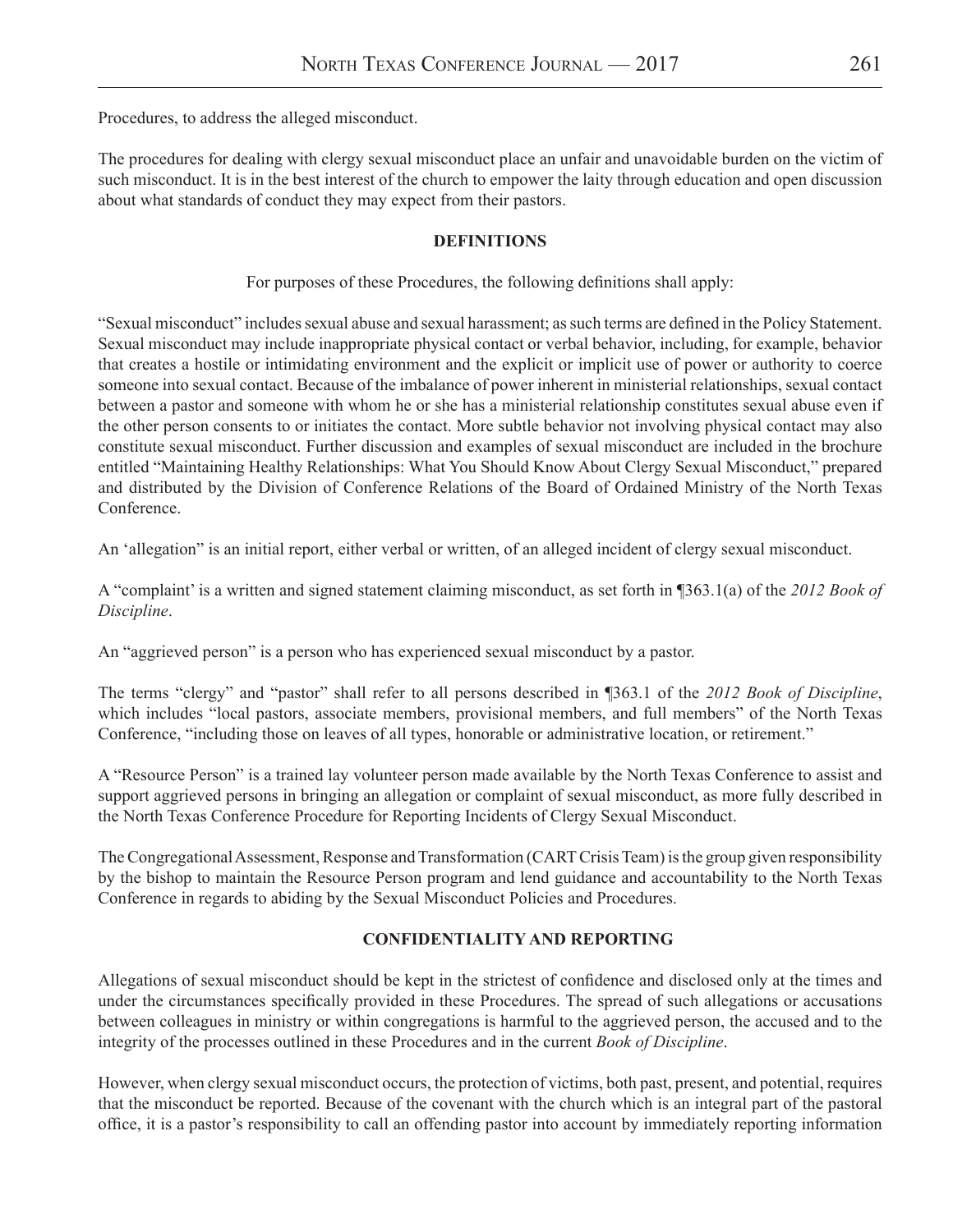about sexual misconduct to his or her District Superintendent, the District Superintendent of the accused or the Bishop.

Pastors who become aware of an alleged incident of sexual misconduct by another pastor are to do their utmost to encourage and support aggrieved persons and to assist in the initiation of an allegation as provided in these Procedures. Every allegation of sexual misconduct must be taken seriously, and in no case should a pastor judge the validity of the allegation.

The requirement of confidentiality shall not prevent the Bishop or the District Superintendents from discussing allegations and related information with affected congregations, Staff Pastor-Parish Relations committees or others to whom it is necessary to make such disclosure, in accordance with the *Book of Discipline*, in order to protect actual or potential victims, to promote healing or for other appropriate purposes.

Although truth-telling is essential, respect must also be given to the role of pastors in receiving confessions and the sanctity of confidential relations. Nothing in these Procedures shall be deemed to require or permit a pastor to report or reveal information received in confidence as contemplated by ¶341.5 of the *2012 Book of Discipline* and relevant decisions of the Judicial Council.

#### **PROCEDURES**

When sexual misconduct is alleged against a pastor, persons bringing allegations will be received in a respectful and caring manner. All allegations will be considered worthy of full investigation, with due respect for the presumption of innocence. Care will be taken to deal fairly and promptly with all those involved. This includes the aggrieved and his/her family, the accused and his/her family and the congregation or other institution.

The following procedures are established to facilitate the reporting of allegations of clergy sexual misconduct:

- 1. Aggrieved persons are encouraged to contact a District Superintendent, the Bishop or the designated representative of the CART Crisis Team. Any of these contacts may refer the aggrieved to a Resource Person. An allegation may be brought by the aggrieved person or by anyone who has verifiable knowledge or reasonable indication of sexual misconduct and is willing to pursue a resolution. This may include, for example, a pastor or lay person in whom the aggrieved person has confided or who has reliable information from other sources about the misconduct.
- 2. The District Superintendent, the Bishop to whom the allegation is brought or the Resource Person to whom the aggrieved has been referred shall explain these Procedures to the aggrieved person or other person bringing the allegation and advise them that use of the Procedures is not a prerequisite to an aggrieved person's ability to bring a formal complaint.
- 3. If an allegation is brought initially to a District Superintendent, the District Superintendent shall advise the Bishop that the allegation has been received. If the aggrieved person has not requested a Resource Person and desires one, the Bishop may assign one to assist and support the aggrieved person.
- 4. The Resource Person assigned shall provide full assistance to the aggrieved person throughout the process, including the following:
	- a. confirming that the aggrieved person understands these Procedures and the procedures contained in the *Book of Discipline*;
	- b. verifying and clarifying the allegation with the aggrieved person; and
	- c. requesting the aggrieved person to prepare, with the assistance of the Resource Person as needed, a written statement of the allegation, which shall include a description, in reasonable detail, of the alleged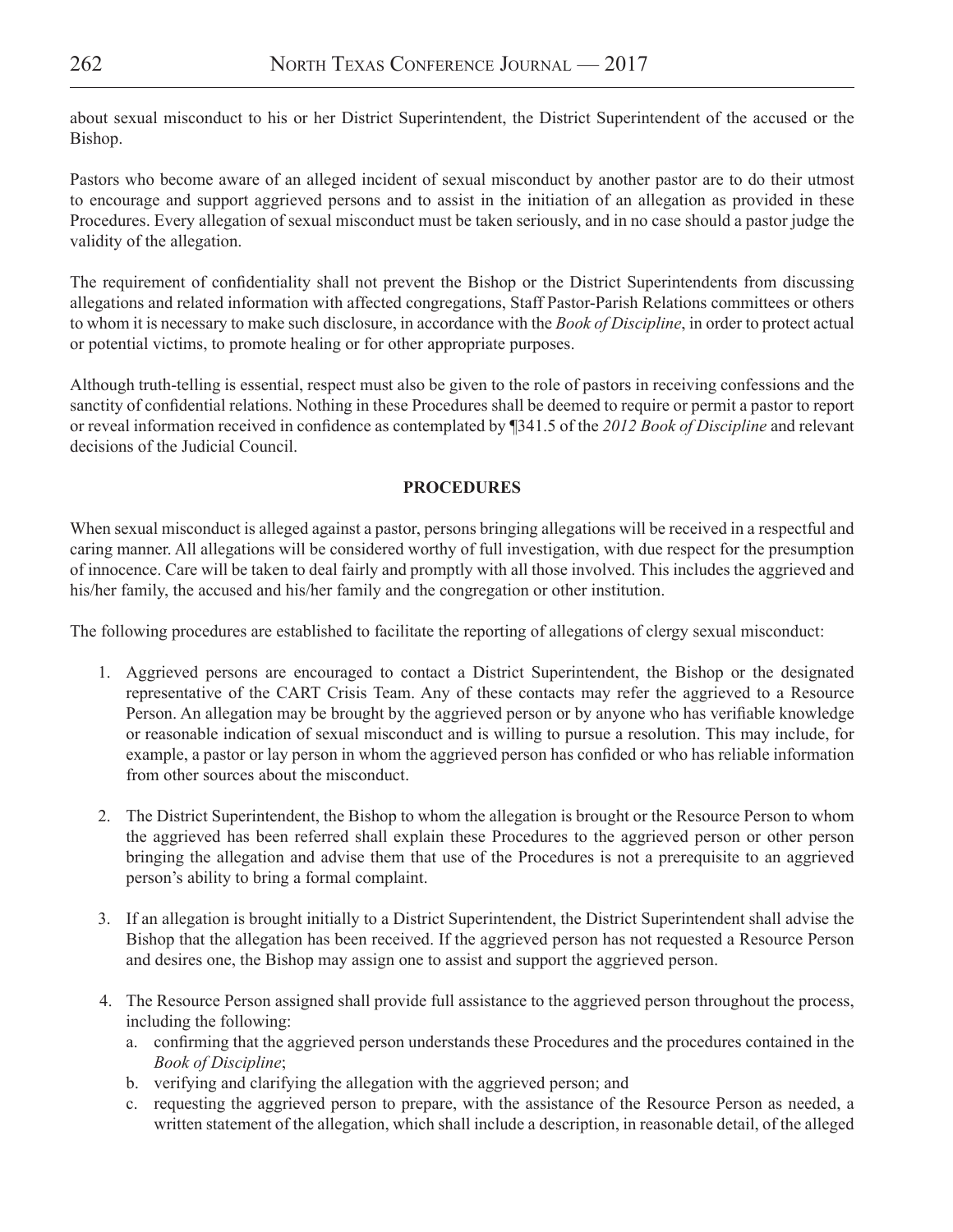sexual misconduct and related events, circumstances, and dates.

- 5. If a complaint is forwarded to the Bishop or a District Superintendent, ¶363 of the *2012 Book of Discipline* shall determine the process to be followed. These Procedures are not intended to limit in any way the actions the Bishop or District Superintendents may take in connection with their supervisory response to a complaint of sexual misconduct or to impose any duties on them inconsistent with the *2012 Book of Discipline* or relevant decisions of the Judicial Council. The Resource Person may continue to assist and support the aggrieved person throughout the complaint process and may attend all meetings held in connection with the process.
- 6. Strict confidentiality shall be maintained before, during and after the conduct of the process outlined in these Procedures, and information regarding allegations shall be disclosed only in such manner and to such persons as specifically provided herein.
- 7. Because of the pain and disruption that necessarily accompany sexual misconduct, it may be necessary for certain actions to be taken following the conclusion of the processes outlined in these Procedures and in the *2012 Book of Discipline*. The Bishop and District Superintendents are encouraged to take or require such actions as they deem necessary and appropriate in their best judgment, which actions may include, for example, processes for healing within the affected congregation or institution, further resolution of unresolved conflicts and support or counseling for aggrieved persons or accused pastors.

These Procedures establish a process for reporting incidents of sexual misconduct by any pastor (as defined above). They are not designed to address allegations or complaints of sexual misconduct by the Bishop or a District Superintendent. Persons who believe they have been affected by sexual misconduct by the Bishop or a District Superintendent may contact one of the Resource Persons for information and assistance in bringing a complaint in accordance with procedures contained in the current *Book of Discipline*.

## **RESOURCE PERSONS ON THE ISSUE OF SEXUAL MISCONDUCT**

Resource Persons are volunteer laypersons who have been trained to provide assistance to persons who believe they have been victims of clergy sexual misconduct. Resource Persons represent the interest of aggrieved persons at all times and shall support the aggrieved persons throughout the process. Resource Persons are expected to work cooperatively with the Bishop, the district superintendents and the CART Crisis Team.

Resource Persons shall be the initial point of contact with those procedures for any persons who desire to use them. A Person who believes that she/he may have been the victim of clergy sexual misconduct need not register an allegation or complaint and does not have to identify her/himself when requesting a Resource Person and making an initial contact.

Functions performed by Resource Persons shall include:

- 1. Explaining the church's processes and procedures
- 2. Providing resources and referrals
- 3. Helping the aggrieved person prepare a written summary of the allegation and if necessary, a formal complaint when requested by the aggrieved person.
- 4. Accompany the aggrieved person to meetings held in connection with the Procedures or in connection with the complaint process as allowed in the current *Book of Discipline*.
- 5. Calling to attention of the Bishop and the CART Crisis Team any hostile, vindictive, or insensitive situations that arise during the process or any failure to properly follow the Procedures or the complaint process outlined in the current *Book of Discipline*.
- 6. Giving feedback to the CART Crisis Team regarding the process.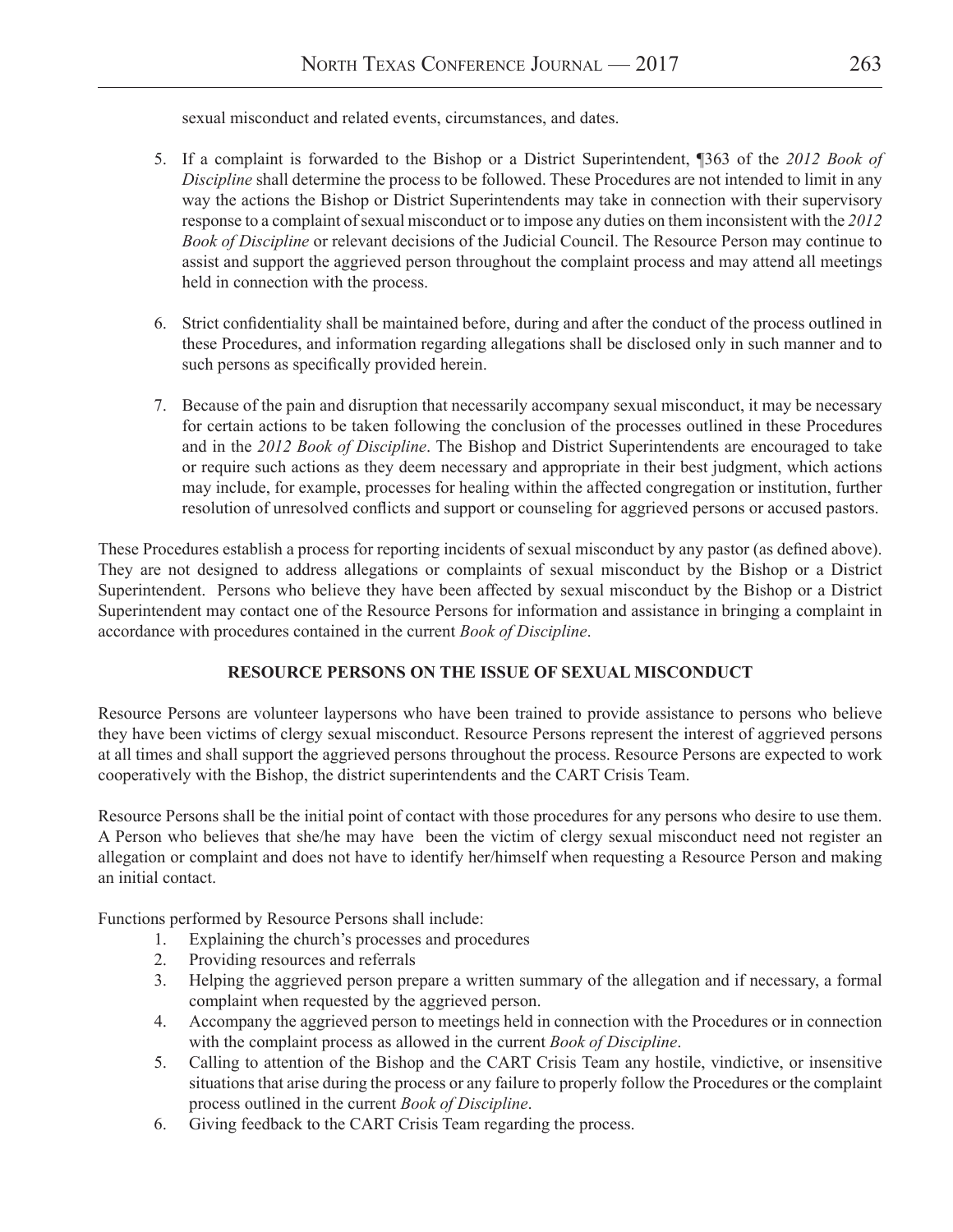## **CART CRISIS TEAM**

Under the direction of the Bishop or persons acting at the Bishop's direction, the CART Crisis Team shall have the authority and responsibility for administering the Resource Person Program, to recruit volunteers to serve as Resource Persons, to provide training and continuing education for Resource Persons, to provide annual training for the chairpersons of Staff Parish Relations Committees of the North Texas Annual Conference, and to broadly disseminate and make readily available information about the Resource Person Program.

## **RECRUITING AND TRAINING OF RESOURCE PERSONS**

The CART Crisis Team recruits individuals to become Resource Persons who are known to have the qualities needed for this sensitive volunteer role. The CART Crisis Team delegates one of its members to speak with the District Superintendent of the applicant's home church prior to discussing the invitation with the individual. Then the CART Crisis Team invites the individual to complete an application form, which includes education, work history and an authorization for a criminal background check. All applicants are interviewed by a subcommittee of the CART Crisis Team prior to being recommended to the Bishop, who writes a letter appointing the Resource Person.

The North Texas Conference is committed to the continuing education and proper training of Resource Persons. Initially, Resource Persons shall attend training recommended and planned by the CART Crisis Team, which will include the following areas:

- 1. roles and expectations of the Resource Person(s);
- 2. local organization of the United Methodist Church;
- 3. leaders and their leadership positions in the North Texas Conference;
- 4. church and community resources;
- 5. the North Texas Conference Policy Statement on Sexual Misconduct and Procedures for Reporting Incidents of Clergy Sexual Misconduct; and
- 6. The *Book of Discipline* and relevant Judicial Council rulings.

The CART Crisis Team will maintain contact with the Resource Persons and offer periodic education and training.

## **3. EDUCATION WITHIN THE CONFERENCE RELATING TO SEXUAL MISCONDUCT**

## **DISSEMINATION OF POLICIES AND PROCEDURES**

The Bishop, District Superintendents, and Resource Person(s) shall each have a copy of and thoroughly know the Policy Statement on Sexual Misconduct, Procedures for Reporting Clergy Sexual Misconduct in the North Texas Conference and be responsible for distributing such Policy and Procedures to clergy and local church chairs of Staff Parish Relations Committees, Administrative Councils, United Methodist Men, and United Methodist Women annually as these persons are elected. The clergy and the chair of the Staff Parish Relations Committee of every local church in the North Texas Conference shall have a copy of and be familiar with the Policy Statement on Sexual Misconduct, Procedures for Reporting Clergy Sexual Misconduct in the North Texas Conference and the complaint process outlined in the current *Book of Discipline*.

The Policy and Procedures of the North Texas Conference will be available to anyone who requests a copy.

Local churches will make available to their congregations copies of the brochure entitled "Maintaining Healthy Relationships: What You Should Know About Clergy Sexual Misconduct" and publish the name and telephone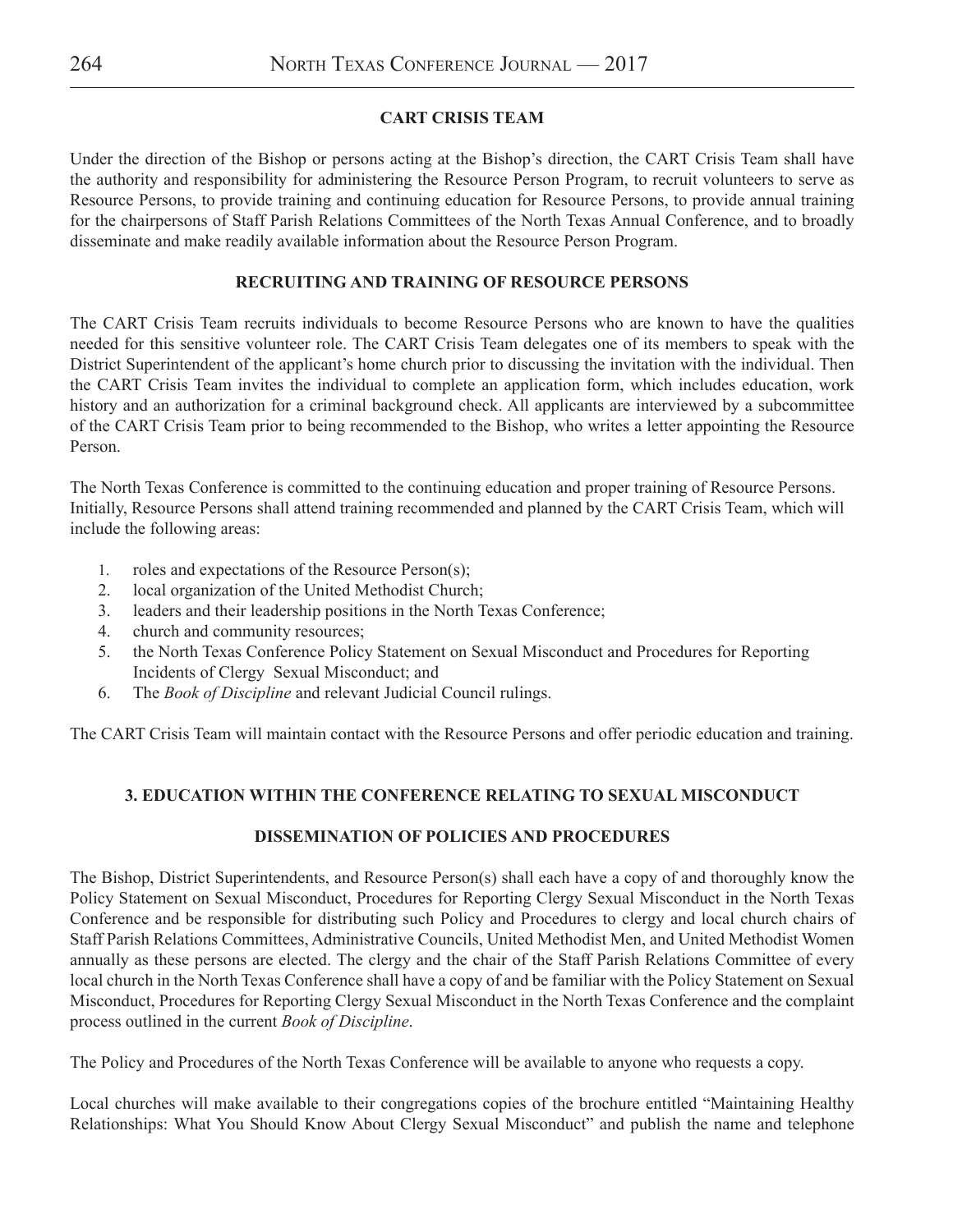numbers of the District Superintendents and Core Leadership Team contact (s). Throughout the year, copies of the brochure will be placed in accessible locations within local churches. (An electronic copy of the brochure can be found on the North Texas Conference website at http://ntcleadership.org/sprc-tool-kit.)

### **TRAINING AND EDUCATION**

The North Texas Conference shall provide training to educate the clergy and laity about the complaint process in the event of allegations of sexual misconduct and to heighten awareness of the clergy and laity about the seriousness of the problem of sexual misconduct, thereby aiding in the prevention of this problem in our local churches.

The goals of the training include the following:

- 1. to explain the abuse of power and dynamics of trust in abusive relationships;
- 2. to provide behavioral definitions of sexual abuse and sexual harassment;
- 3. to describe the impact on the victim, the perpetrator, the families, and the church;
- 4. to explain the Policy and Procedures of the North Texas Conference and the United Methodist Church regarding sexual misconduct;
- 5. to explain legal responsibilities regarding minors;
- to introduce the Resource Person(s) and clarify their role;
- 7. to define the risk to church vitality, attendance and giving, liability to individuals, congregations, and the annual conference;
- 8. to discuss the importance of healing and how the church is an agent in the healing process;
- 9. to explain the need for preventative measures;
- 10. to discuss the importance of local church policies and procedures addressing issues of sexual misconduct;
- 11. to distribute copies of the brochure entitled "Maintaining Healthy Relationships: What You Should Know About Clergy Sexual Misconduct," and to explain its purpose and educational use; and
- 12. to provide resources for local churches

Training will be provided separately for clergy and laity. Professionals from the General Commission on the Status and Role of Women and/or others trained and knowledgeable about the issues of sexual misconduct will conduct the training.

The Board of Ordained Ministry, specifically the Committee on Conference Relations and the Residency Committee (who may choose to seek help from the chairs of the Order of Deacons, Order of Elders, Fellowship of Local Pastors, Fellowship of Diaconal Ministers, the CART Crisis Team and/or the Cabinet), will be responsible for planning and organizing the training for clergy and diaconal ministers. Pastors and diaconal ministers from every local church or charge in the North Texas Conference and those in extension ministries and the District Superintendents will receive an announcement regarding the clergy training. Clergy and diaconal ministers will be expected to attend training a minimum of once every four years. Particular attention will be given to insuring the training of new pastors in the conference (through the residency program and district training events).

With the help of the Board of Laity, and the District Superintendents, the CART Crisis Team will offer training to the laity through the District Training events in January.

#### **4. RESPONSIBILITY OF THE LOCAL CHURCH**

Each local church shall establish its own policy statement on sexual misconduct, consistent with the *Book of Discipline* and the policy statement of the North Texas Annual Conference, and shall establish guidelines and procedures for resolving incidents of sexual misconduct by persons other than clergy, including paid staff, counselors, lay volunteers and others.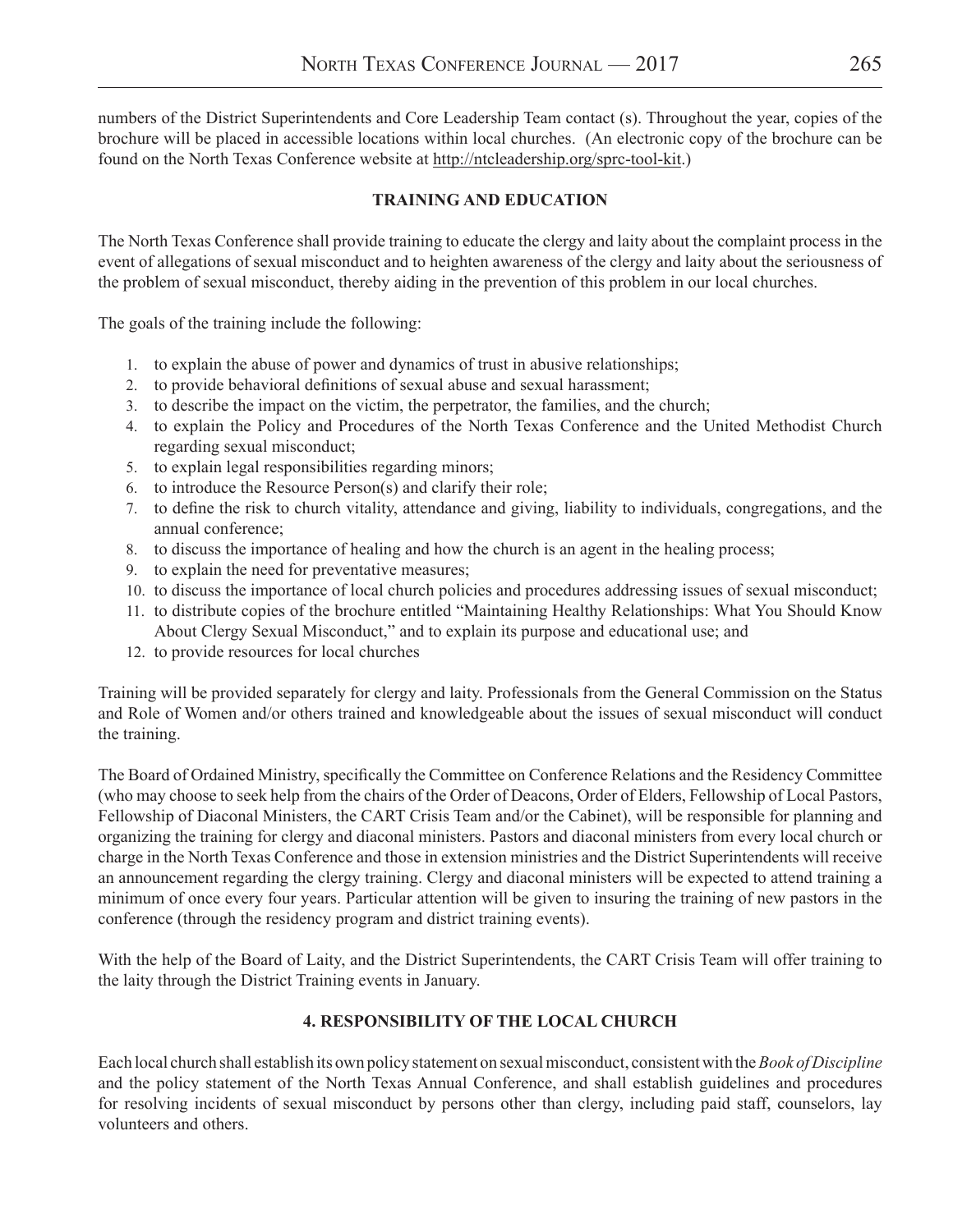#### **5. PRIORITY OF THE BOOK OF DISCIPLINE**

If any provision of these Procedures is in conflict with the *2012 Book of Discipline,* the current *Book of Discipline* shall prevail.

## **G. MINISTRYSAFE SAFETY SYSTEM**

### **MINISTRYSAFE SAFETY SYSTEM FOR ALL CONFERENCE AND DISTRICT EVENTS NORTH TEXAS ANNUAL CONFERENCE OF THE UNITED METHODIST CHURCH**

#### **Introduction to Annual Conference Policy**

OUR CALLING AND OUR MANDATE IS TO ENSURE A SAFE HAVEN FOR ALL OF GOD'S PEOPLE.

Throughout the gospels, Jesus provides teachings on providing a peaceable kingdom for all of God's people, including our most precious gifts, our children and youth (Matthew 5:9, Luke 18:15-17). The peaceable kingdom begins with sanctuary. Scriptures provide examples of how sanctuary is to be a community of protective nurture and harmony (Psalms 20:1-2, 27:4-5).

As Christians, we are called to create a protective environment in our churches. They must be holy, safe and protective communities for all of God's children, regardless of age or ability. The purpose of this policy is to address the communal responsibility of our children, youth, and vulnerable persons at all local churches, and at all District or Annual Conference sponsored events. The North Texas Annual Conference of The United Methodist Church recognizes the need to have a formal, written policy with procedures in place (1) to help prevent the opportunity for the occurrence and/or the appearance of abuse of children, youth, and vulnerable persons, (2) to help provide safeguards for workers from false accusations and/or suspicions and (3) to hold accountable all those who minister in the name of Jesus Christ.

The following policy and procedures are not based on a lack of trust in workers, but are intended to protect our preschoolers, children, youth, vulnerable persons, workers, employees, volunteers and the entire church *BOD*y. Careful and confidential documentation is essential to show compliance with policies, to verify information as needed, and to have an accurate record in the case of an incident.

#### **Scope of Annual Conference Policy**

This policy and its provisions shall apply to all persons including all paid and unpaid persons, whether lay or clergy who have any direct or indirect contact with children and youth who participate in any activities or events sponsored by the North Texas Annual Conference of The United Methodist Church and/or its Districts.

This Annual Conference policy is effective as of July 1, 2012 for all Conference and District Events. The North Texas Annual Conference policy shall be applicable at all Conference and District activities. The local congregation's policy may expand the Conference policy, but may not/should not alter the minimum standards established by the Conference or those standards mandated by the State of Texas' licensures.

#### **Supervision**

An adult is defined as anyone 18 years of age or older.

A youth assistant is anyone under the age of 18 who may work with children and youth only when supervised by at least two adults over the age of 18 years. Youth assistants cannot be in charge of, nor left alone with children and youth. Background checks on youth under the age of 18 are inaccessible, so choose youth with great care. If using youth assistants, ensure the following is completed: 1) Application, 2) six-month volunteer history and 3) verify references. Also note, with using youth assistants, MinistrySafe training will need to be adapted for ageappropriateness.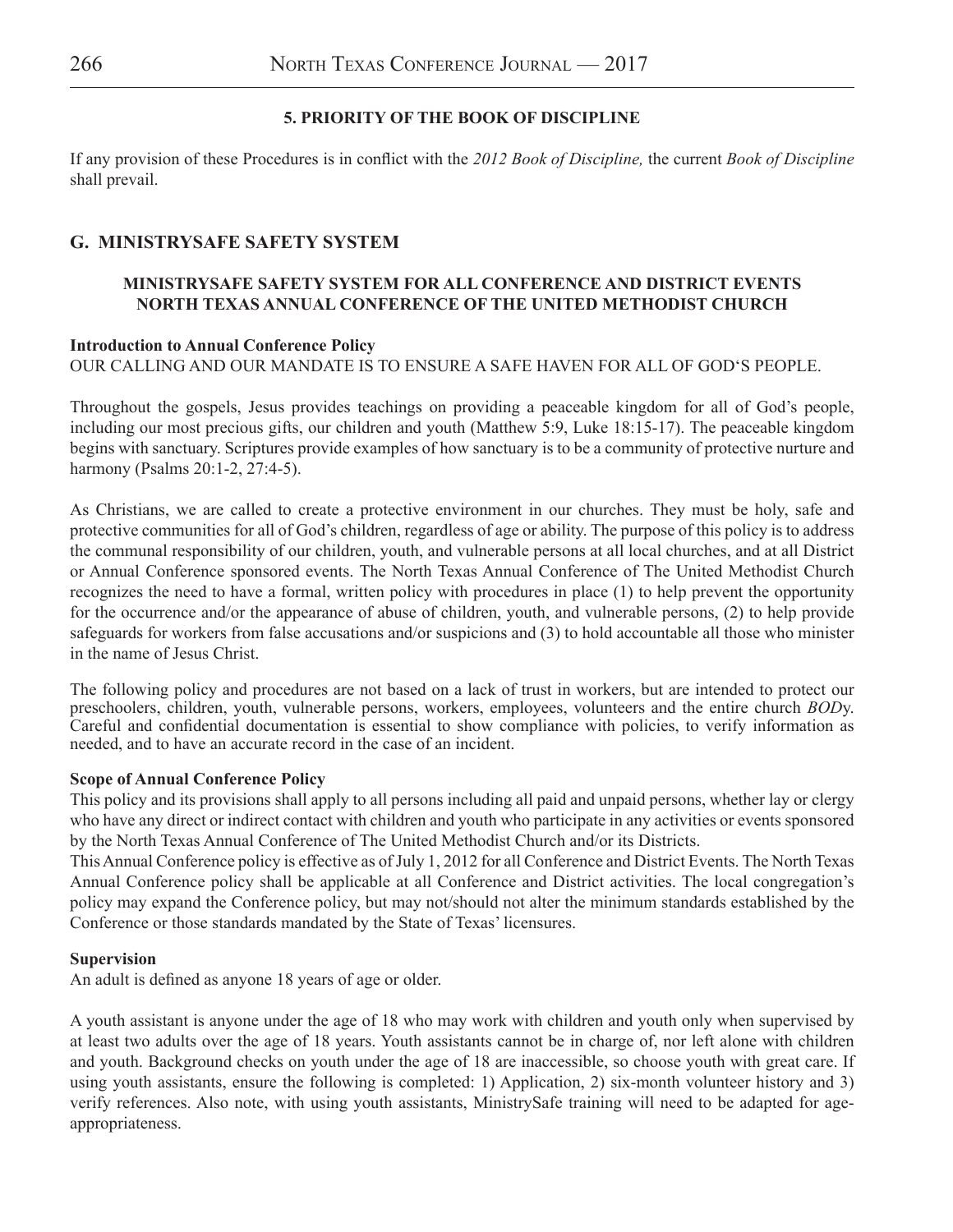To achieve compliance with the MinistrySafe policy it may be necessary to combine groups; recruit, train, and reference additional volunteers; or cancel an event. It is also strongly encouraged that there be present at least one adult who is trained and certified in First Aid and CPR.

Observation of activities in rooms is essential, whether it is done by windows, open doors, glass doors, electronic technology, etc.

All volunteers seeking to work with children, youth and vulnerable persons, shall have at least 6 months involvement in a local church or provide a written recommendation by a senior pastor or appropriate designee.

For the sake of outreach, evangelism, and family involvement in our ministries, Parents, Grandparents, and Legal Guardians who have not met these criteria may volunteer as a guest, so long as 2 or more properly MinistrySafe trained staff or volunteers are on site and in charge. Any such individuals who intend to be a guest on an ongoing basis shall be subject to all MinistrySafe guidelines and screenings.

Supervision for Nursery/childcare at Conference and District events:

- There shall be a minimum of two (2) adults per room or within line of sight.
- The State of Texas Childcare Minimum Standards (http://www.dfps.state.tx.us/Child\_Care) must be followed for all Texas State Licensed Day Cares or Schools.

Supervision of children and youth at Conference and District events:

- Conference and District events shall observe the —"2 Adult Rule" (2 adults per classroom, 2 adults within line of sight). -OR-
- Any one-to-one mentoring or consulting shall be conducted in sight of another adult. -OR-
- Understanding that there is safety in numbers, one adult can be in contact with multiple youth  $(6<sup>th</sup> -12<sup>th</sup>)$ grades) so long as they are in line of sight of other adults.

#### **Overnight Accommodations**

At events that require overnight accommodations:

- At least  $(2)$  adults are present in every room/cabin. OR -
- When staying in a hotel, adults shall sleep in an adjoining room with the same gender of the children/youth; or if necessary for children/youth to share a room with an adult, adults shall sleep in separate beds from children/youth so long as any one adult shall not be alone with any one child/youth.

#### **Definitions of Abuse**

Verbal Abuse- Any verbal act that humiliates degrades or threatens any child or youth.

Physical Abuse- Any act of omission or an act that endangers a person's physical or mental health. In the case of child or youth physical abuse, this definition includes any intentional physical injury caused by the individual's caretaker. Physical abuse may result from punishment that is overly punitive or inappropriate to the individual's age or condition. In addition, physical abuse may result from purposeful acts that pose serious danger to physical health of a child or youth.

Sexual Abuse- Child or youth sexual abuse is the sexual exploitation or use of same for satisfaction of sexual drives. This includes, but is not limited to: 1) incest, 2) rape, 3) prostitution, 4) romantic involvement with any participant, 5) any sexual intercourse, or sexual conduct with, or fondling of an individual enrolled as a child or youth in sponsored activities of this church, 6) sexualized behavior that communicates sexual interest and/ or content.

Examples are not limited to: displaying sexually suggestive visual materials, making sexual comments or innuendo about one's own or another person's *BOD*y, touching another person's *BOD*y, hair or clothing, touching or rubbing oneself in the presence of another person, kissing, and sexual intercourse.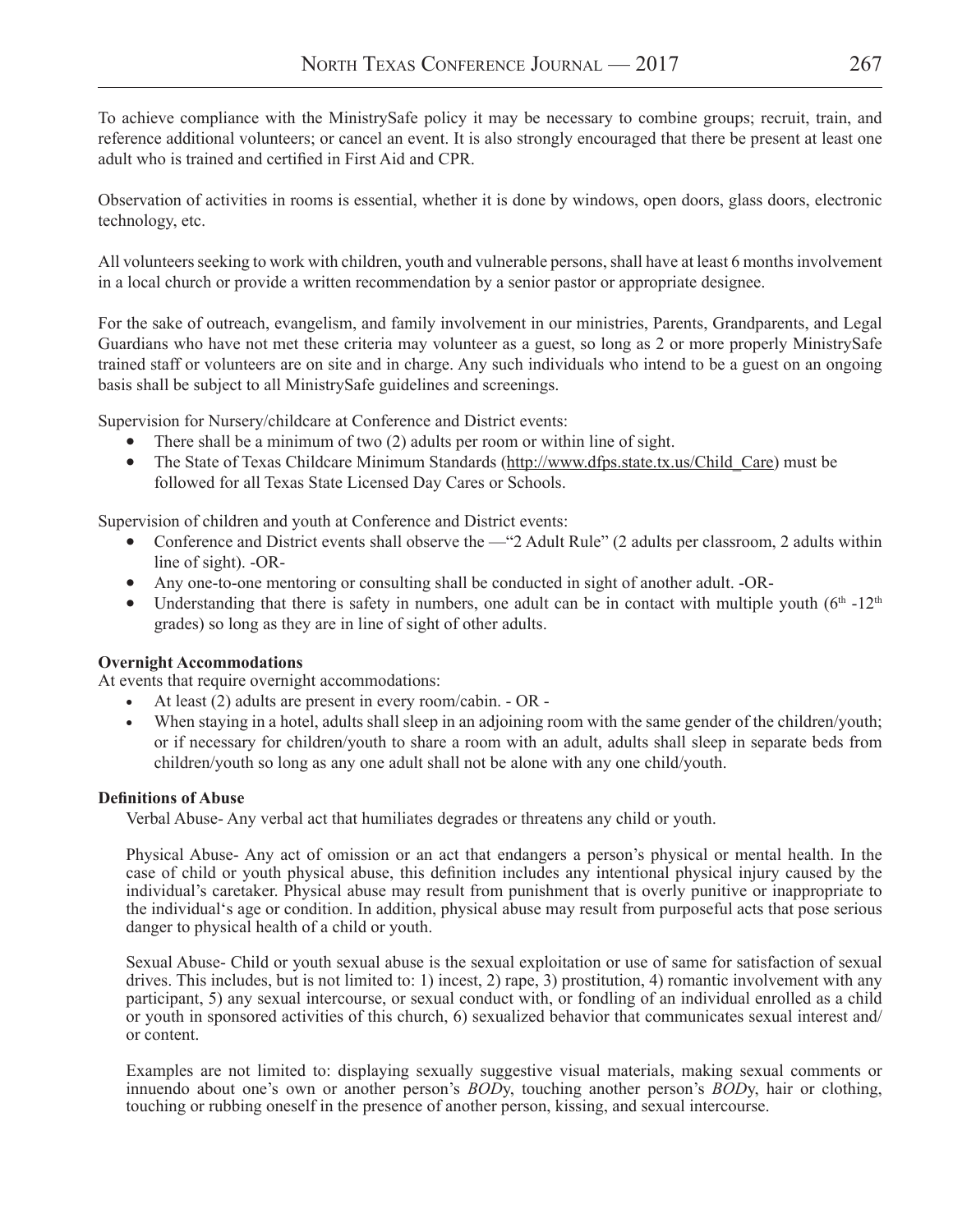Emotional Abuse- Exposing a youth or younger child to spoken and/or unspoken violence or emotional cruelty. Emotional abuse sends a message to the youth or child that she or he is worthless, bad, unloved, and undeserving of love and care. Emotional abuse may include being locked in closets or other confining spaces, being incessantly told they are bad, or being forced to abuse alcohol or illegal drugs.

Neglect- Endangering a child or teen's health, welfare, and/or safety through negligence. It may include withholding food, medical care, affection to destroy the child or teen's sense of self-esteem and self-worth.

Ritual Abuse- Abuse in which physical, sexual, or psychological violence is inflicted on a child or youth, intentionally and in a stylized way, by someone (or multiple people) with responsibility for the victim's welfare. Typically the perpetrator appeals to some higher authority or power to justify his or her abuse. Examples of ritual abuse may include cruel treatment of animals or repetitious threats of sexual or physical violence to the youth or child victim or to people related to the victim.

#### **Screening for Adults**

Careful screening is one way to prevent the abuse of children and youth and vulnerable persons. Screening calls for a careful gathering and review of information in search of those who can provide safe and caring supervision in a safe environment. All screening shall be done in accordance with guidelines established by the Conference MinistrySafe Awareness and Training Task Force and the Conference's designated Liability Insurance Agency's screening process.

#### **Screening Process**

Volunteers and staff members are to perform and document the following screening process:

- Complete a Safety Application Form
- Complete a face-to-face interview
- Complete a reference check
- Complete a background check
- Complete the MinistrySafe online training

Compliance Renewal requires MinistrySafe online training every two years and background checks every two to three years, unless licensure or legislative requirements are more frequent and/or stringent.

Persons having a criminal history of any of the following types of offenses shall not be allowed to serve in any ministry with children and youth:

- Child abuse, whether physical, emotional, sexual, or neglectful
- Violent offenses, including murder, rape, assault, domestic violence, etc.
- Drug related conviction within the five (5) years immediately prior to application.
- Persons having a criminal history of DUI or DWI conviction within the five (5) years immediately prior to application shall not be allowed to act as a driver.

If there are questions regarding an individual's background check or screening, due to special circumstances (acquittals, discharges, exonerations, pardons, etc.), please notify the District Superintendent or appropriate Conference Staff before making those decisions.

#### **Training**

The North Texas Annual Conference has adopted MinistrySafe Safety System as the training standard for all persons in leadership who work with children, youth and vulnerable populations at the District and Conference level. None of these persons shall, after July 1, 2012, have any direct or indirect contact with children and/or youth until they have completed the MinistrySafe Safety System screening process. We recommend that at the beginning of each Conference/District event a review of this policy be conducted. As of January 1, 2013, all congregations shall implement this same training standard.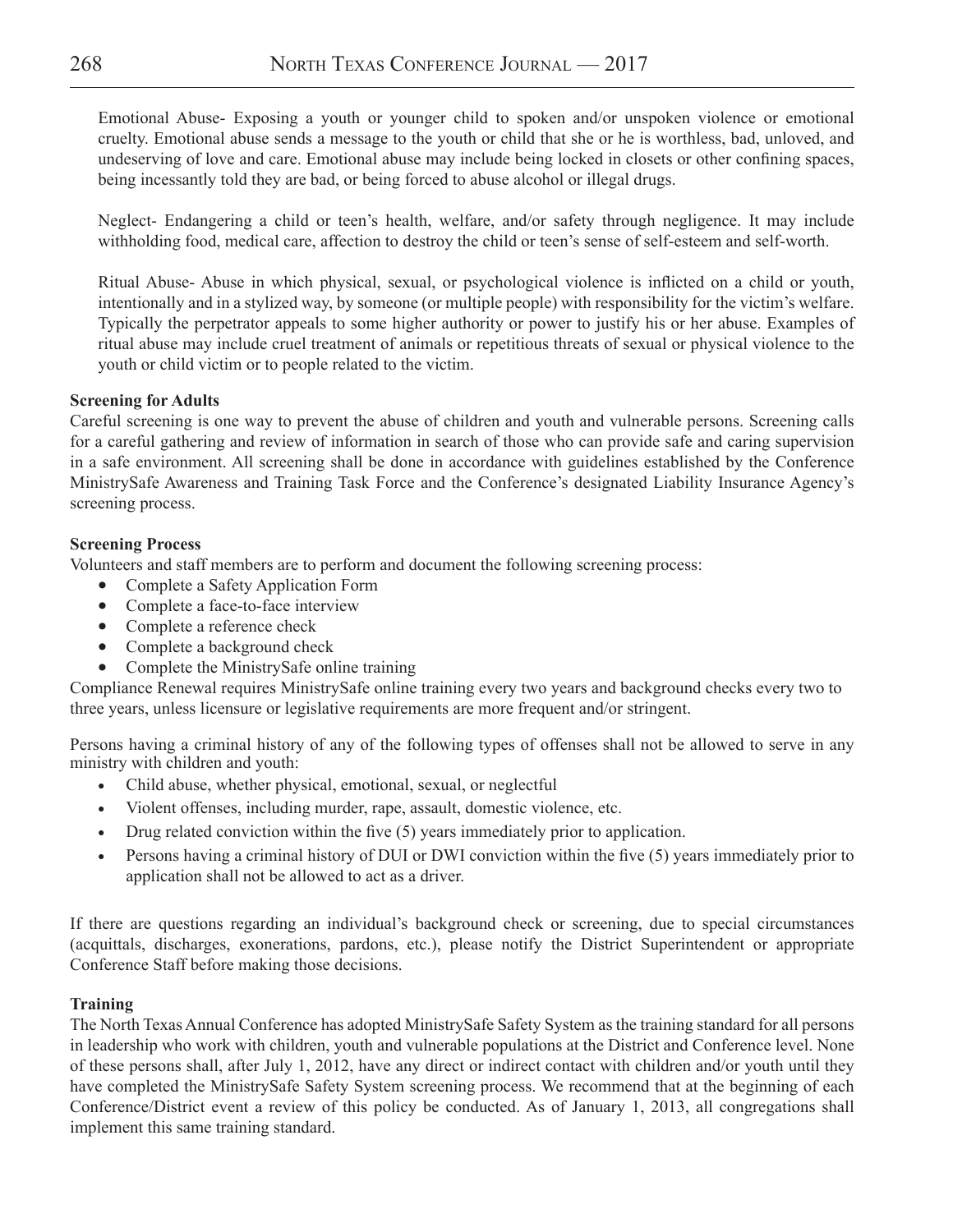The North Texas Annual Conference MinistrySafe Policy must be reviewed and renewed annually.

#### **Reporting of Incidents**

- 1. When an adult leader of an event or activity suspects that abuse or any suspected violation of the Texas Penal Code is taking or has taken place, he or she shall call 911 when needed and report the abuse to the appropriate local law enforcement agency and/or the Department of Protective and Regulatory Services (800-252-5400). The adult leader shall contact the administrator or event leader immediately, and cooperate fully with the investigation conducted by law enforcement officials or child protective services.
- 2. Address any needs the child or youth may have, medical or otherwise. Report to the parent(s) and/or legal guardians(s).
- 3. The person suspected of abuse (respondent) shall, for the safety and well-being of the children or youth, be removed with dignity from further contact with the children and youth until an appropriate investigation has taken place. The matter shall remain confidential. If the adult event leader is the respondent, then the report should be made to that person's supervisor.
- 4. Following the report of an incident, the adult event leader, or supervisor in charge shall speak with the alleged victim, and document the report, according to Section 5.
- 5. All such conversations shall be documented. Careful and confidential documentation is essential. The documentation should include the following:
	- a. The name of the adult leader observing or receiving the disclosure of abuse, including the date, time and place and any action taken by this person.
	- b. The alleged victim's name, age, and date of birth.
	- c. Any statement made by the alleged victim.
	- d. Name of the respondent, the date, time and place of any conversation or any statement made by the respondent.
	- e. Any action taken, i.e. suspension of the respondent.
	- f. Date and time of call to the appropriate agency, name of worker spoken to, content of that conversation and case number assigned.
	- g. Date and time of call to law enforcement agency, name of officer spoken to and content of that conversation.
	- h. Date and time of any other contacts made regarding this incident.
- 6. Notify the Conference/District authorities immediately.
- 7. It shall be the goal to provide supportive care to both the victim and the respondent and to restore such persons to wholeness. Supportive care can include the procedures of the criminal justice system, provisions of the current *Book of Discipline*, appropriate counseling referrals and continued pastoral visitation.
- 8. Confirmed reports of proven incidents of abuse shall be retained in a confidential file for future screening purposes.

#### **Media Response**

The Bishop shall be informed of all investigations or allegations of abuse. If investigations or allegations of abuse should come to the attention of the media, a response shall come from the Office of the Bishop.

#### Do not give out any information, simply state that all inquiries will be answered through the Office of the **Bishop.**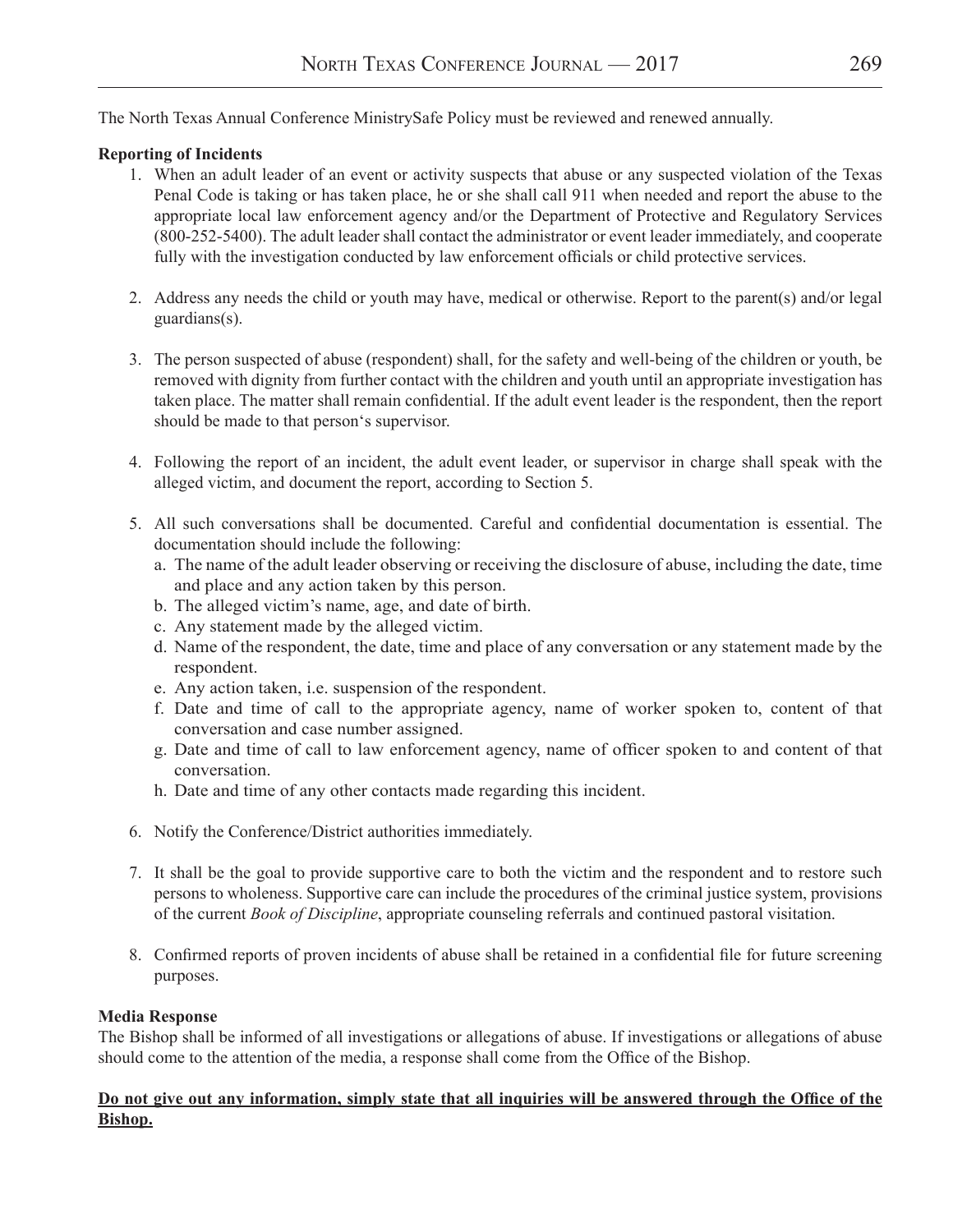## **OTHER INFORMATION**

## **Appropriate Discipline**

Children and youth should be made aware that appropriate behavior is expected at all events. Gentle reminders are always necessary when dealing with children and youth. When these reminders don't work, then discipline needs to move to the next step. In cases where behavior has to be addressed, designated event adults should handle it. In no case is physical discipline an appropriate measure to deal with problems. A reasonable response might include a period of "time out" for the child or youth. This should be done with necessary supervision keeping MinistrySafe guidelines in mind.

Keeping parents involved is important. They need to be kept up-to-date on their child's behavior. For serious offenses, the appropriate response will be to send the child or youth home immediately. Parents and the leaders will help make proper arrangements.

#### **Appropriate Physical and Emotional Boundaries**

Physical boundaries are most important in dealing with children and youth. Persons working with children and youth have to understand and respect those boundaries. Obviously these boundaries change as children grow older. A young child sitting in the lap of a caregiver is most appropriate, whereas an older child or youth sitting in an adult's lap would not be acceptable. Hugs and kisses from a toddler to an adult are entirely different than the same from a youth.

Emotional boundaries are also important. As a child grows older it is important for the adult to maintain appropriate boundaries in relationships. It is important for those working with children and youth to not step outside of those lines and allow the younger person to become too attached to them. It is important for the older person to be careful where conversations might lead and to steer clear of inappropriate talk. When an adult recognizes that there might be an issue with these boundaries, great space should be allowed to come between them and the child or youth in question. If that does not solve the problem, then the event leadership should address the issue.

#### **Leader Misconduct**

It is a privilege to work with youth. Great responsibility is required. Those who violate this policy shall immediately be removed from contact with children and youth and appropriate authorities shall be notified immediately.

#### **Spiritual Boundaries for MinistrySafe**

As we seek to lead young people in the development of their faith story, it is essential that we guide them and do not manipulate their emotions. This is especially true at longer youth/children's events. The attendees may be exhausted by longer and more active days than they are accustomed to and thereby more susceptible to emotional manipulation. It is therefore necessary that, as we present the message of the Gospel of Jesus Christ and the opportunity to follow Jesus in a life-long journey, we present the invitation with "no strings-attached." We must allow each person involved to make their own decisions without stigma, coercion, or pressure in any form. As we do this faithfully, we will see more fruitful commitments in the lives of all our participants.

#### **Maintaining Compliance and Best Practices**

Local congregations are encouraged to visit the MinistrySafe website for training and other tools: https://ministrysafe.com.

#### **H. MISCELLANEOUS**

- 1. *Conflict of Interests.* In order to avoid conflicts of interest, the following rules shall apply:
	- a. No one shall be a voting member of an Agency who is in the salaried employment of an institution that receives support from that Agency.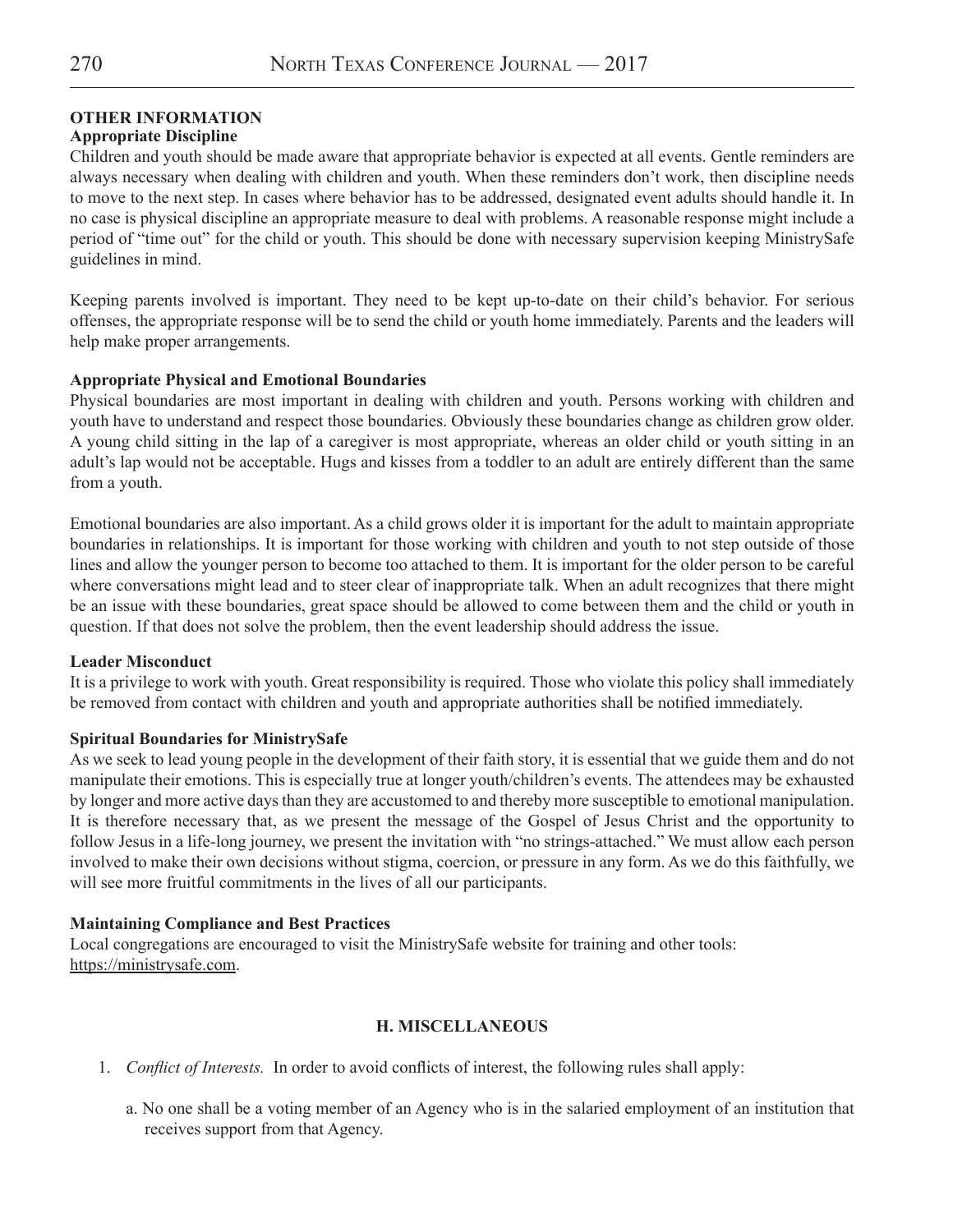- b. No member of an Agency shall participate in that Agency's deliberation of or vote on a proposed grant to his or her local church.
- c. Each member of an Agency shall disclose to all other members of that Agency all potential conflicts of interest in which they find themselves placed because of church, business, or personal relationships with persons affected by the decisions of the Agency.
- d. No clergy member or diaconal minister member of this Annual Conference who is a salaried employee of any institution to which this conference contributes shall be a member of the board of trustees of the institution by which that person is employed.
- 2. *Local Church Officers.* The term of office of local church officials elected by the Fall Charge Conference shall begin on January 1 and run for the length of their term.
- 3. *Amending or Suspending Standing Rules.* It shall require a two-thirds vote of all lay and clergy members present and voting to suspend or to amend any of these Standing Rules.
- 4. *Confidentiality Policy of Conference Contact Records.* Confidential contact information about members of United Methodist Churches is held in trust as protected by local churches or by the North Texas Conference of the United Methodist Church. Distribution of this information to entities beyond the North Texas Annual Conference is prohibited without specific approval of the Office of the Bishop.

## **III. PROCEDURES FOR MEETINGS OF THE ANNUAL CONFERENCE**

## **A. PRE-CONFERENCE PROCEDURES**

- 1. *Lay-Clergy Equalization.* The following formula is the procedure used to determine the number of lay and clergy members of the Annual Conference.
	- a. Subtract the total number of lay members prior to equalization from the total number of clergy members. In making this calculation, the lay members required by section  $III(A)(1)(c)$  below shall be included. These people are described in section (c) below. The remainder is the Lay Equalization Factor (LEF).
	- b. Compute the District Membership Percentage (DMP) for each district as follows. If a district has more lay members than clergy members prior to equalization, subtract the number of local church members in this district from the total of local church members for the Annual Conference. Such districts will not compute a DMP. The resulting number is the Adjusted Lay Membership (ALM). Next, for each district that has fewer lay than clergy members, divide the total number of local church members in each district by the ALM. The resulting quotient is the DMP for that district.
	- c. The *Book of Discipline* provides that certain persons shall be lay members to Annual Conference. According to ¶32 of the *2012 Book of Discipline*, these are: Conference President of United Methodist Women; Conference President of United Methodist Men; Conference Lay Leader; District Lay Leaders; President of the Conference Council on Youth Ministries; and one youth between the ages of twelve and eighteen and one young adult between the ages of eighteen and thirty from each district. In addition, Deaconesses, Home Missioners, all Diaconal Ministers, all members of the Core Leadership Team not otherwise provided for, and all elected Chairs of Agencies of the Annual Conference not otherwise provided for are lay members of the Annual Conference with voice and vote. These persons shall be elected to the lay membership of the Annual Conference by the District Section.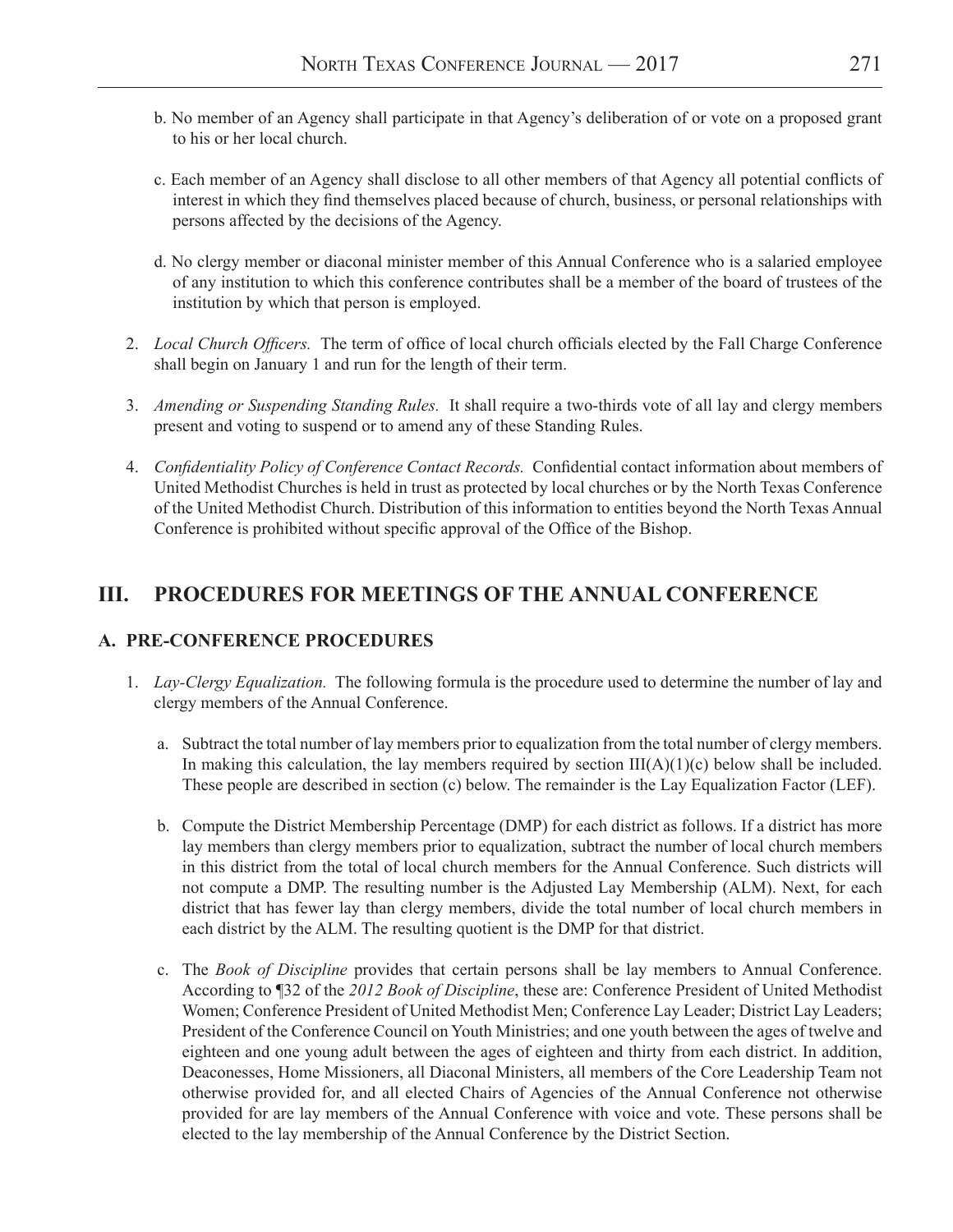- d. For each district with fewer lay than clergy members, multiply the LEF by the DMP. The product is the District Adjusted Lay Equalization Factor (DALEF). The DALEF is the number of additional lay members to be elected by the District Section to achieve lay/clergy equalization. Districts with more lay than clergy members do not calculate a DALEF.
- e. The DALEF shall be computed as of January 1. The equalization lay members shall be elected by the lay members present at the District Conference from nominations made by the District Lay Leader, the District Superintendent, and the Lay members of the District Nominating Committee. Nominations may also be made from the floor of the District Section.
- f. If the actual number of clergy in the Annual Conference increases after January 1, the District Lay Leader of a district in which the imbalance occurs shall select lay member(s) from within the district to equalize the increase of clergy members.
- g. If the formula fails to compute the exact number of additional lay persons per district to equalize lay and clergy numbers (due to the use of fractions in calculations), the Board of Laity shall be authorized to correct the imbalance through negotiation.
- h. After the DALEF has been determined, the Board of Laity as a courtesy may rearrange among districts the number of lay members to be elected, in order that a district that has more lay members than clergy prior to equalization may elect additional lay members in its District Section.
- i. Lay members elected under an equalization process by the District Section shall take office immediately and shall serve until the District Section elects lay members for the succeeding year.
- 2. *Election of Local Church Lay Members to Annual Conference.* The lay members to the Annual Conference may be elected annually or quadrennially at the Charge Conference preceding the regular quadrennial meeting of the General Conference. The term of office of lay members to Annual Conference shall begin on January 1 after their election at the Fall Charge Conference. If, for any reason, the Charge Conference is delayed until after January 1, their term of office shall begin immediately upon election.
- 3. *Notice of Legislative Items.* Agencies shall submit reports and legislation to the conference office in the form requested no later than April 1 for inclusion in the Conference Workbook. Any Annual Conference member or Agency may initiate legislative items at Annual Conference concerning matters which are not part of the Conference Workbook only if they are duplicated and distributed to Annual Conference members by the beginning of the day they are to be considered. This rule shall not be construed so as to preclude proper subsidiary motions or privileged motions.
- 4. *Proposed Amendments to Standing Rules.* In order that the Standing Rules Committee have time to consider proposals and forward them to the conference office by the April 1 deadline, proposed new standing rules and proposed changes in existing standing rules shall be submitted to the Standing Rules Committee no later than March 1.
- 5. *Notice of Procedural Rules.* Each year, the charts entitled "Common Motions: Ranking and Requirements (by function)" and "Motions: Ranking and Requirements (by rank)" shall be included in the Pre-Conference Workbook.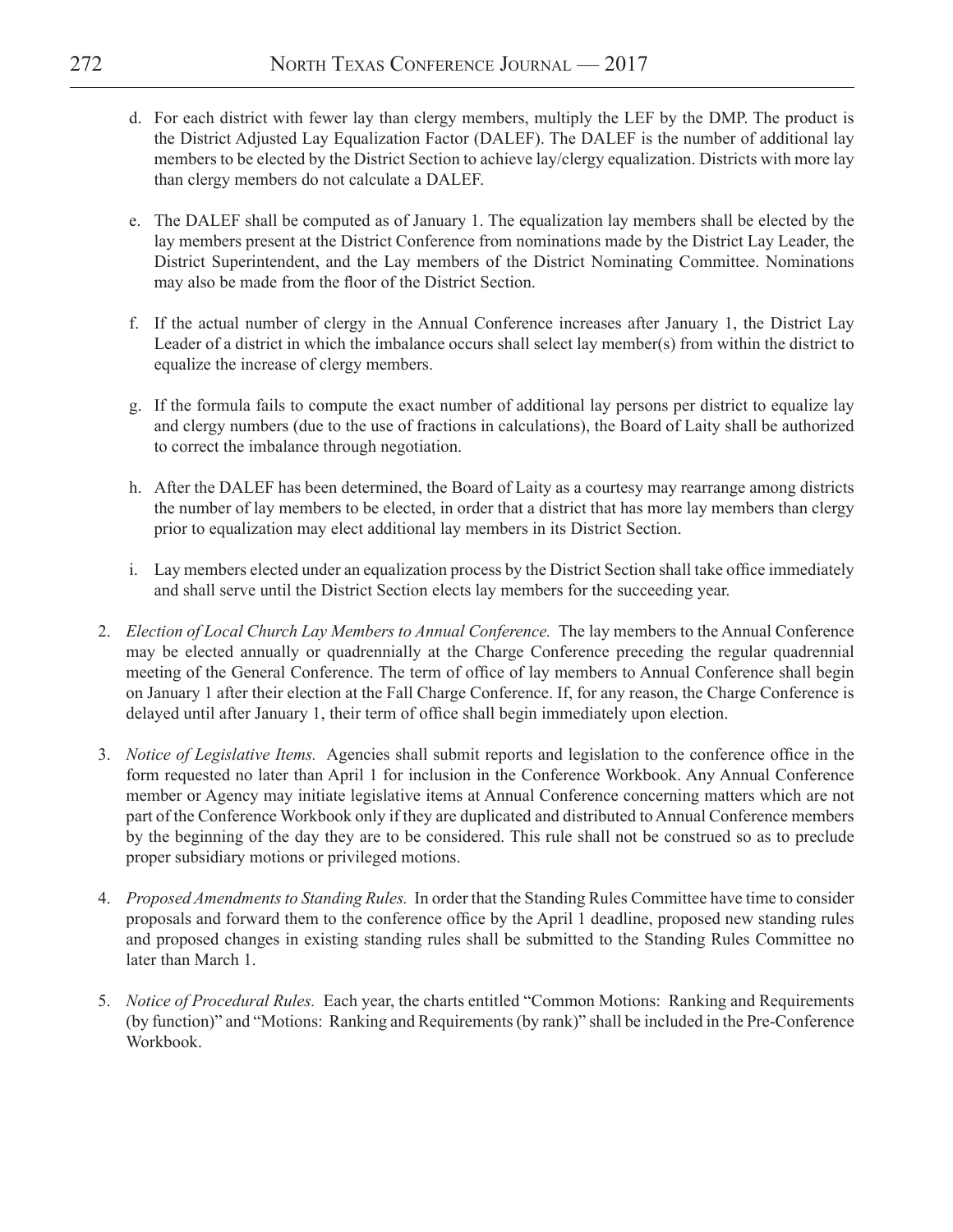### **B. RULES OF ORDER FOR ANNUAL CONFERENCE SESSIONS**

- 1. *Purpose of Rules of Order*. These rules of order are intended to allow the orderly consideration of the business of the Annual Conference, extend courtesy and fairness to all, ensure the right of the majority, protect the rights of the minority, and defend the rights of individual members.
- 2. *Definitions*. As used in these Standing Rules, the following definitions shall apply.
	- a. Adjourn. End a meeting officially. Adjournment is accomplished either by direct majority vote or by unanimous consent.
	- b. Agenda. List of items of business that the members of Annual Conference will consider. An agenda has a specific arrangement and content.
	- c. Amend. Change a resolution or motion by adding, striking out, or substituting a word or phrase.
	- d. Appeal. A question that occurs when a member of Annual Conference questions (appeals) a decision by the presiding bishop because the member believes that an error in procedure has occurred. An appeal must have a second. The decision of the presiding bishop is sustained by a majority vote or a tie vote.
	- e. Call for orders of the day. A motion that brings to the presiding bishop's attention the fact that a specific item of business was due to come up in the meeting at a specified time.
	- f. Dividing the question. Separation of the parts of a motion to be considered and voted on as if they were separate motions.
	- g. Floor. The right of a person to address the Annual Conference and have the members' undivided attention.
	- h. Main motion. Method of introducing new business to the Annual Conference session. Only one main motion can be under consideration at a time.
	- i. Majority. More than half of the members present and voting on an issue. Those who do not vote are not counted in the final tally.
	- j. Motion. Proposal for action by the Annual Conference. A motion is introduced with the words, "I move that \_\_\_\_\_\_\_\_\_\_," (with the wording intended to become the Annual Conference's official statement of action taken if the motion is passed).
	- k. Parliamentary inquiry. A request for an immediate answer to a question concerning the rules of procedure. It is directed to the presiding bishop.
	- l. Point of information. A request directed to the presiding bishop for an immediate answer to a question concerning the background or content of a motion or resolution. The information requested does not pertain to procedure.
	- m. Point of order. A point raised against any proceeding or motion that the member believes is a violation of the rules. It must be raised at the time of the alleged infraction. The presiding bishop rules on the validity of the point of order. This ruling can be appealed.
	- n. Precedence of motion. Claim of a motion to the 'right of way" over another motion. The attached charts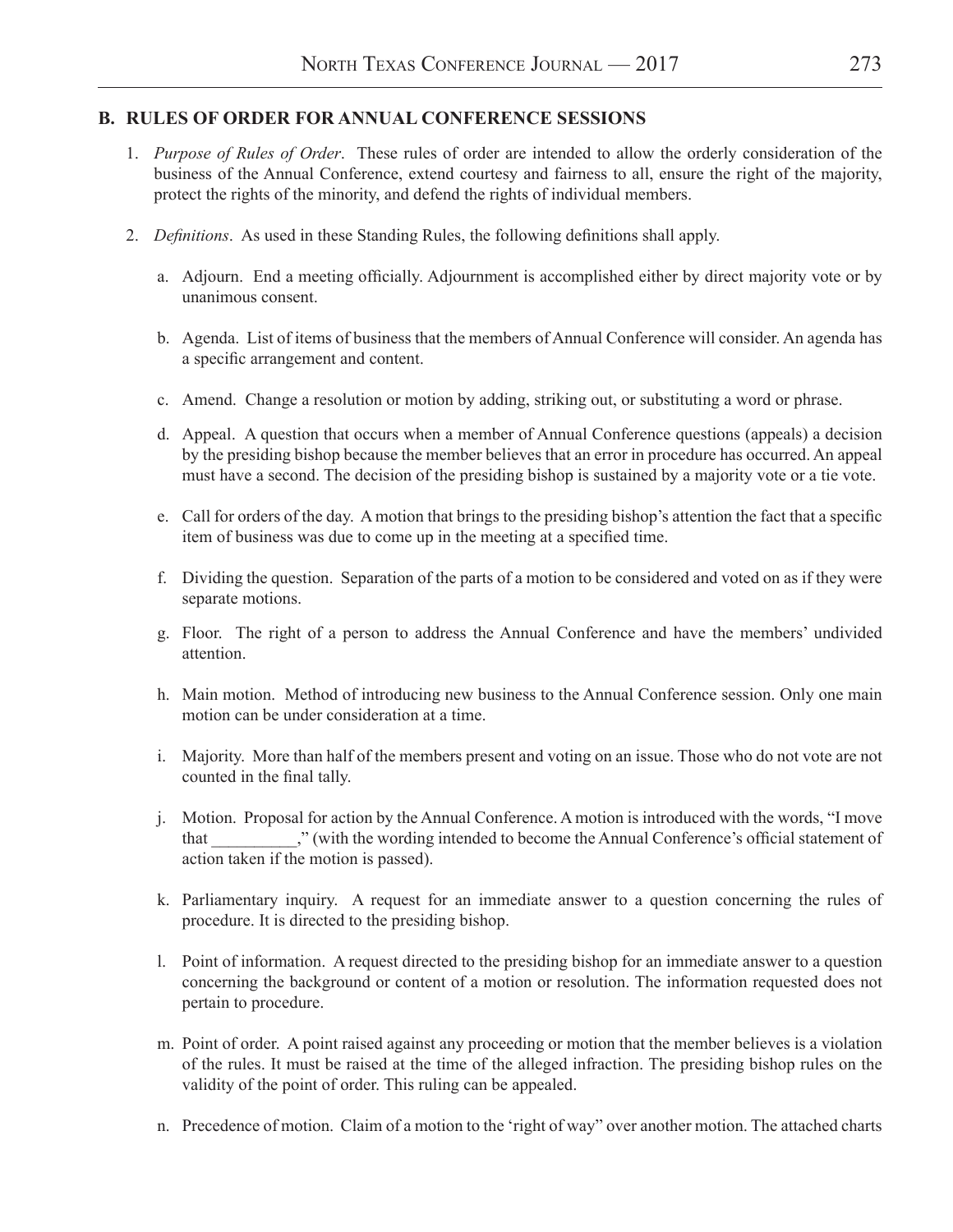summarize the precedence of various motions.

- o. Presiding bishop. The Bishop of the North Texas Annual Conference, or another bishop designated by that Bishop, shall preside over sessions of the Annual Conference.
- p. Previous question. Motion to close debate and vote immediately on a motion. Moving the previous question requires a second, is not debatable or amendable, and needs a two-thirds vote for adoption.
- q. Question of privilege. If there is something wrong with the physical surroundings or a situation arises that affects the rights of the entire assembly, any individual member can interrupt the motion under consideration to bring the matter to the attention of the presiding bishop. If the situation cannot be resolved informally, then the presiding bishop rules on whether the matter is a question of privilege and should be considered before business is resumed.
- r. Reconsider. Motion to review a previous decision and vote on it again. It must be made by a person who voted on the prevailing (winning) side, and it requires a majority vote. Reconsideration may not be moved more than once on the same motion.
- s. Second. Indication that a member wants a motion discussed by the members. The member says, "I second the motion" or "Second."
- t. Table. Motion to place a main motion and all pending amendments aside temporarily, with the intention of bringing them back at a later time for action. Tabling a motion requires a second, is not debatable, cannot be amended, and requires a majority vote.
- u. Take from the table. Motion to bring a previously tabled motion back before the Annual Conference. It requires a second, is not debatable, cannot be amended, and requires a majority vote.
- v. Two-thirds vote. This occurs when there are twice as many people voting "Yes' as those who are voting "No."
- w. Withdraw a motion. Take back a motion one has made. A person may withdraw a motion by merely requesting to do so up until the time it is stated by the presiding bishop. After the presiding bishop has stated the motion, the person who made it can withdraw it only by the consent of the members.
- 3. *Order of Business.* The order of business of the meeting of Annual Conference shall be determined by the Annual Conference Planning Committee, which shall set an Agenda. The session shall open with a period of devotion, followed by a call of the roll, including the roll of the local pastors.
- 4. *Authority of the Presiding Bishop.*

*Calling the Conference to order.* When the presiding bishop stands in his or her place and calls the Annual Conference session to order, no member shall speak, address the chair, or stand while the presiding bishop stands.

*Raising points of order.* Any member of Annual Conference may raise a point of order. In order to do so, the member must cite specifically the rule he or she judges to have been violated.

*Ruling on points of order.* The presiding bishop shall decide points of order, whether raised by a member or by the presiding bishop, as necessary to conform to these Standing Rules.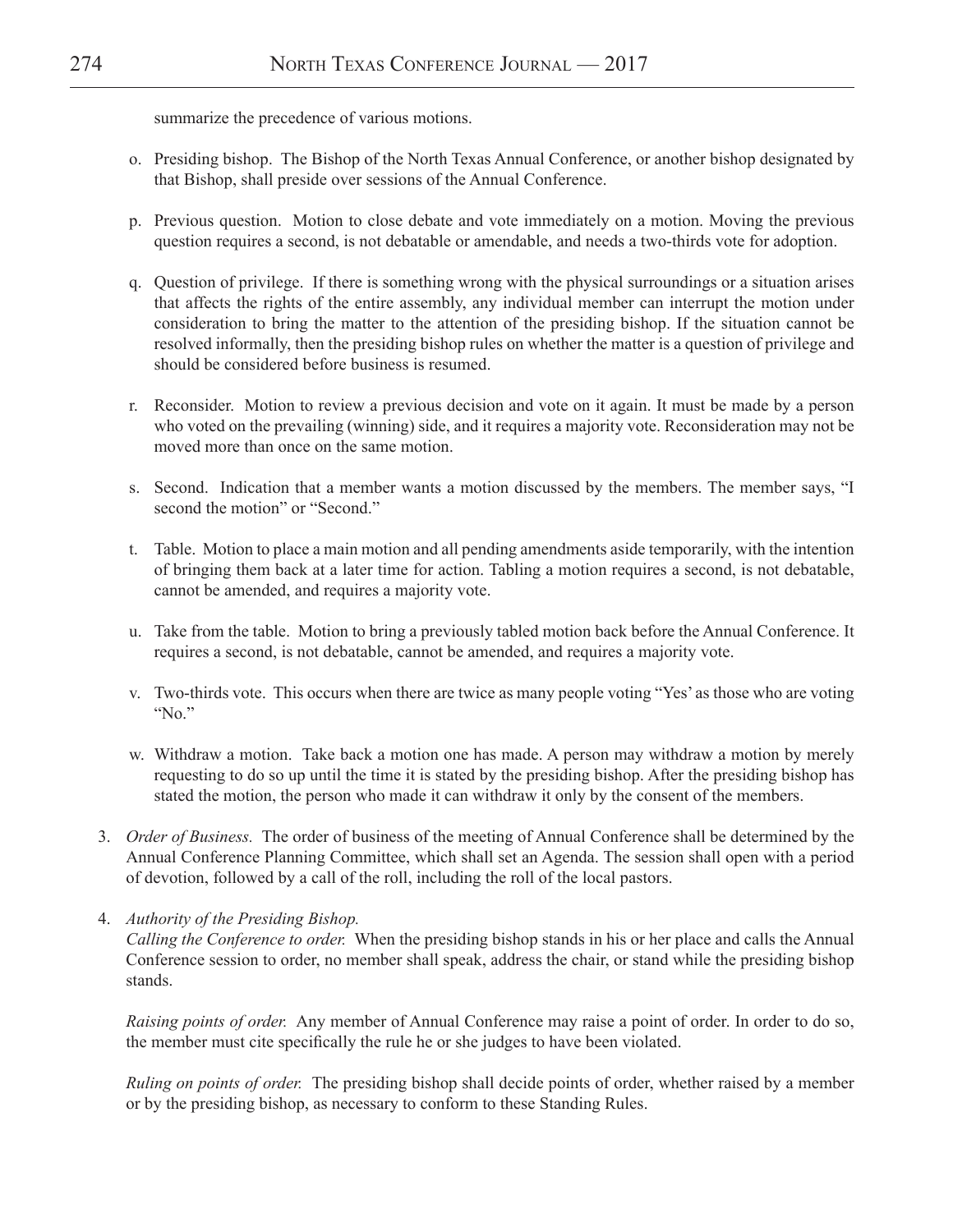*Appealing a ruling on a point of order.* Any member may appeal a decision on a point of order to the Annual Conference. In the event of such an appeal, there shall be no debate. However, the presiding bishop shall have five minutes to make a statement in support of his or her position, and then the person appealing shall have five minutes to make a statement in support of his or her position. Following the statements, the Annual Conference shall vote on the appeal; a tie vote shall sustain the presiding bishop.

*Recessing the session.* The presiding bishop shall have the right to recess a session of the Annual Conference at any time at his or her discretion and to reconvene at such times as he or she shall announce.

- 5. *Opening a Question for Debate.* Before any subject is open to debate, three things must happen. First, a member must actually make a motion that the Annual Conference consider a particular issue. Second, in most instances, the motion must also be seconded. (Calls for orders of the day, calling a member to order, Agency recommendations, nominations, parliamentary inquiries, points of information, and withdrawal of motions do not require a second.) Third, the presiding bishop must restate the motion. For example, the presiding bishop may say, "A motion has been made and seconded that \_\_\_\_\_\_\_. The motion is open to debate."
- 6. *Obtaining the Floor.* When a member desires the floor, he or she shall proceed to a microphone and wait to be recognized by the presiding bishop. Each speaker should begin by stating his or her name and the church, charge, or other entity he or she represents. A member with the floor may be interrupted only to call for orders of the day, a point of order, a point of information, a parliamentary inquiry, or an appeal of the decision of the chair. A person who cuts off another speaker must state the reasons for the interruption. It is the sense of the Annual Conference that a speaker with the floor should not be interrupted, even for these listed reasons, unless the issue cannot wait until the speaker yields the floor.
- 7. *Limits on Speakers.* A member may speak for up to five minutes at one time on any question under discussion and only twice on the same question. No member shall speak for the second time until all members seeking recognition have had the opportunity to speak. The Annual Conference, by two-thirds vote, may change the rules about how often and how long members can speak during a debate.
- 8. *Types and Precedence of Motions.* There are four main types of motions: (1) main motions; (2) subsidiary motions; (3) incidental motions; and (4) privileged motions. Each type of motion accomplishes a different purpose and is treated differently.
	- a. *Main motions.* A main motion introduces a new item of business. Only one main motion can be considered at a time. Generally, main motions are secondable, debatable, amendable, require a majority vote, and can be reconsidered.
	- b. *Subsidiary Motions.* Subsidiary motions are motions applied to other motions to help the members dispose of the main motion. Here are the five subsidiary motions: table; previous question; postpone to a certain time; refer to Agency or committee; amend. These subsidiary motions fit into an order of precedence. This means that some subsidiary motions take precedence over others, and all subsidiary motions must be decided before the members can act on the main motion. This is the order of precedence for the subsidiary motions: 1) to table; 2) to move the previous question; 3) to postpone to a certain time; 4) to refer to committee; and 5) to amend. You can make any of these subsidiary motions when a lower order motion is on the floor, but you cannot make a subsidiary motion if a higher order one is being considered.
	- c. *Incidental Motions and Inquiries.* Incidental motions must relate directly to the business on the floor. Incidental motions take precedence over all other motions except privileged ones. They are: appeals;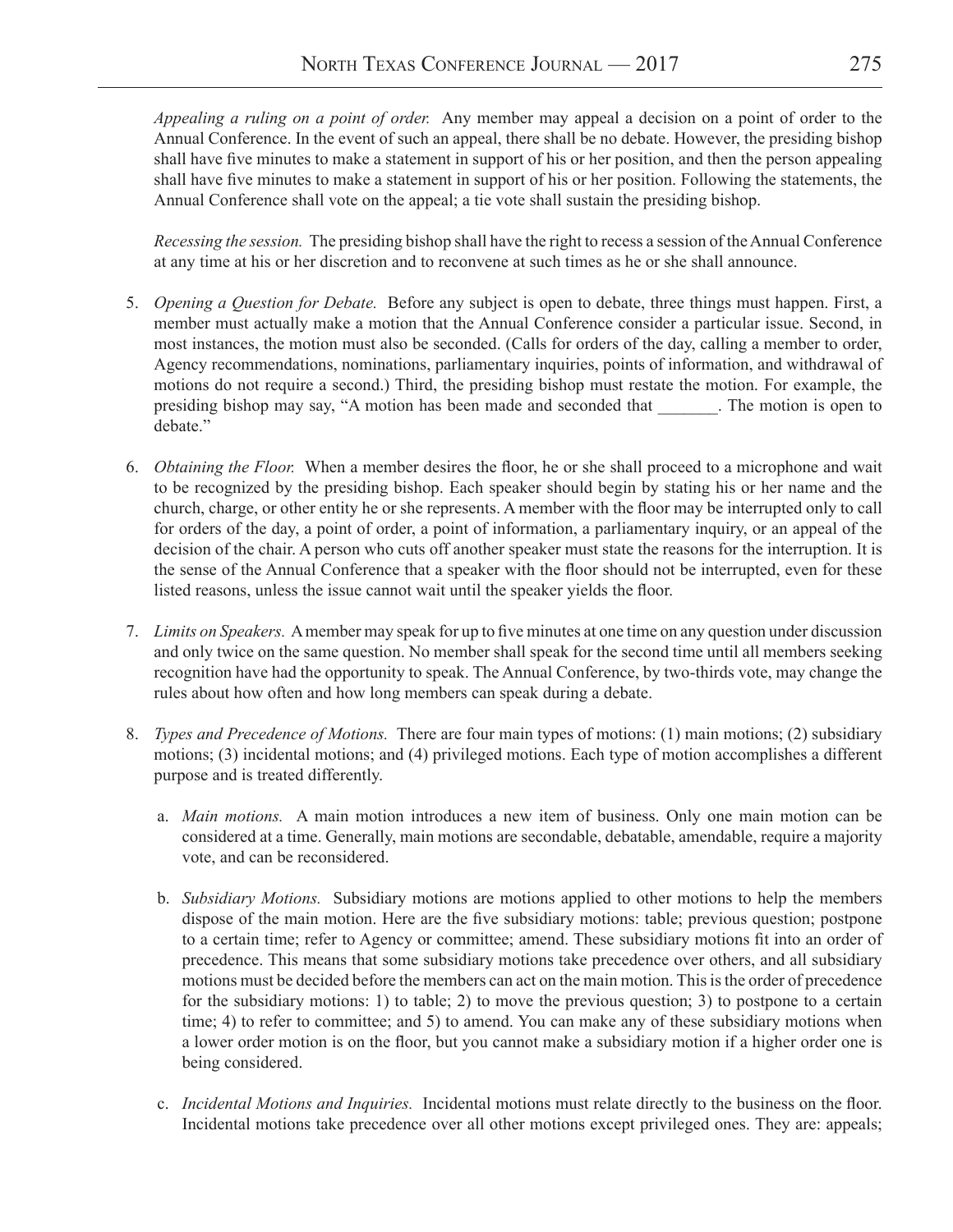divisions of the question; and suspending the rules. In addition, incidental inquiries are proper and have precedence over main and subsidiary motions. Parliamentary inquiries, points of order, and points of information fall into this category. All three are answered by the presiding bishop.

d. *Privileged Motions.* Privileged motions are different from subsidiary and incidental motions, because they do not deal with business on the floor. Rather, they deal with special matters of pressing importance. The three privileged motions (in order of precedence) are: adjourning, questions of privilege, and orders of the day.

The attached charts set out the precedence of motions and specify which motions need a second, which can be debated, which can be amended, and what vote is necessary for passage.

- 9. *Tabling Related Motions.* No motion which adheres to another motion, or has another motion adhering to it, can be laid on the table by itself. Such motions, if laid on the table, carry with them the motions to which they respectively adhere, or which adhere to them.
- 10. *Referring Matters to Agency.* It shall be proper for the Annual Conference to refer to an Agency or specially created committee a motion, resolution, report, or a part of a motion, resolution, or report which is before the Annual Conference for consideration, or any amendment offered thereto.
- 11. *Substitutes.* When a motion, resolution or Agency report is properly before the Annual Conference for consideration and action, even if amendments have been proposed, a substitute motion, resolution, or report may be offered by any member moving that the same be substituted for the report or resolution under consideration. The Annual Conference shall then proceed first to perfect the original motion, resolution or report, including consideration and action upon any amendments which may be offered to it. The same perfecting process shall then be followed with respect to the substitute. The question shall then be put first on the motion to substitute, followed by the motion to adopt the motion, resolution, or report. However, a motion for the previous question shall not be in order on the adoption of the report or recommendation or on making the proposed substitution until opportunity has been given for at least two members to speak on each side of the question of substitution or adoption.
- 12. *Moving for a Vote on the Previous Question.* No member may call for a vote on the previous question until at least three members have been given the opportunity to speak on each side of a question. When any member moves the previous question (that is, that the vote be now taken on the motion or motions pending), that member shall indicate the question to which they intend it to apply. If the movant does not so indicate, the motion shall apply only to the immediately pending question. A motion for a vote on the previous question is not debatable. It requires a vote of two-thirds of those present and voting for its adoption. If the motion for a vote on the previous question passes, the vote shall be taken on the previous question without further debate.
- 13. *No Motion After Speech.* It shall not be in order for a member immediately after discussing a pending question, and before relinquishing the floor, to make a motion whose adoption would limit or stop debate.
- 14. *Reconsideration.* A motion to reconsider an action of the Annual Conference shall be in order at any time, but only if offered by a member who voted with the prevailing side. If the motion proposed for reconsideration is non-debatable, the motion to reconsider may not be debated.
- 15. *Voting Generally.* Voting rights shall be governed by the *Book of Discipline*. Voting procedures shall be determined by the Annual Conference Planning Committee, depending on the technology available at the site of the Annual Conference session. If the method generally used is not already secret, a vote by secret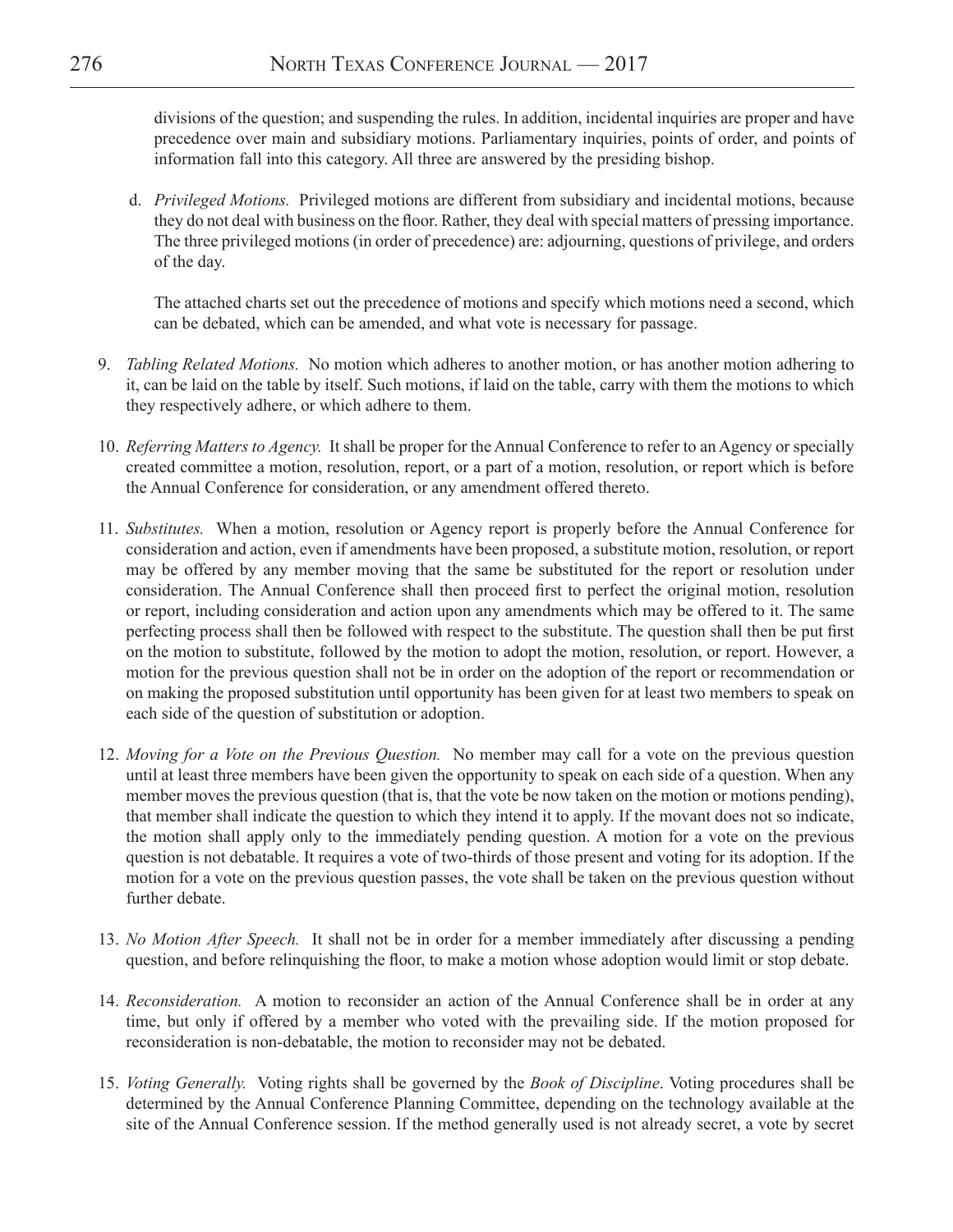ballot may be ordered on call of any member, supported by one-third of the members present and voting. No other business shall be in order when a vote is being taken or when the previous question has been called until the voting process is completed, except such as relates to the vote itself, or business that can be appropriately fitted into the time while waiting for the report on the vote.

- 16. *Dividing the Question.* Before a vote is taken, any member shall have the right to call for a division of any question, if it is subject to such division as they indicate. If no member objects, the division shall be made. If any member objects and is seconded, the presiding bishop shall put the question of division to vote.
- 17. *Robert's Rules of Order.* Questions of procedure not answered by these Standing Rules shall be determined in accordance with Robert's Rules of Order Newly Revised (2000), except when they are inconsistent with these Standing Rules or the *Book of Discipline*.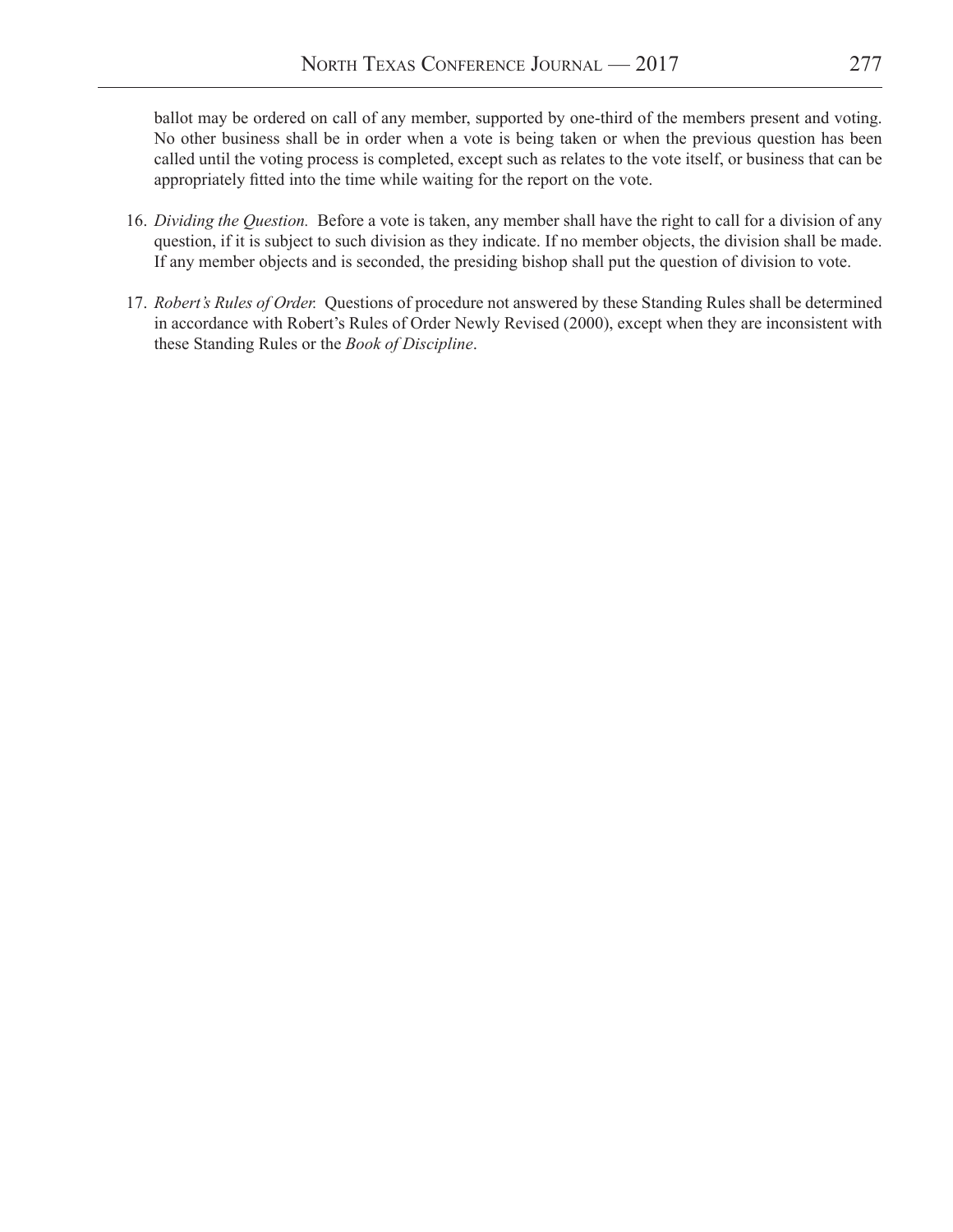| Motion                                                                | What to say                                                               | Second? | Debate?                       | Amend?         | Vote?                   |
|-----------------------------------------------------------------------|---------------------------------------------------------------------------|---------|-------------------------------|----------------|-------------------------|
| Adjourn                                                               | "I move that we adjourn."                                                 | Yes     | No                            | No             | Majority                |
| Adopt a report                                                        | "I move that the report be adopted."                                      | Yes     | Yes                           | N <sub>0</sub> | Majority                |
| Amend a motion on the floor                                           | "I move to amend by [describe]."                                          | Yes     | Yes                           | Yes            | Majority                |
| Complain about air conditioning,<br>noise, etc.                       | "I rise to a question of privilege."                                      | No      | No                            | No             | No vote. Chair rules    |
| Divide motion into parts to be<br>voted on separately                 | "I move that we divide the question to consider<br>separately [specify]." | Yes     | No                            | Yes            | Majority                |
| End debate                                                            | "I move the previous question."                                           | Yes     | No                            | No             | Two-thirds              |
| Introduce a main motion                                               | "I move that"                                                             | Yes     | Yes                           | Yes            | Majority                |
| Give closer study                                                     | "I move to refer the matter to committee."                                | Yes     | Yes                           | Yes            | Majority                |
| Protest a breach of rules or conduct                                  | "I rise to a point of order."                                             | No      | N <sub>o</sub>                | No             | No vote. Chair rules    |
| Reconsider an action                                                  | "I move to reconsider the vote on [specify]."                             | Yes     | same as<br>original<br>motion | No             | Majority                |
| Request information                                                   | "Point of information."                                                   | No      | N <sub>o</sub>                | No             | No vote. Chair responds |
| Suspend an issue                                                      | "I move to table the motion."                                             | Yes     | N <sub>o</sub>                | No             | Majority                |
| Suspend the rules<br>"I move to suspend the rules so that [specify]." |                                                                           | Yes     | No                            | No             | Two-thirds              |
| Take up a tabled matter                                               | "I move to take from the table [specify]."                                | Yes     | N <sub>o</sub>                | No             | Majority                |
| Vote on a chair's ruling                                              | "I appeal from the decision that [specify]."                              | Yes     | N <sub>0</sub>                | N <sub>0</sub> | Majority                |

# *Common Motions: Ranking and Requirements (by function)*